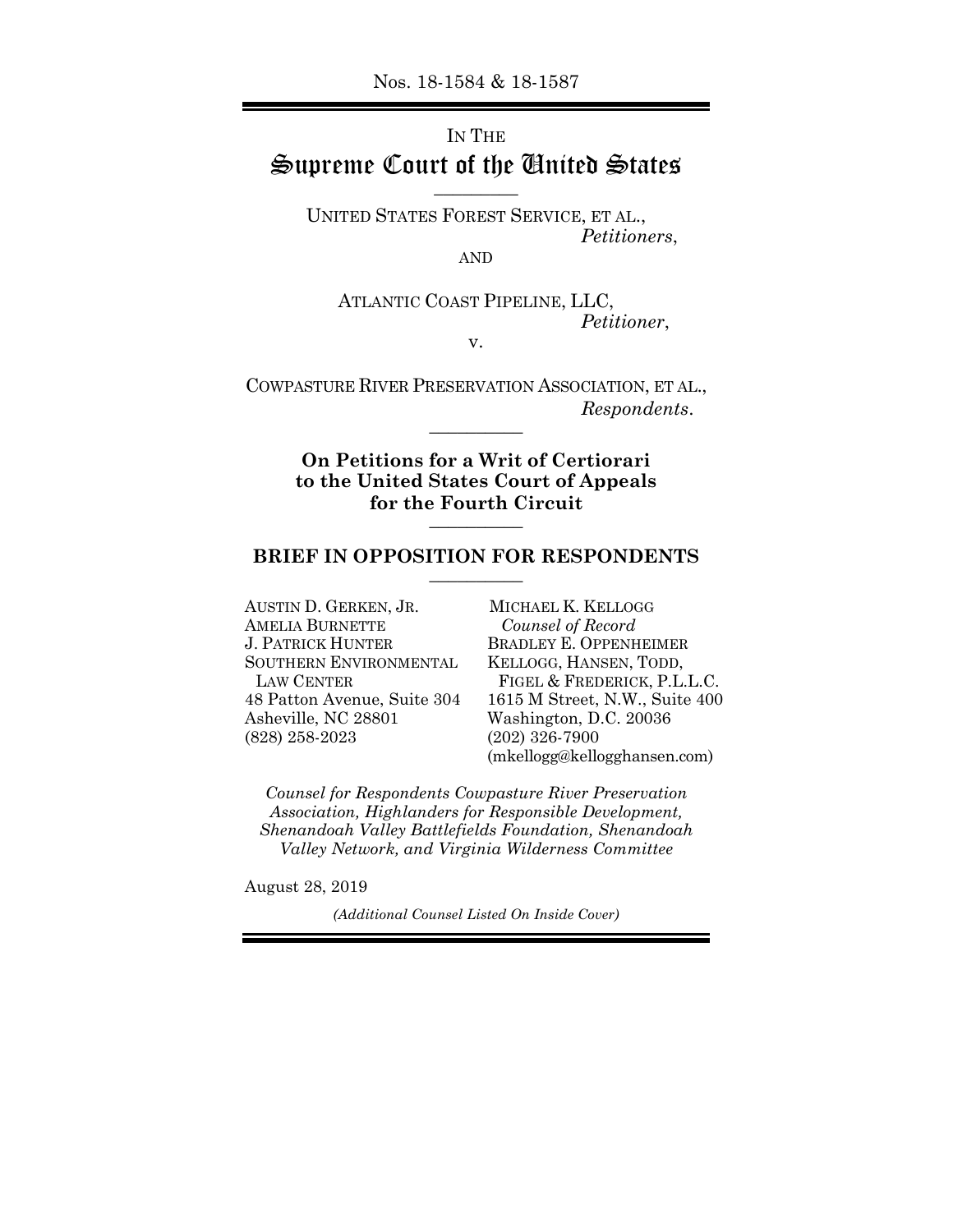GREGORY BUPPERT SOUTHERN ENVIRONMENTAL LAW CENTER 201 West Main Street, Suite 14 Charlottesville, VA 22902 (434) 977-4090

*Counsel for Respondents Cowpasture River Preservation Association, Highlanders for Responsible Development, Shenandoah Valley Battlefields Foundation, Shenandoah Valley Network, and Virginia Wilderness Committee*

NATHAN MATTHEWS SIERRA CLUB ENVIRONMENTAL LAW PROGRAM 2101 Webster Street, Suite 1300 Oakland, CA 94612 (415) 977-5695

*Counsel for Respondents Sierra Club and Wild Virginia, Inc.*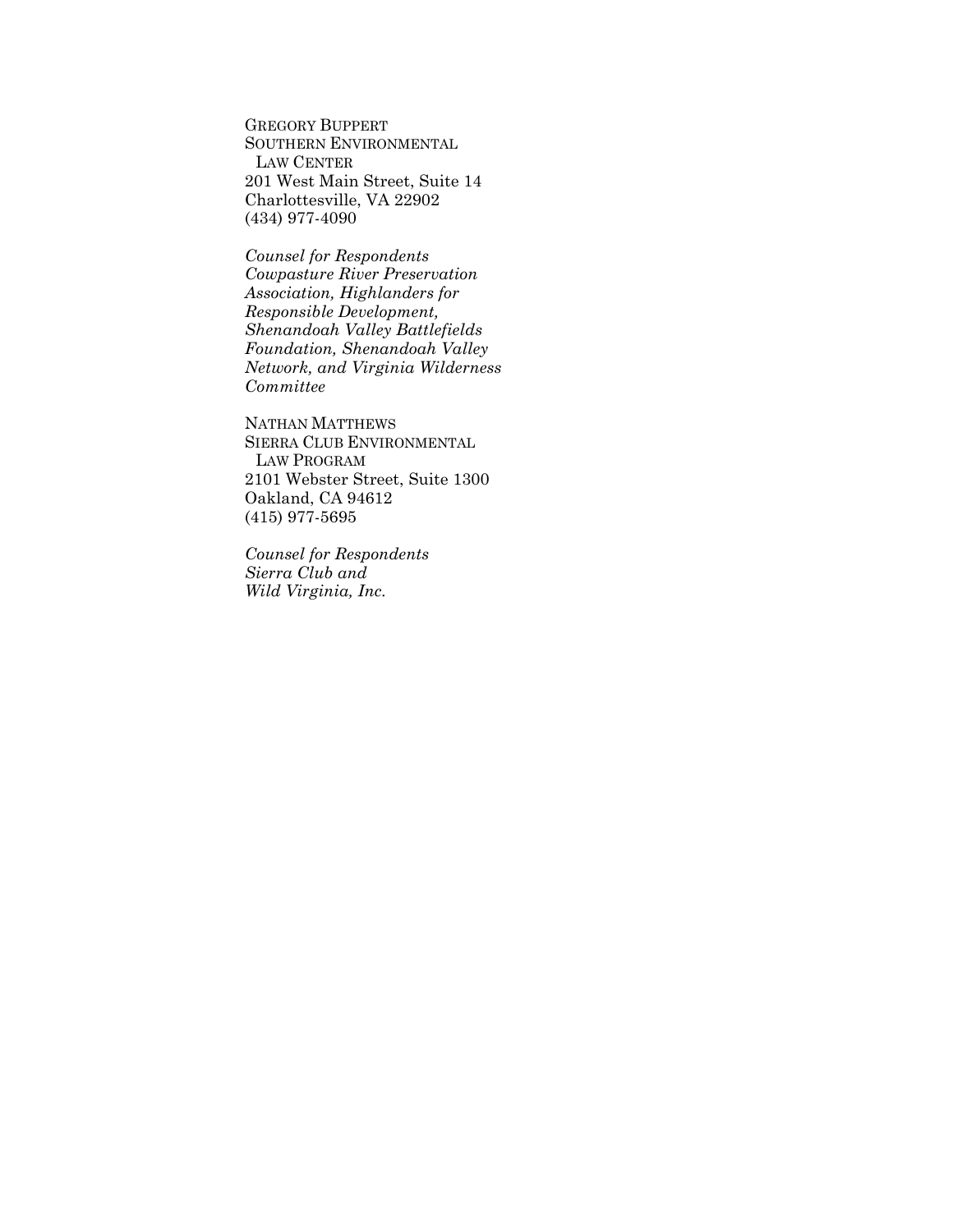## **QUESTION PRESENTED**

Whether the United States Forest Service has statutory authority under the Mineral Leasing Act to grant a gas pipeline right-of-way across the Appalachian National Scenic Trail.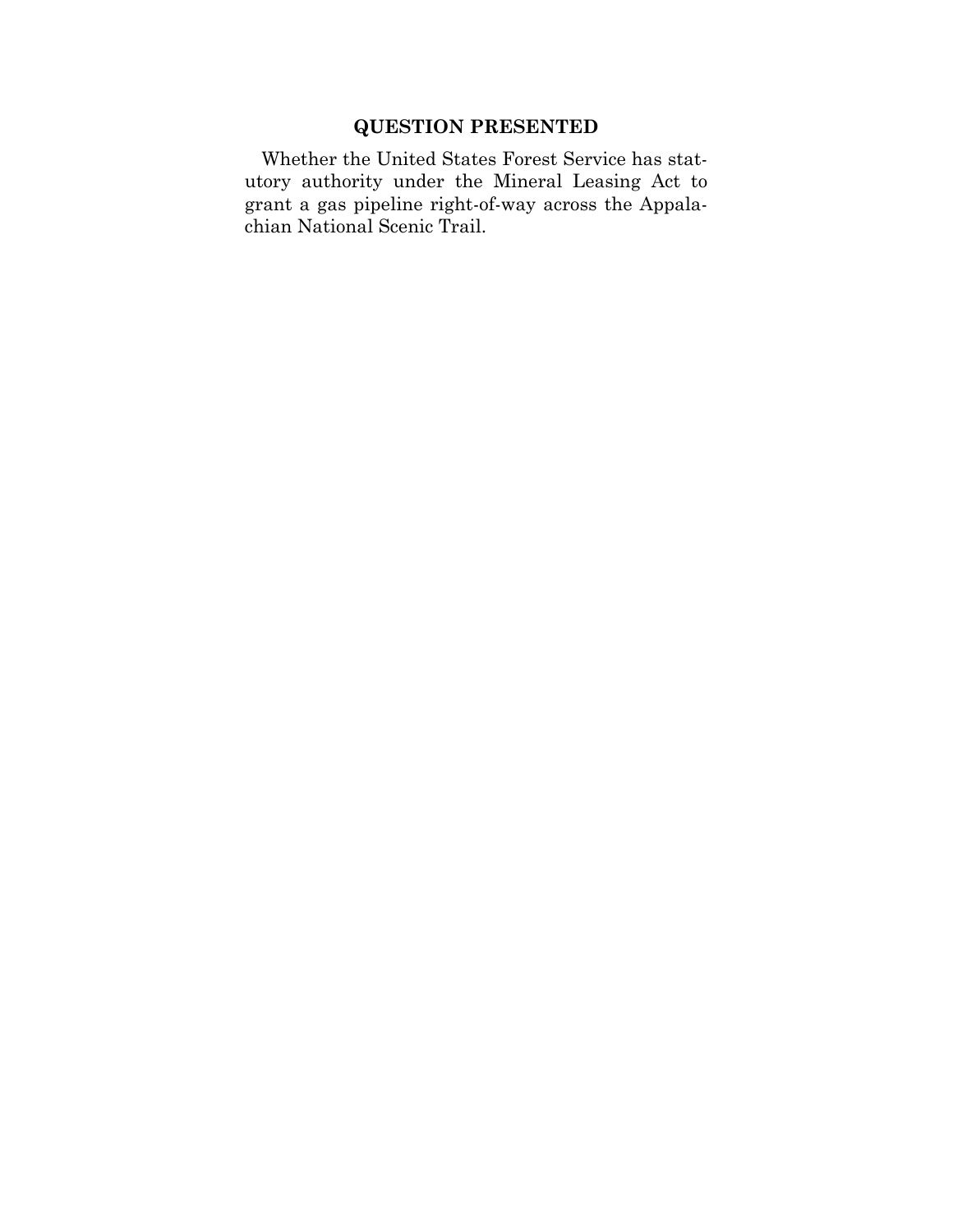### **RULE 29.6 STATEMENTS**

Pursuant to Rule 29.6 of the Rules of this Court, respondents Cowpasture River Preservation Association, Highlanders for Responsible Development, Shenandoah Valley Battlefields Foundation, Shenandoah Valley Network, Sierra Club, Virginia Wilderness Committee, and Wild Virginia, Inc. state the following:

None of the respondents is a publicly held entity; none of the respondents has a parent company; and none of the respondents has issued stock to any publicly held company.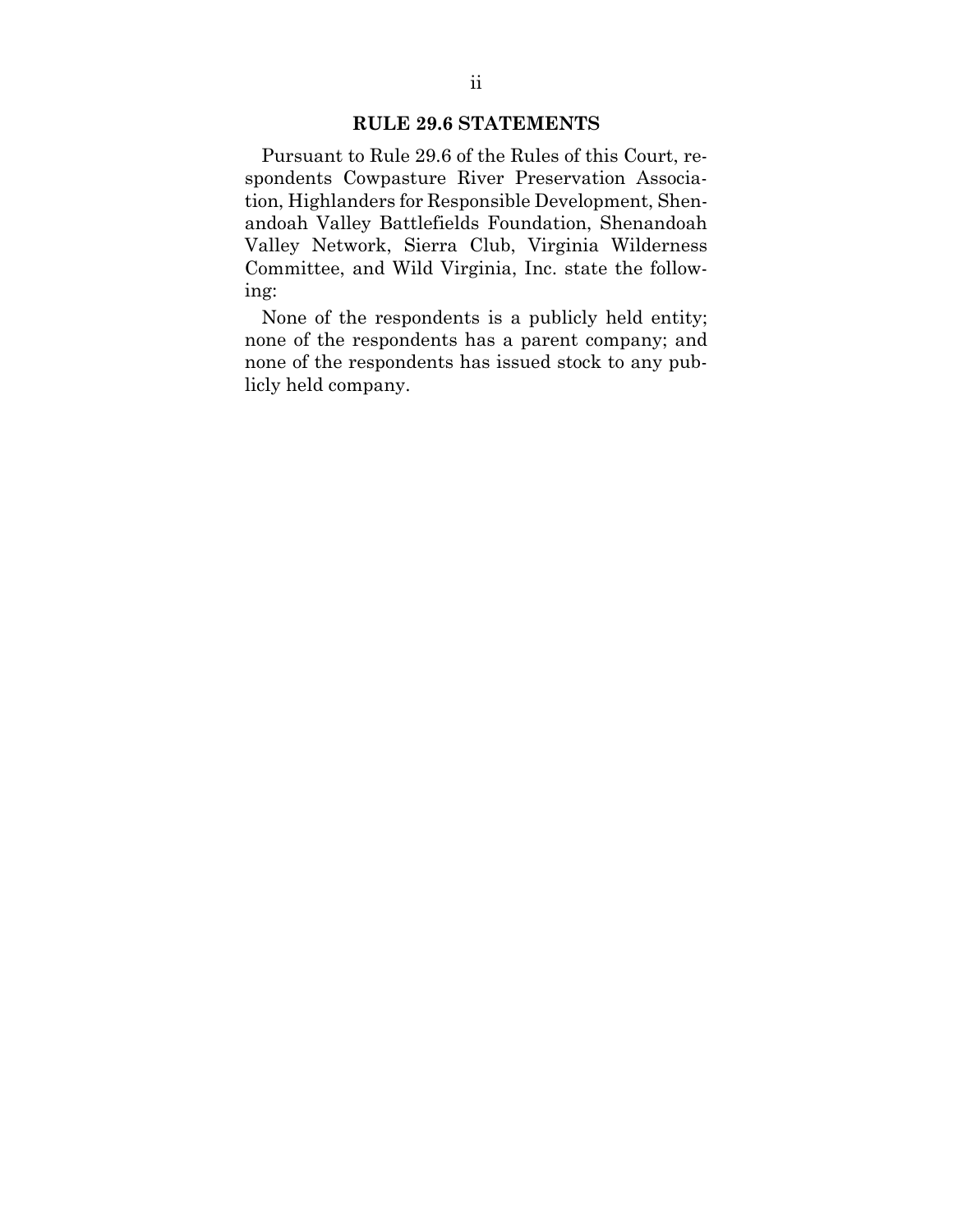# **TABLE OF CONTENTS**

Page

| A. The Appalachian National Scenic Trail 3                                                                                                                                |
|---------------------------------------------------------------------------------------------------------------------------------------------------------------------------|
|                                                                                                                                                                           |
|                                                                                                                                                                           |
|                                                                                                                                                                           |
| REASONS TO DENY THE PETITIONS 8                                                                                                                                           |
| I. THIS CASE IS NOT A SUITABLE<br>VEHICLE TO ADDRESS THE QUES-                                                                                                            |
| A. Petitioners Seek Review of Just One<br>of the Fourth Circuit's Four Indepen-                                                                                           |
| B. The Decision Below Does Not Conflict                                                                                                                                   |
| II. THE QUESTION PRESENTED DOES<br>NOT WARRANT REVIEW 13                                                                                                                  |
| A. The Decision Below Does Not Present<br>Issue of National Importance<br>an<br>Because ACP and Other Pipelines<br>Can Still Cross the Appalachian Trail 13               |
| 1. Existing pipelines are unaffected<br>by the decision below because none<br>were authorized by the Forest<br>Service to cross the Appalachian<br>Trail under the MLA 14 |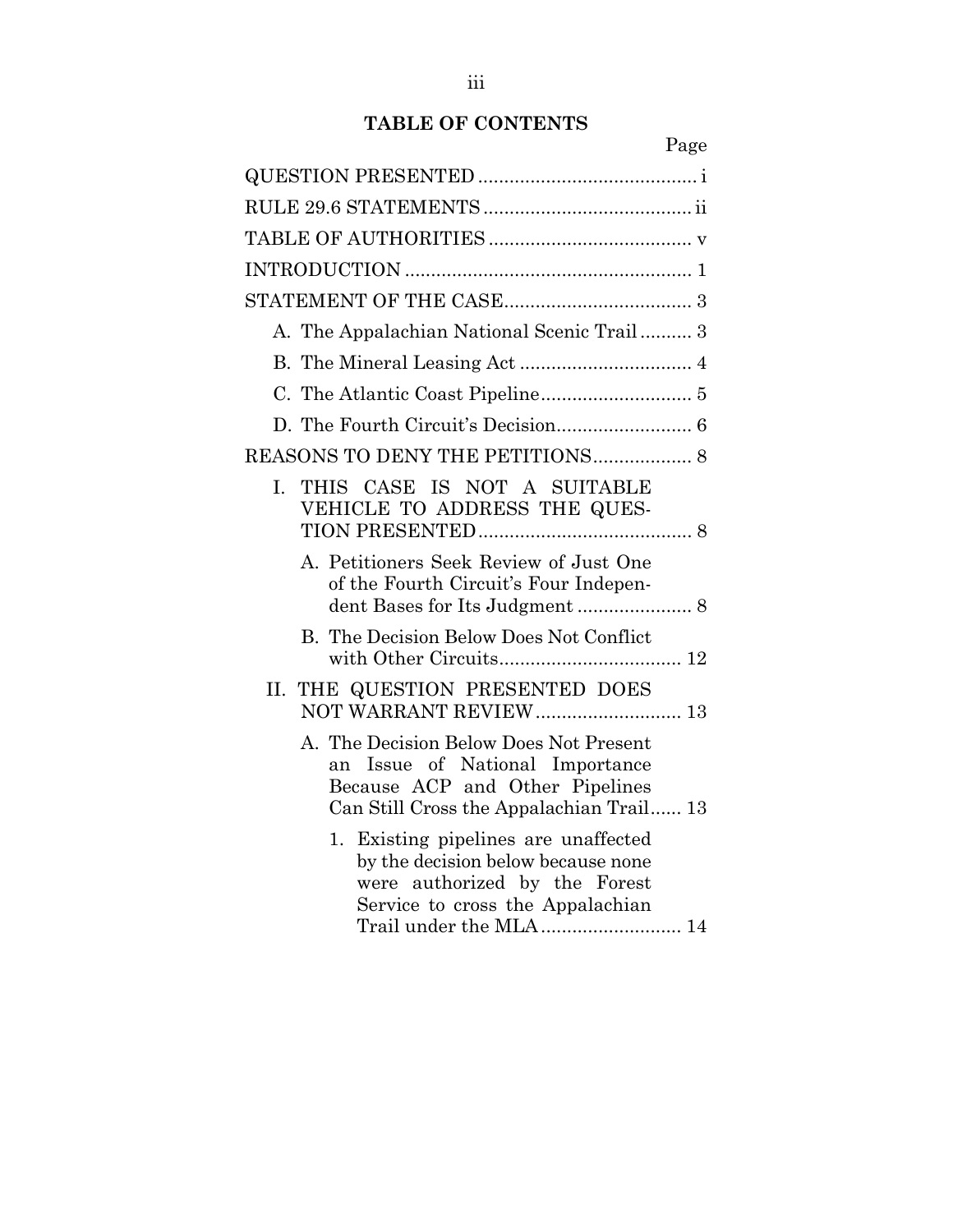|    | 2. The decision below does not pre-<br>vent construction of new pipelines  16                                     |
|----|-------------------------------------------------------------------------------------------------------------------|
|    | 3. Atlantic publicly assured inves-<br>tors that even its current route<br>is viable without Supreme Court        |
|    | B. Other Forest Service Authorities and<br>Rights-of-Way Are Unaffected by the                                    |
| Ш. | THE FOURTH CIRCUIT'S DECISION<br>IS CORRECT AND SUPPORTED BY                                                      |
|    | A. The Entire Appalachian Trail Is a<br>Unit of the National Park System  22                                      |
|    | B. The MLA Excludes All Federal Land<br>in the National Park System Owned                                         |
|    | C. Petitioners' Argument That the<br>Appalachian Trail Is Merely a "Foot-<br>path" or "Right-of-Way" Has No Legal |
|    | D. The Park Service Administers the                                                                               |
|    |                                                                                                                   |
|    |                                                                                                                   |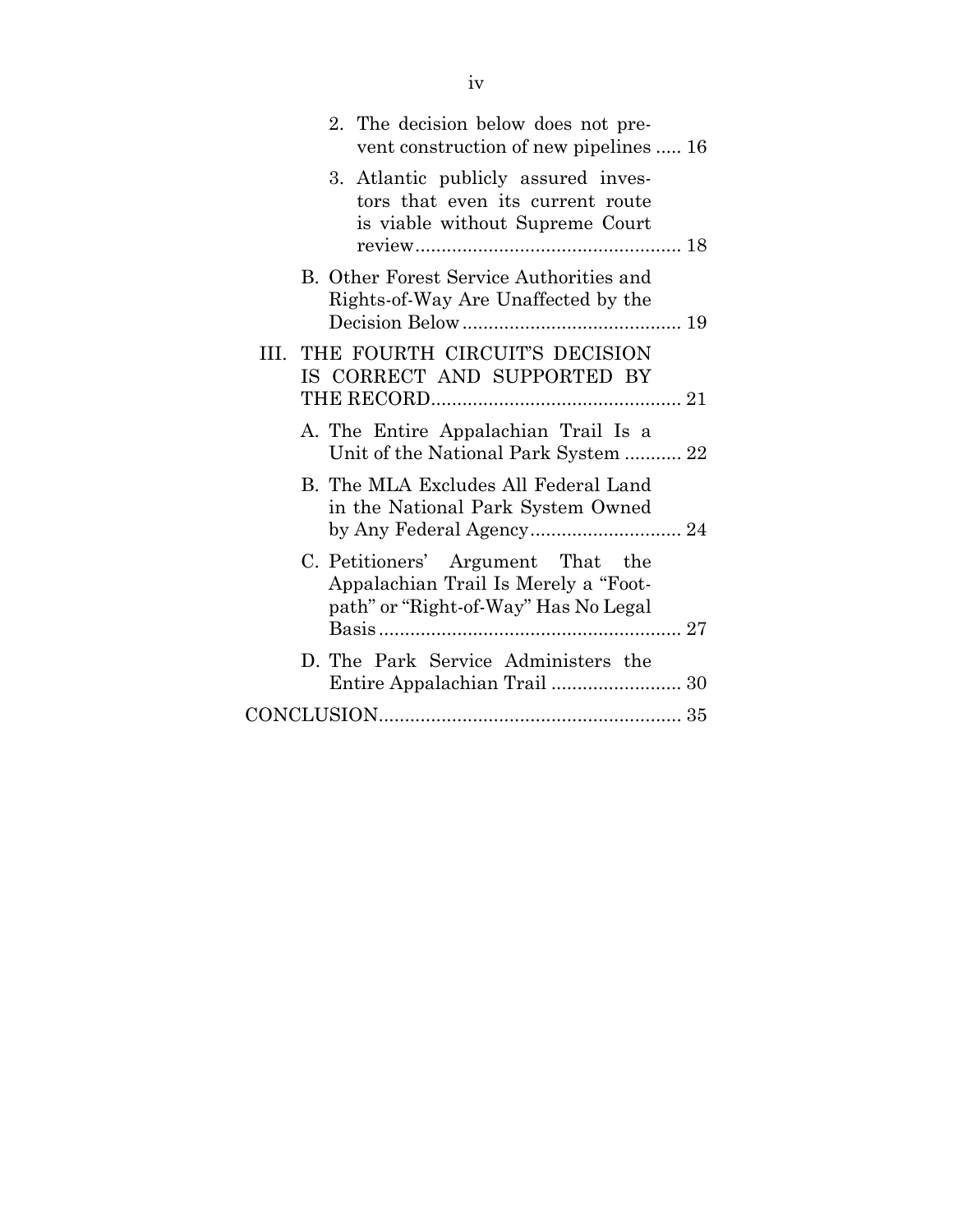## **TABLE OF AUTHORITIES**

## Page

| <b>CASES</b>                                                                                       |
|----------------------------------------------------------------------------------------------------|
| Appalachian Voices, In re, No. 18-1271, ECF                                                        |
| Appalachian Voices v. State Water Control Bd.,                                                     |
| Bayou Lawn & Landscape Servs. v. Secretary of<br>Labor, 713 F.3d 1080 (11th Cir. 2013) 32          |
| Black v. Cutter Labs., 351 U.S. 292 (1956) 8-9                                                     |
| Brown v. U.S. Dep't of Interior, 679 F.2d 747                                                      |
| California v. Rooney, 483 U.S. 307 (1987)11, 12                                                    |
| Chaidez v. United States, 568 U.S. 342 (2013)  27                                                  |
| Daingerfield Island Protective Soc'y v. Babbitt,<br>823 F. Supp. 950 (D.D.C. 1993), aff'd, 40 F.3d |
| De Luca v. North Carolina Dep't of Envtl. Qual-<br>ity, No. 18-1336, ECF #32 (4th Cir. Aug. 23,    |
| FCC v. Pacifica Found., 438 U.S. 726 (1978)  8, 9                                                  |
| Medellin v. Dretke, 544 U.S. 660 (2005) 11                                                         |
| Montana v. Imlay, 506 U.S. 5 (1992)  11                                                            |
| Nash Cty. Bd. of Educ. v. Biltmore Co., 640 F.2d                                                   |
| Richmond, Fredericksburg & Potomac R.R. Co.<br>v. United States, 945 F.2d 765 (4th Cir.            |
| SEC v. Chenery Corp., 332 U.S. 194 (1947) 11                                                       |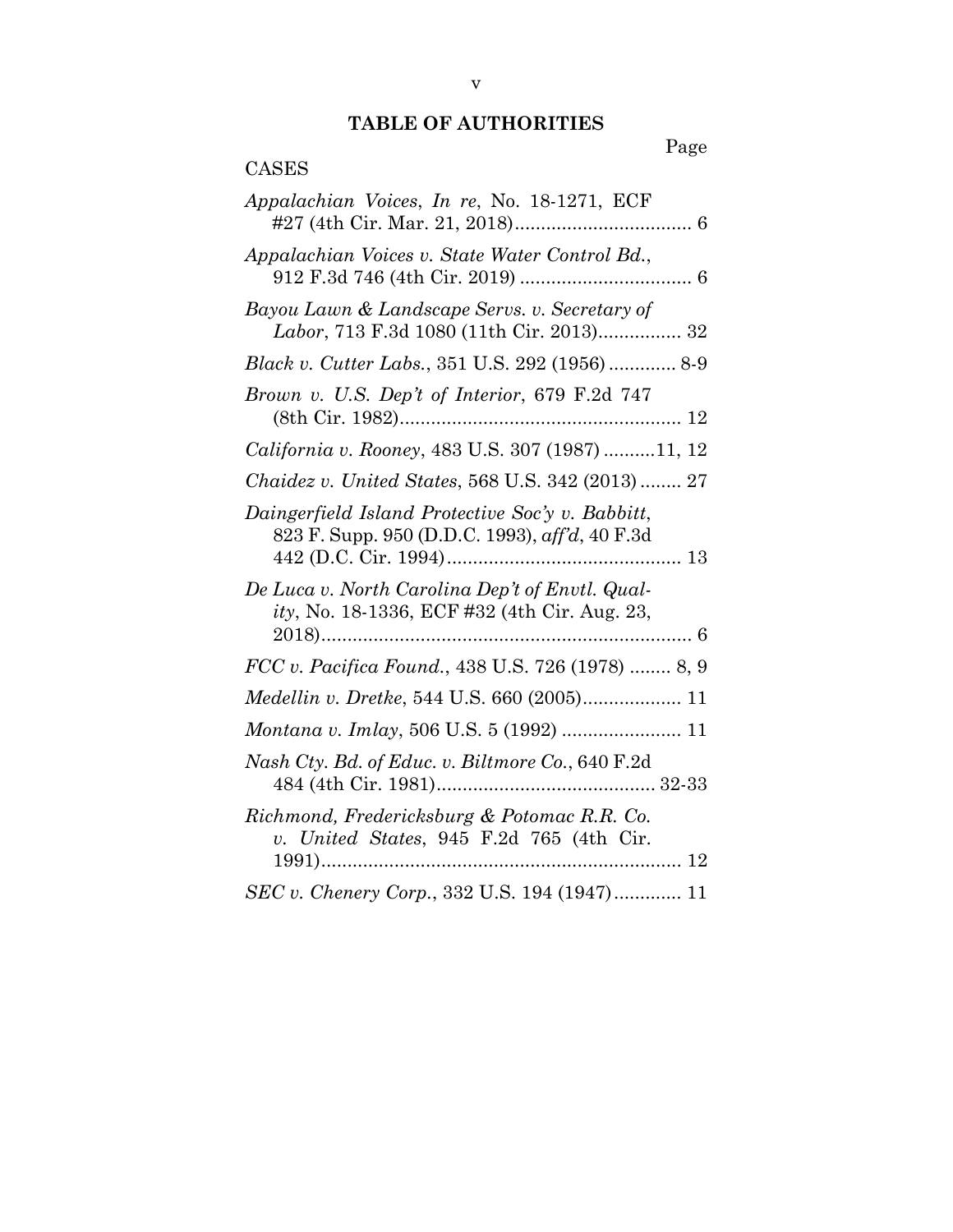| Sierra Club v. U.S. Forest Serv., 828 F.3d 402                                             |  |
|--------------------------------------------------------------------------------------------|--|
| Sierra Club, Inc. v. U.S. Forest Serv., 897 F.3d                                           |  |
|                                                                                            |  |
| Taylor v. Freeland & Kronz, 503 U.S. 638 (1992)27                                          |  |
| United States v. Transocean Deepwater Drill-<br>ing, Inc., 767 F.3d 485 (5th Cir. 2014) 32 |  |

## STATUTES AND REGULATIONS

| Act of Aug. 8, 1953, ch. 384, 67 Stat. 495  26      |
|-----------------------------------------------------|
| $\S 2(a)$ , 67 Stat. 496, formerly codified at      |
| $\S 2(b)$ , 67 Stat. 496, formerly codified at      |
|                                                     |
| Federal Land Policy and Management Act of           |
| General Authorities Act of 1970, Pub. L. No.        |
|                                                     |
| Mineral Leasing Act, 30 U.S.C. § 181 et seq. passim |
|                                                     |
|                                                     |
|                                                     |
| 24, 25, 30, 31                                      |
|                                                     |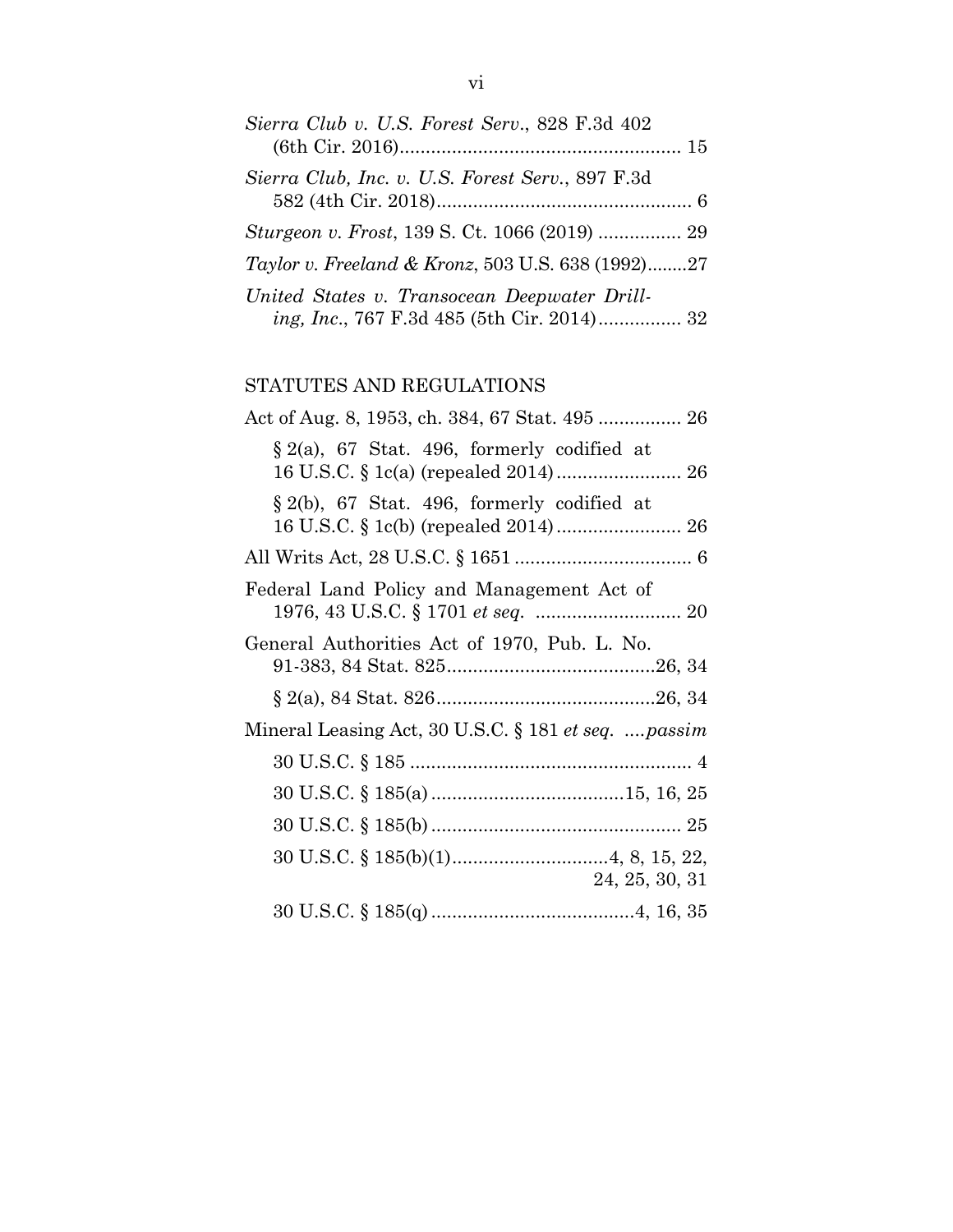| National Environmental Policy Act of 1969,                                                                                                     |
|------------------------------------------------------------------------------------------------------------------------------------------------|
|                                                                                                                                                |
| National Forest Management Act of 1976,                                                                                                        |
|                                                                                                                                                |
| National Park Service Organic Act, ch. 408,<br>39 Stat. 535 (1916), codified as amended at<br>54 U.S.C. § 100101 <i>et seq. </i> 4, 12, 26, 34 |
|                                                                                                                                                |
|                                                                                                                                                |
|                                                                                                                                                |
| 54 U.S.C. § 100501  4, 26, 27, 31, 33, 34                                                                                                      |
|                                                                                                                                                |
|                                                                                                                                                |
|                                                                                                                                                |
|                                                                                                                                                |
| National Trails System Act, Pub. L. No. 90-543,<br>82 Stat. 919 (1968), codified as amended at                                                 |
| 16 U.S.C. § 1244(a)(1)3, 4, 25, 28, 30                                                                                                         |
|                                                                                                                                                |
|                                                                                                                                                |
|                                                                                                                                                |
|                                                                                                                                                |
|                                                                                                                                                |
|                                                                                                                                                |
|                                                                                                                                                |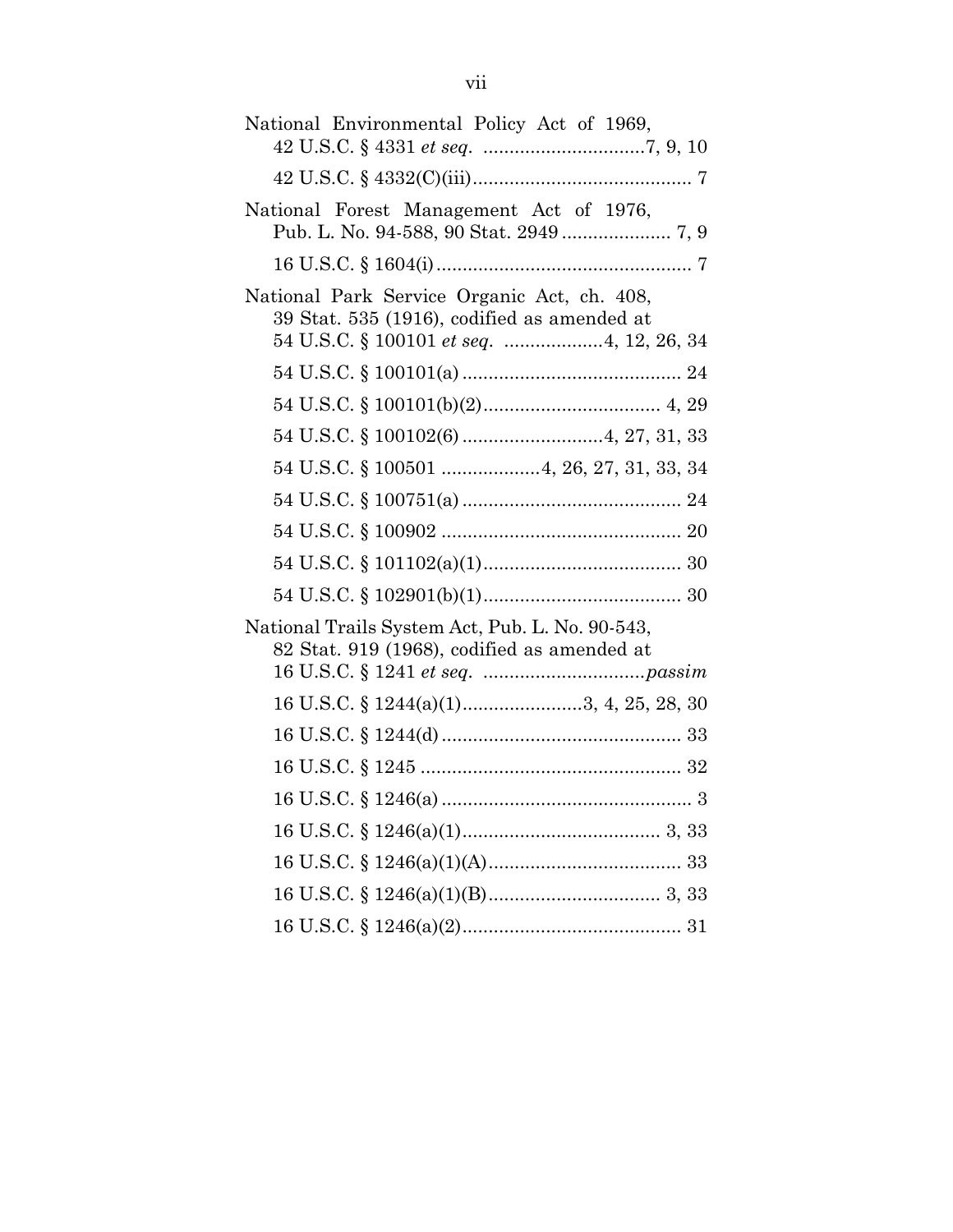| Wild and Scenic Rivers Act, 16 U.S.C. § 1271 |
|----------------------------------------------|
| 36 C.F.R.                                    |
| Pt. 1:                                       |
|                                              |
|                                              |
|                                              |

## LEGISLATIVE MATERIALS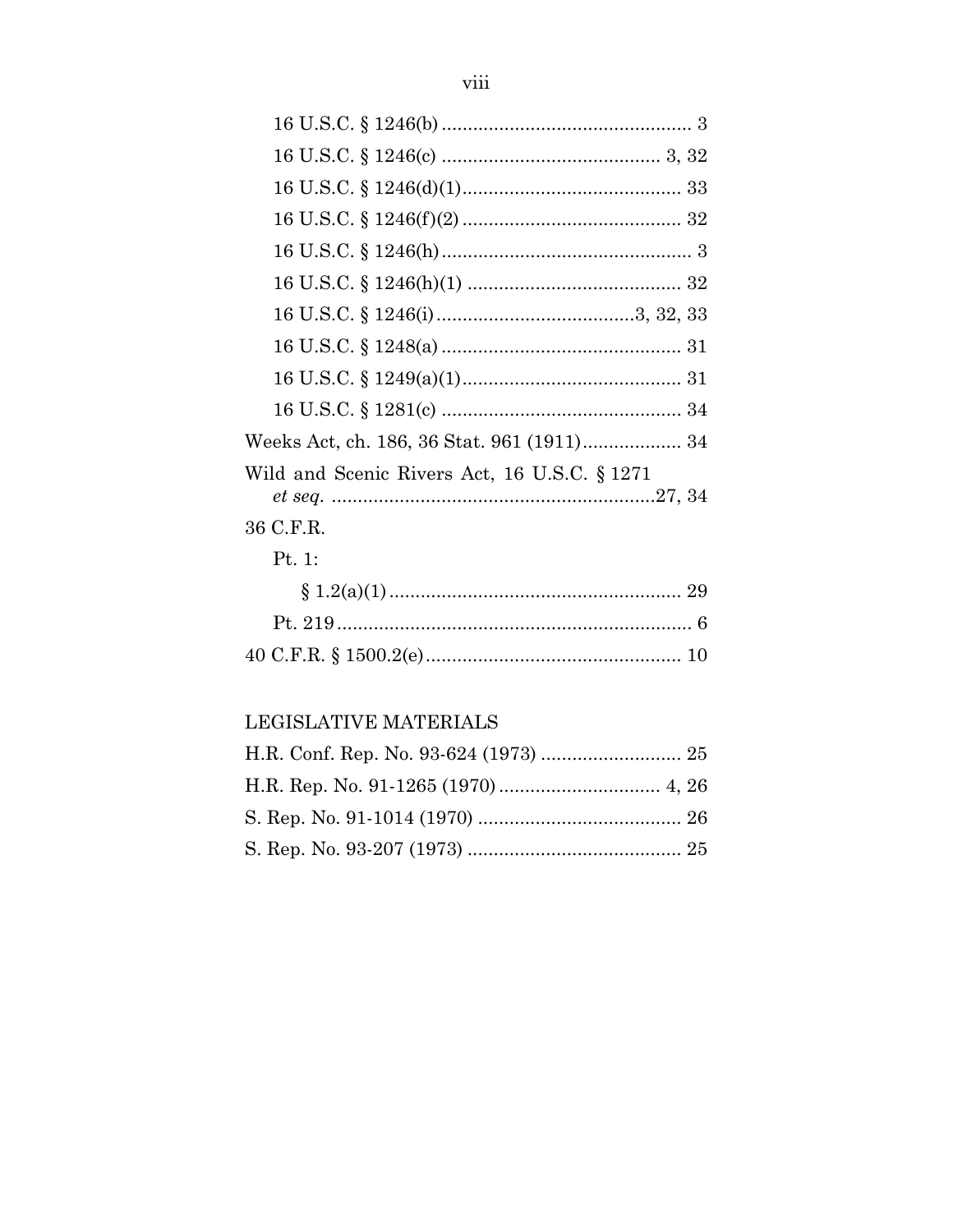| Statement of Timothy Spisak, Senior Advisor, |  |
|----------------------------------------------|--|
| Minerals and Realty Management, Bureau       |  |
| of Land Management, U.S. Dep't of Interior,  |  |
| Before the Subcomm. on Energy and Min-       |  |
| eral Resources of the H. Comm. on Natural    |  |
| Resources, on H.R. 2295, 114th Cong. (May    |  |
|                                              |  |

## ADMINISTRATIVE MATERIALS

# Federal Energy Regulatory Comm'n:

| Atlantic Coast Pipeline, LLC, Resource<br>Report 10: Alternatives, FERC Dkt.<br>$CP15-554-000$ (Sept. 2015), http://bit.ly/ACP     |
|------------------------------------------------------------------------------------------------------------------------------------|
|                                                                                                                                    |
| Patriot Project, Docket No. CP01-415-000,<br>Final Environmental Impact Statement,<br>Appendix H-1 (Sept. 2002), http://bit.ly/    |
| PennEast Pipeline Co. Application for<br>Amendment (Feb. 1, 2019), FERC eLibrary<br>No. 20190201-5212, http://bit.ly/PennEast      |
| PennEast Pipeline Project, Docket No.<br>CP15-558-000, Final Environmental Impact<br>Statement (Apr. 2017), http://bit.ly/PennEast |
| Nat'l Park Service:                                                                                                                |
| Appalachian National Scenic Trail Resource<br>Management Plan (2008), https://bit.ly/                                              |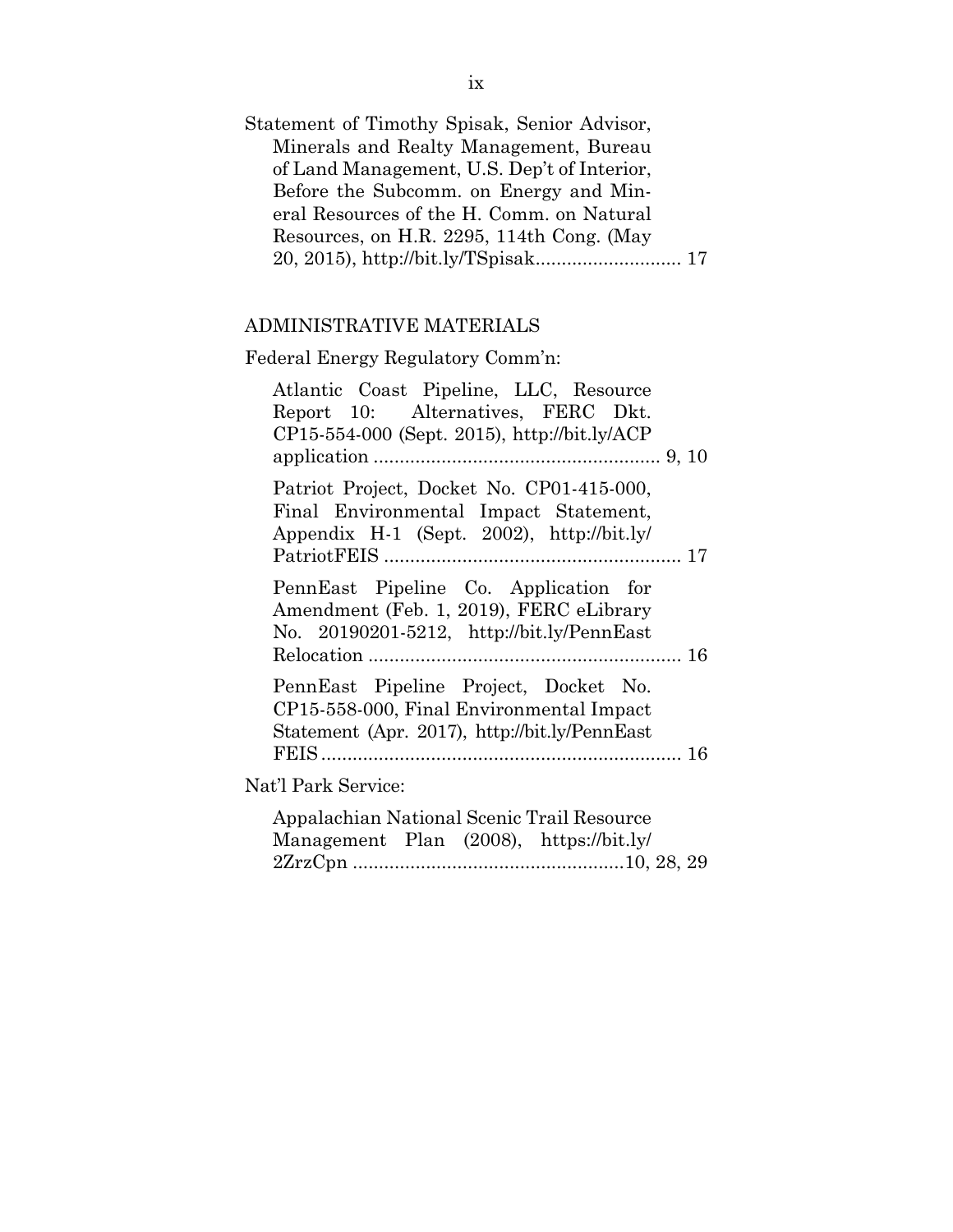| Foundation Document (Dec. 2014), http://<br>bit.ly/APPAFoundationDoc 23-24                                                                                                    |
|-------------------------------------------------------------------------------------------------------------------------------------------------------------------------------|
| National Park Service website, http://bit.ly/                                                                                                                                 |
| Management Policies (2006), http://bit.ly/                                                                                                                                    |
| The National Parks: Index 2012-2016                                                                                                                                           |
| Penn. State Game Comm'n, "Right-of-Way<br>Agreement Adds Acreage to Game Lands"<br>$(July 19, 2016), http://bit.ly/PGCROWpress  16$                                           |
| U.S. Dep't of Interior, Departmental Manual,<br>245 DM 1 (May 2007), http://bit.ly/245DM1  31                                                                                 |
| U.S. Forest Service:                                                                                                                                                          |
| Environmental Assessment: Natural Gas<br>Pipeline Construction Project, Columbia<br>Gas of Virginia (Sept. 2013), http://bit.ly/                                              |
| Letter from Austin DJ Gerken, Southern<br>Environmental Law Center, to Kathleen<br>Atkinson & Ken Arney, U.S. Forest Service<br>(June 24, 2019), http://bit.ly/USFSltrANST 15 |
| Letter from Spencer Trichell, Dominion<br>Energy Services, Inc., to Kathleen Atkinson<br>& Ken Arney, U.S. Forest Service (Apr. 30,                                           |
| Warranty Deed (Oct. 17, 1988), http://bit.ly/                                                                                                                                 |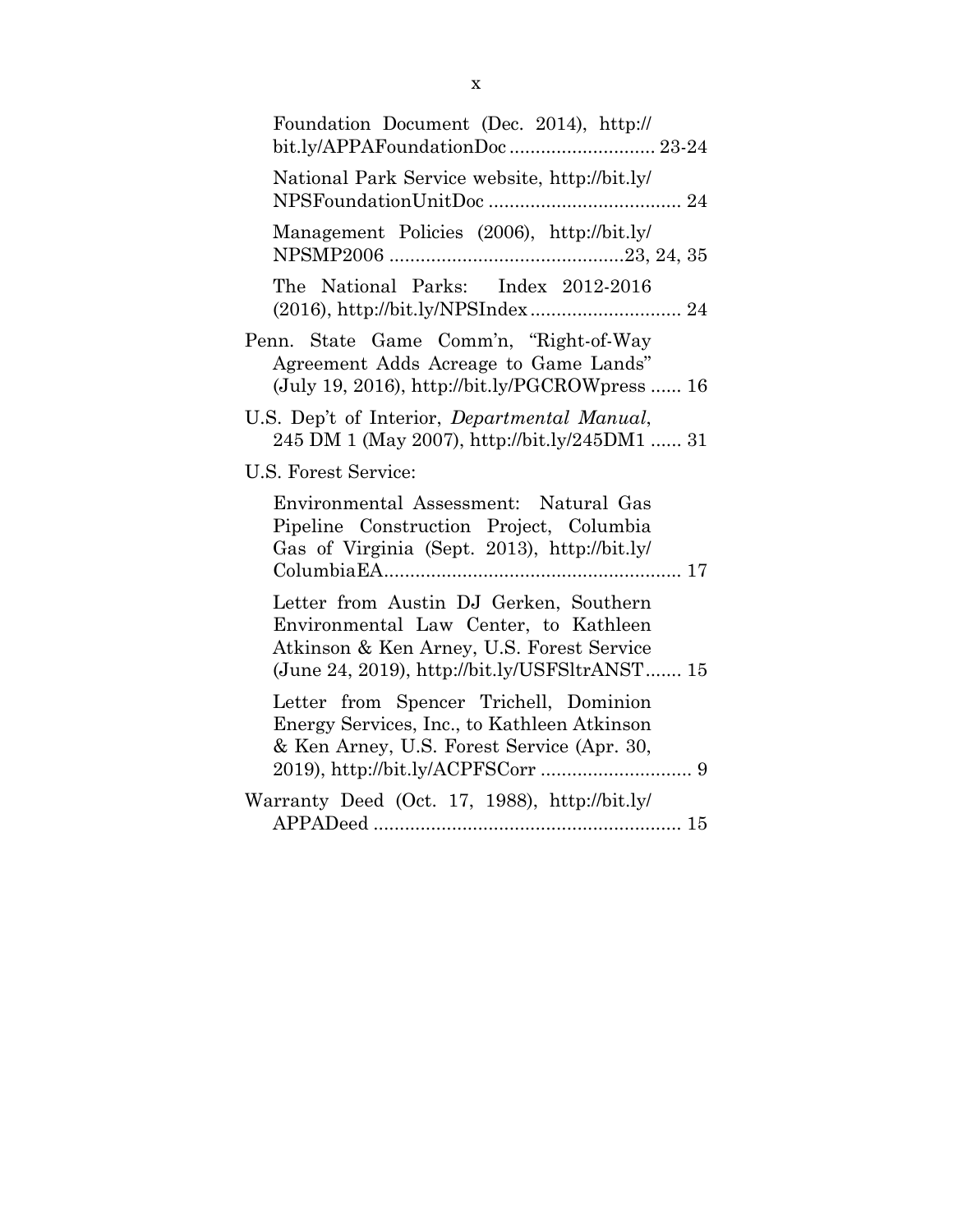## OTHER MATERIALS

| Dominion Energy Releases Statement Regard-<br>ing Atlantic Coast Pipeline (Feb. 26, 2019),                                               |  |
|------------------------------------------------------------------------------------------------------------------------------------------|--|
| Dominion Energy, Inc. (D) CEO Thomas Farrell<br>on Q2 2019 Results – Earnings Call Tran-<br>script (July 31, 2019), $http://bit.ly/DomQ$ |  |
| Dominion Energy, Inc. (D) Q1 2019 Earnings<br>Call Transcript (May 3, 2019), http://bit.ly/                                              |  |
| EQM Midstream Partners LP (EQM) Q2 2019<br>Earnings Call Transcript (July 30, 2019),                                                     |  |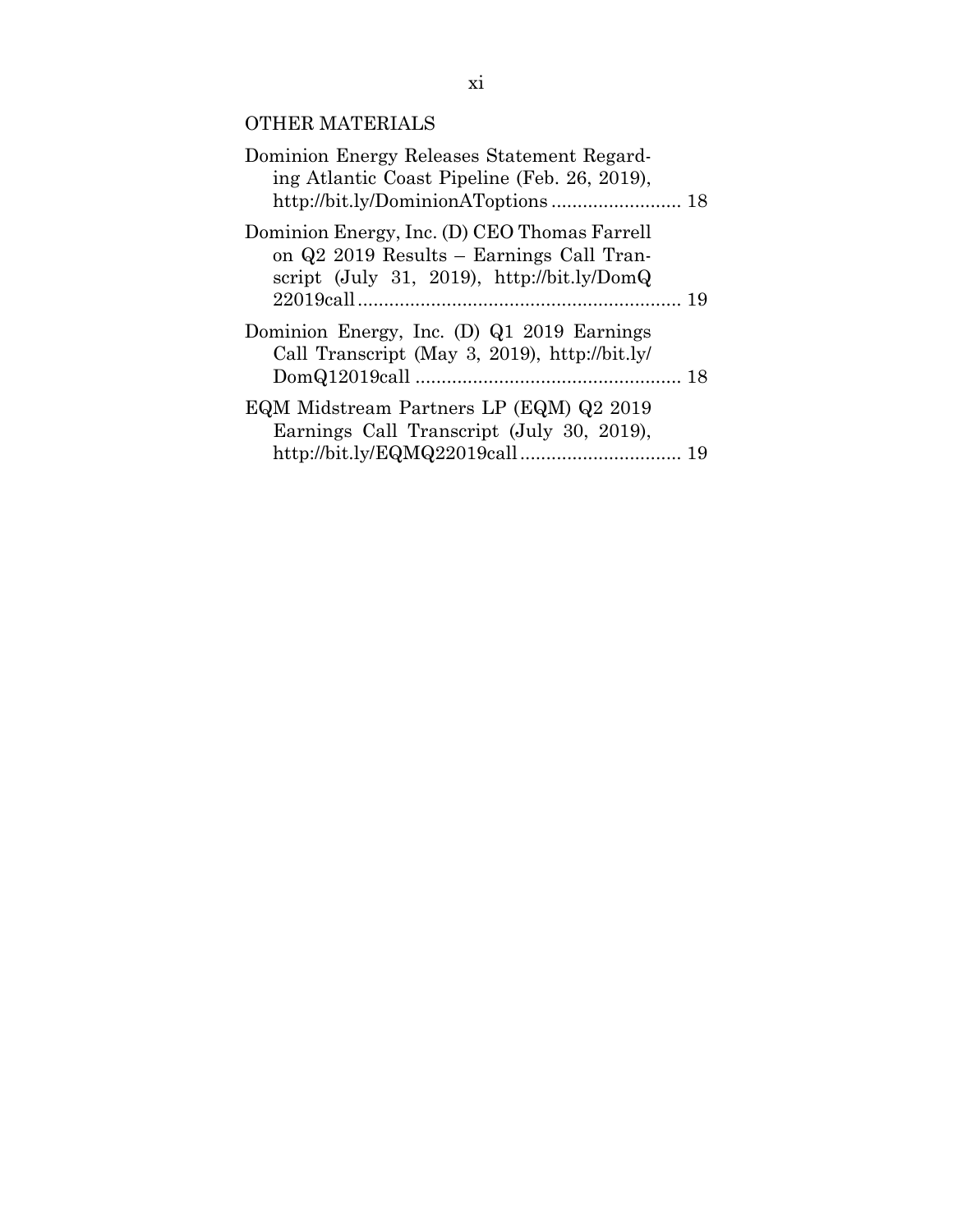#### **INTRODUCTION**

Petitioners ask this Court to render an advisory opinion on the Mineral Leasing Act ("MLA"). The Fourth Circuit's decision to vacate pipeline rights-ofway granted by the U.S. Forest Service rested on four independent bases. Petitioners seek review of only one – one the Forest Service previously recognized "was unnecessary to the judgment" of the Fourth Circuit. But the remaining three bases for the judgment below threaten to make irrelevant any decision this Court reaches.

Relying on two other federal statutes, the Fourth Circuit required the Forest Service on remand to study routes that avoid national forests and required a reroute if those alternatives can accommodate the pipeline. That holding is not challenged here. Indeed, at Atlantic's request, the Forest Service has already started the work of evaluating potential reroutes. If the Forest Service on remand identifies a suitable alternative route across non-federal lands, then the pipeline will not cross the Appalachian Trail on federal land. In that event, any decision this Court renders on the MLA would be purely advisory. The same is true if the Forest Service determines that the environmental impacts of the proposed pipeline are too severe or finds other defects in the proposal that the Fourth Circuit required it to consider on remand.

Petitioners' insistence that this Court nonetheless decide the MLA issue now is particularly unwarranted because there is no circuit split on the question presented. To the contrary, the Fourth Circuit's decision is consistent with those of other circuits that have decided similar issues.

Even if the MLA issue were squarely presented for this Court's review, moreover, this case presents no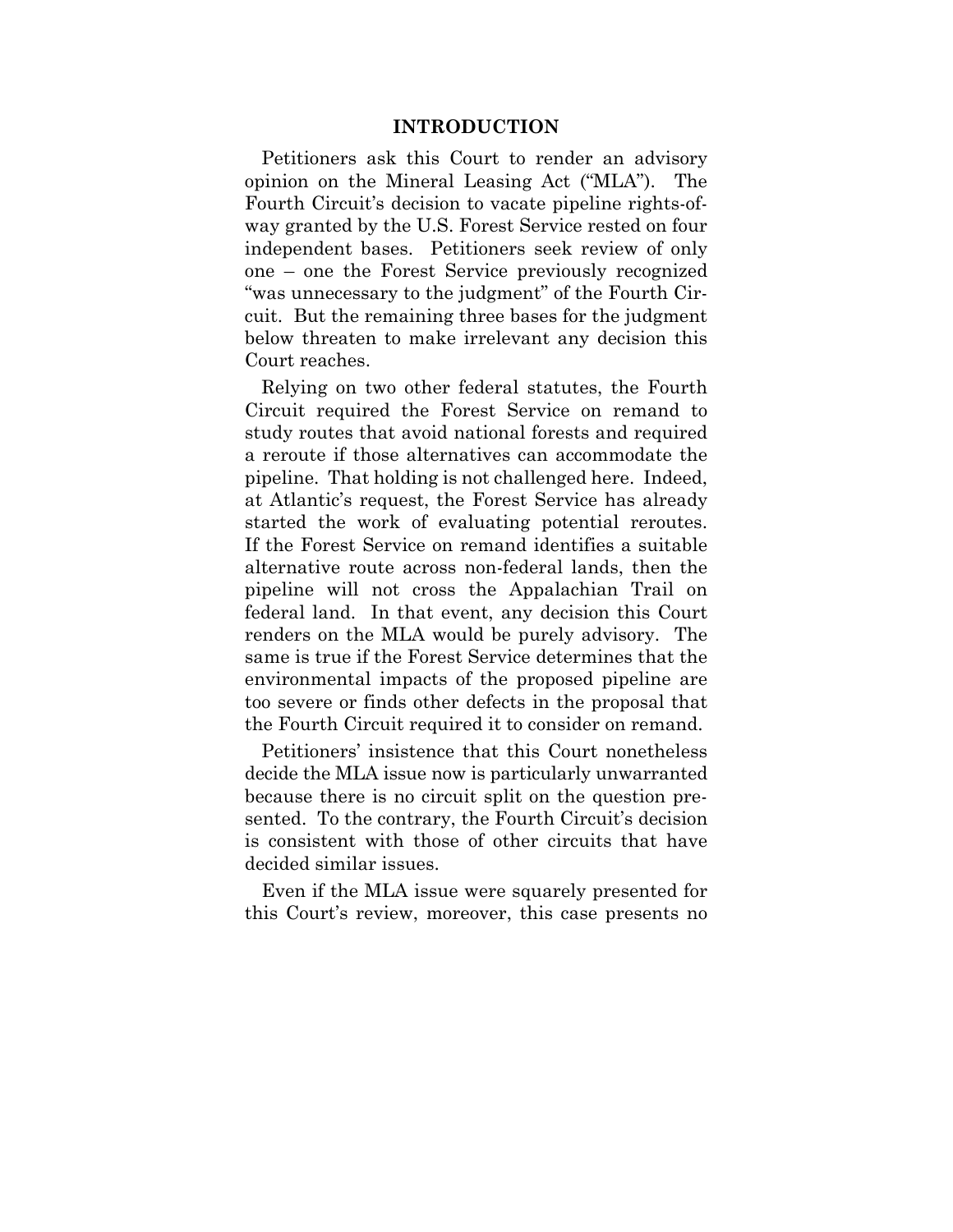question of substantial national importance. Atlantic – but not the government – hyperbolically argues without citation that the Fourth Circuit's decision threatens to choke off the flow of natural gas to the east coast. But Atlantic is factually mistaken; numerous sites remain available for pipeline construction, including two alternatives that Atlantic itself identified but declined to study in the agency proceedings below.

The government argues that the Fourth Circuit's ruling nonetheless raises "questions" about the division of administrative authority between federal agencies; but it ignores that those questions were already answered, correctly, by the Fourth Circuit, which confirmed the Forest Service's authority to manage segments of the Appalachian Trail on the national forest under statutes other than the MLA.

In any event, the Fourth Circuit's decision is correct on the merits. There is no dispute that the entire Appalachian Trail is a unit of the National Park System, including where it crosses a national forest. There is no dispute that the MLA prohibits pipeline crossings over federal lands in the National Park System. And there is no dispute that the relevant parcel where Atlantic seeks to cross the Trail is federal land. Accordingly, this is federal land in the National Park System, and a pipeline cannot cross it without congressional authorization.

The petitions for certiorari should be denied.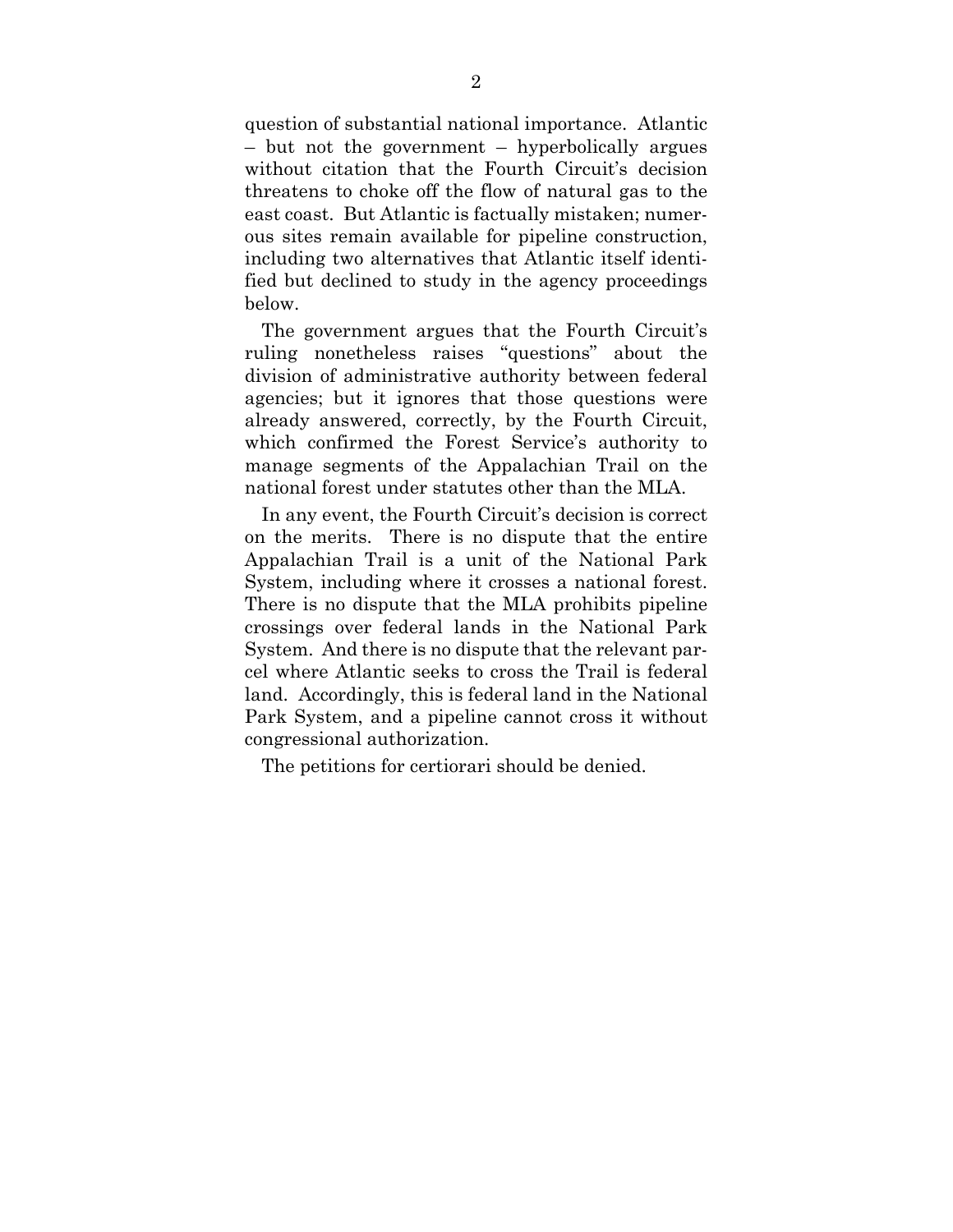#### **STATEMENT OF THE CASE**

#### **A. The Appalachian National Scenic Trail**

Congress recognized the Appalachian National Scenic Trail ("Appalachian Trail" or "Trail") in 1968 as one of the first two national scenic trails under the National Trails System Act ("NTSA"). The Trail runs from Maine to Georgia and provides the backcountry experience of a hiking trail in a conserved landscape. The Trail itself and the landscape through which it passes have been celebrated in American nature writing from Henry David Thoreau's *The Maine Woods* to Bill Bryson's *A Walk in the Woods*. Millions of people hike portions of the Trail every year, and several thousand attempt a thru-hike of the entire 2,200 miles. The Trail is a monument to the country's desire to preserve an outstanding natural landscape in its pristine, pre-industrial condition.

Volunteers developed the Appalachian Trail between 1921 and 1937 from private, state, and federal land owned by multiple agencies. Congress later included all those lands in the national trail, without assuming federal ownership of them all. 16 U.S.C.  $\S 1244(a)(1)$ . The NTSA entrusts each landowner with day-to-day "management responsibilities" for trail segments on its land. *Id*. § 1246(a)(1). But Congress charged one federal agency with administration of the entire Trail. The administrator can transfer "management" responsibility for segments to other agencies, but not congressionally assigned "administration" of the entire Trail. *Id.* § 1246(a)(1)(B). Those administration duties include selecting, acquiring, and regulating the land that makes up the Trail. *Id*. § 1246(a)-(c), (h)-(i). Congress decided that "[t]he Appalachian Trail shall be administered primarily as a footpath by the Secretary of the Interior," who has delegated that duty to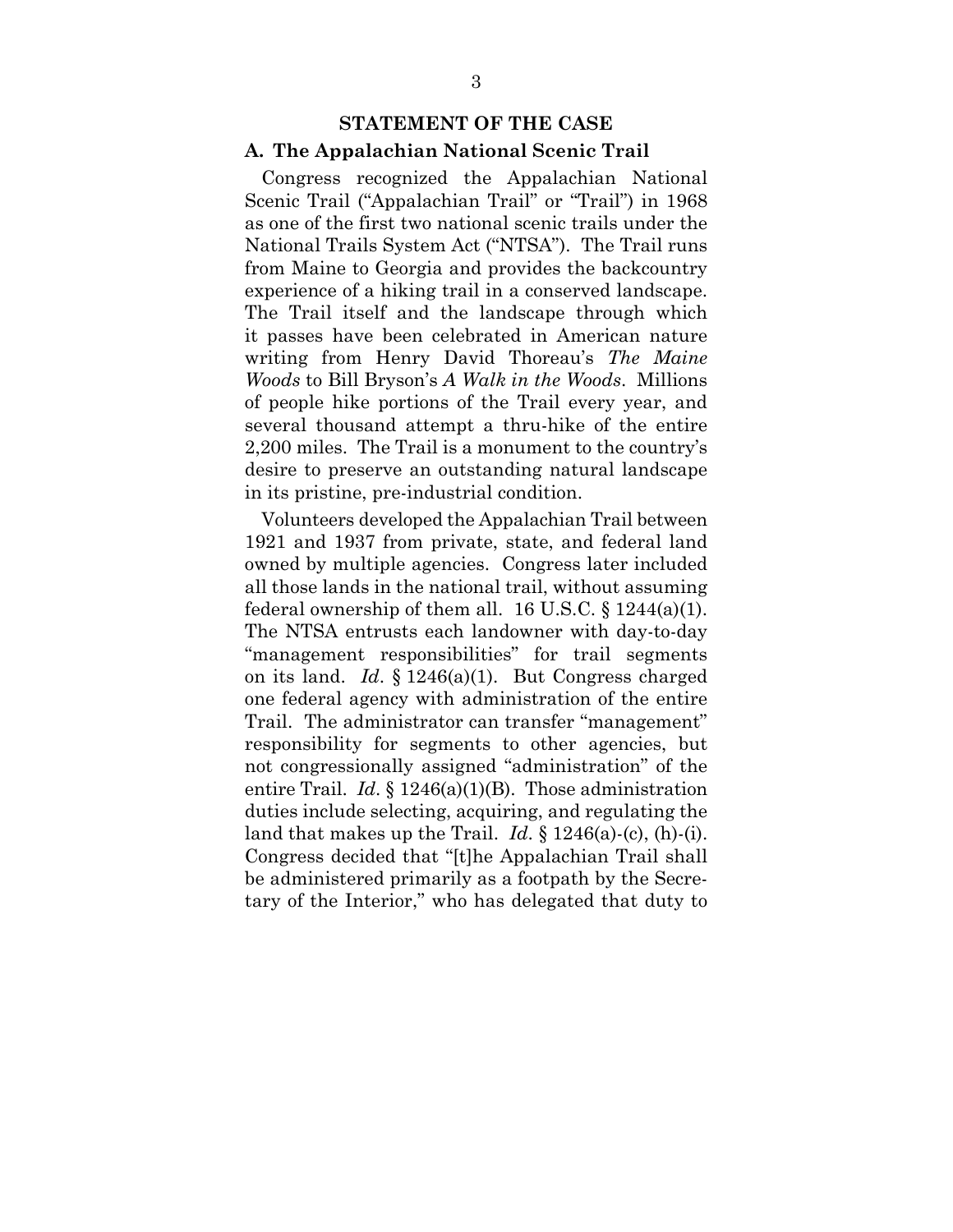the National Park Service ("Park Service" or "NPS"). *Id.* § 1244(a)(1).

The Park Service administers land in the National Park System. Its Organic Act defines the Park System to include "any area of land and water administered by" the Park Service. 54 U.S.C. § 100501. Congress adopted that definition in 1970 to incorporate all areas administered by the Park Service into "one National Park System." H.R. Rep. No. 91-1265, at 10 (1970). All nationally significant areas of land administered by the Park Service are National Park "System unit[s]." 54 U.S.C. § 100102(6). The Park Service designates the entire Appalachian Trail as a "System unit" of the National Park System, regardless of underlying land ownership. C.A.App.3674.

In administering National Park System units such as the Appalachian Trail, the Park Service is prohibited from exercising its authority "in derogation of the values and purposes for which the System units have been established." 54 U.S.C. § 100101(b)(2).

#### **B. The Mineral Leasing Act**

The MLA, as amended in 1973, is Congress's definitive statement on gas pipeline rights-of-way across federal property. 30 U.S.C. § 185. The Act supersedes all other federal statutes as applied to pipeline rightsof-way on federal land. *Id*. § 185(q). It authorizes federal agencies to grant pipeline rights-of-way across "lands owned by the United States *except* lands in the National Park System, lands held in trust for an Indian or Indian tribe, and lands on the Outer Continental Shelf." *Id.* § 185(b)(1) (emphasis added). Under the MLA, no agency has authority to grant a gas pipeline right-of-way across a unit of the National Park System. *Id*.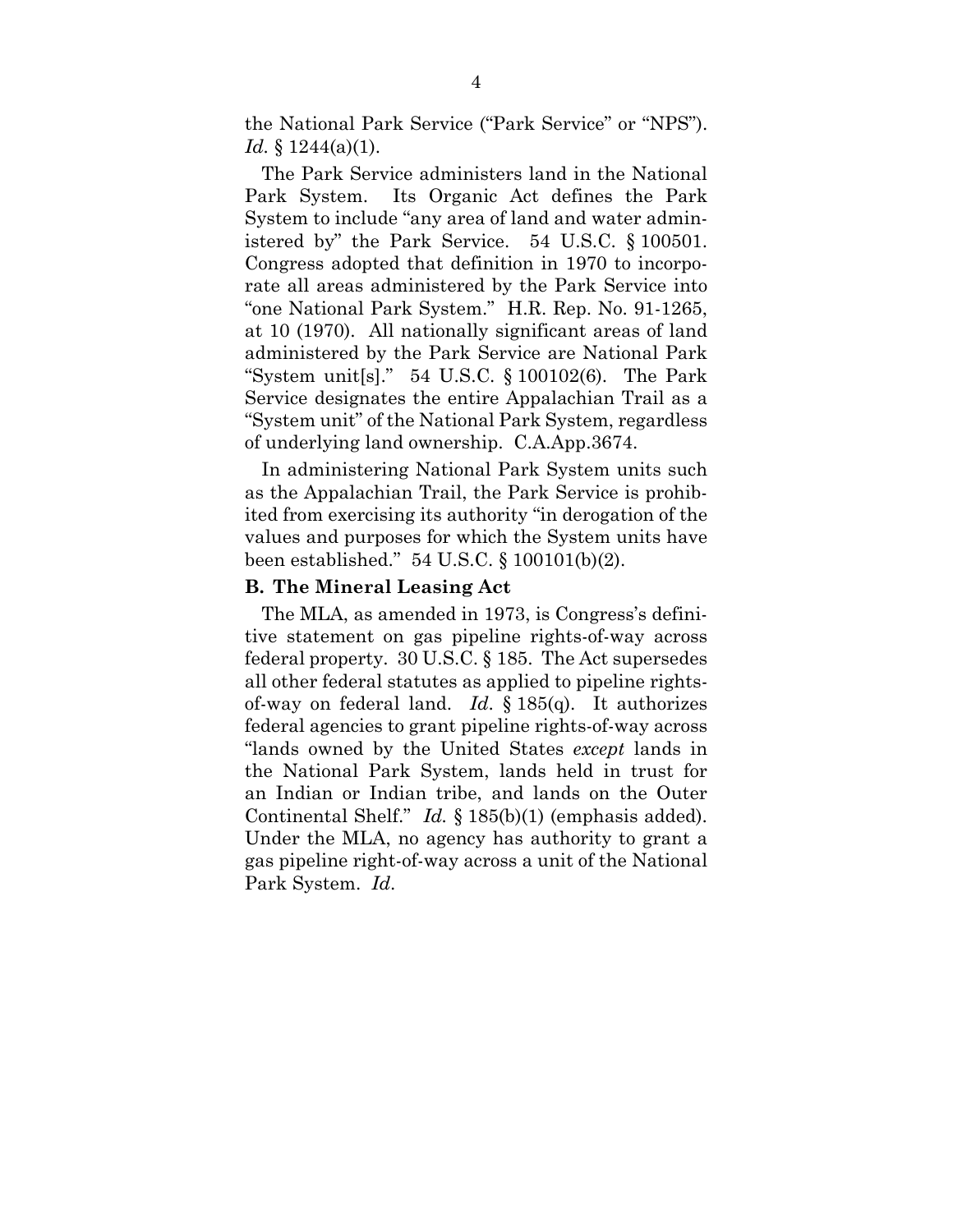#### **C. The Atlantic Coast Pipeline**

The Atlantic Coast Pipeline ("ACP") is a proposed 600-mile natural gas pipeline from West Virginia to North Carolina approved by the Federal Energy Regulatory Commission ("FERC") in 2017. App. 2a-3a.1

Twenty-one miles of ACP's proposed route will cross two national forests. C.A.App.0009-10. Petitioner Atlantic Coast Pipeline, LLC ("Atlantic") will clear-cut a 125-foot right-of-way for most of that distance, directly impacting nearly 12,000 acres of national forest. C.A.App.1515.

The terrain is rugged, with steep slopes, highly erosive soils, and soluble limestone bedrock. C.A.App.1575, 1620, 1629. Most forest land the pipeline would cross has a "high susceptibility to landslides." C.A.App.1604, 1611. The majority of the proposed route through the forest will follow mountain ridgetops, which Atlantic will blast down by as much as 20 feet. C.A.App.1468, 1613.

To cross the Appalachian Trail, Atlantic proposes to drill a one-mile-long, 3.5-foot diameter hole through a mountain. C.A.App.1793. This alone will require more than a year of around-the-clock operations with heavy construction equipment operating continuously. C.A.App.0044, 1811.

Construction of ACP requires the approval of multiple agencies. Most sought no public comment and provided no administrative review process. Several

 $\overline{a}$ 

<sup>1</sup> FERC's determination that ACP is needed to meet the region's energy demand is a disputed issue in petitions for review pending in the D.C. Circuit. *See Atlantic Coast Pipeline, LLC v. FERC*, Nos. 18-1224 *et al.* (D.C. Cir.). As the Forest Service acknowledges, the completion of several other pipelines recently has significantly increased the interstate pipeline system's capacity to address regional demand. USFS Pet. 28.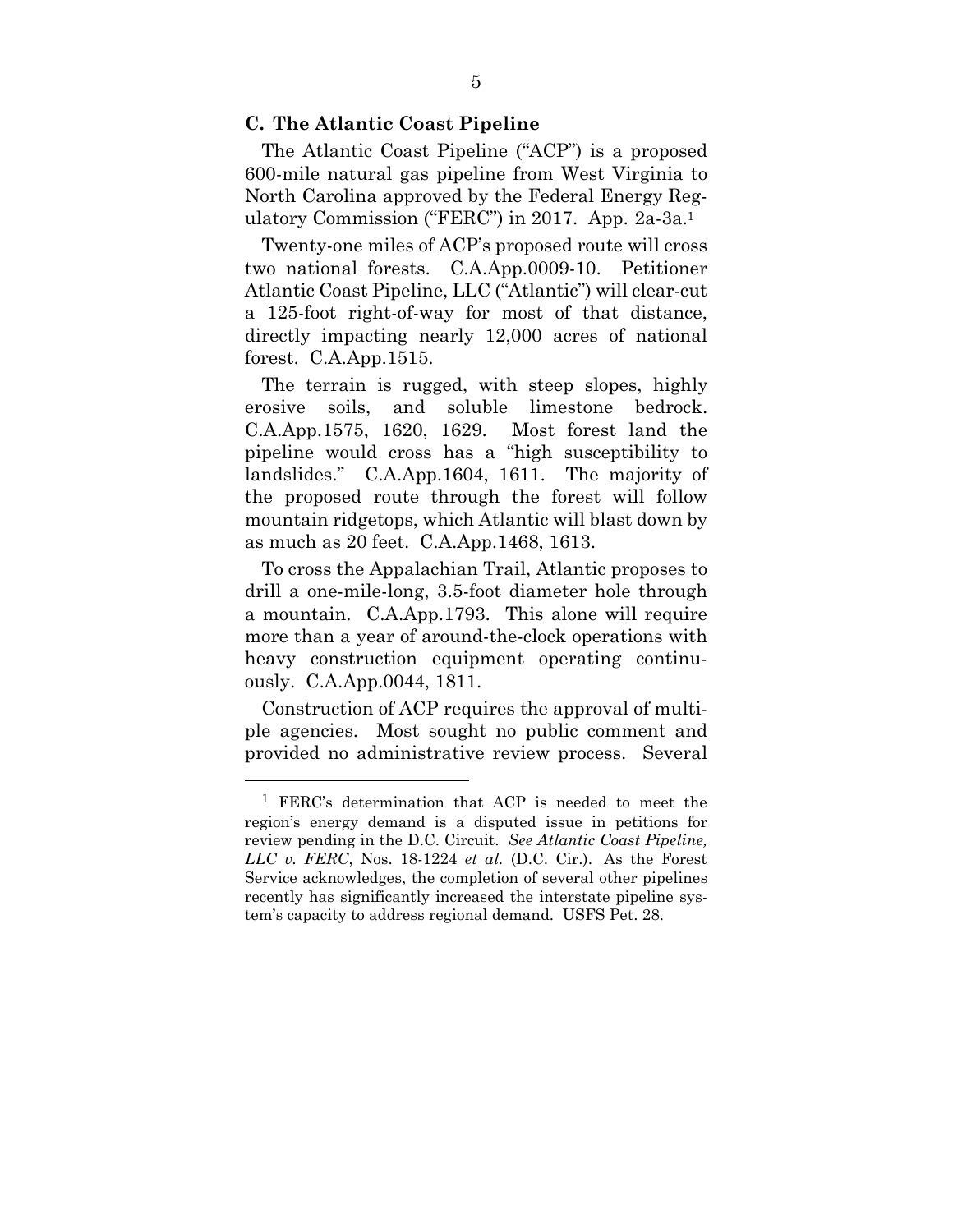legal challenges followed; the Fourth Circuit has heard – and rejected – a number of them. *See*, *e.g.*, *Appalachian Voices v. State Water Control Bd.*, 912 F.3d 746 (4th Cir. 2019) (upholding ACP water-quality certification); *In re Appalachian Voices*, No. 18-1271, ECF #27 (4th Cir. Mar. 21, 2018) (denying All Writs Act petition for stay of FERC certificate order); *De Luca v. North Carolina Dep't of Envtl. Quality*, No. 18-1336, ECF #32 (4th Cir. Aug. 23, 2018) (dismissing challenge to state water-quality certification).

As relevant here, the Forest Service issued ACP a right-of-way and special-use permit to cross two national forests in 2017 pursuant to the MLA. The Forest Service contemporaneously granted similar permission to a proposed Mountain Valley Pipeline ("MVP"). This was the first time that any federal agency had authorized a pipeline crossing of the Appalachian Trail under the MLA.2

#### **D. The Fourth Circuit's Decision**

 $\overline{a}$ 

Following administrative appeals, respondents appealed to the Fourth Circuit raising several independent errors.

First, respondents challenged the Forest Service's failure to comply with its Planning Rule. 36 C.F.R. Pt. 219. Because ACP could not meet forest-plan standards that protect soil, water quality, and wildlife, the agency amended its plans to exempt ACP from them. App. 18a. Such amendments must comply with minimum standards of the Planning Rule, if the purpose or effects of the amendments are "directly

<sup>2</sup> The Forest Service approval for MVP was vacated and remanded for further proceedings on multiple grounds. *See Sierra Club, Inc. v. U.S. Forest Serv.*, 897 F.3d 582, 587, 596, 601- 06 (4th Cir. 2018). MVP is currently pursuing an administrative work-around. *See infra* pp. 18-19.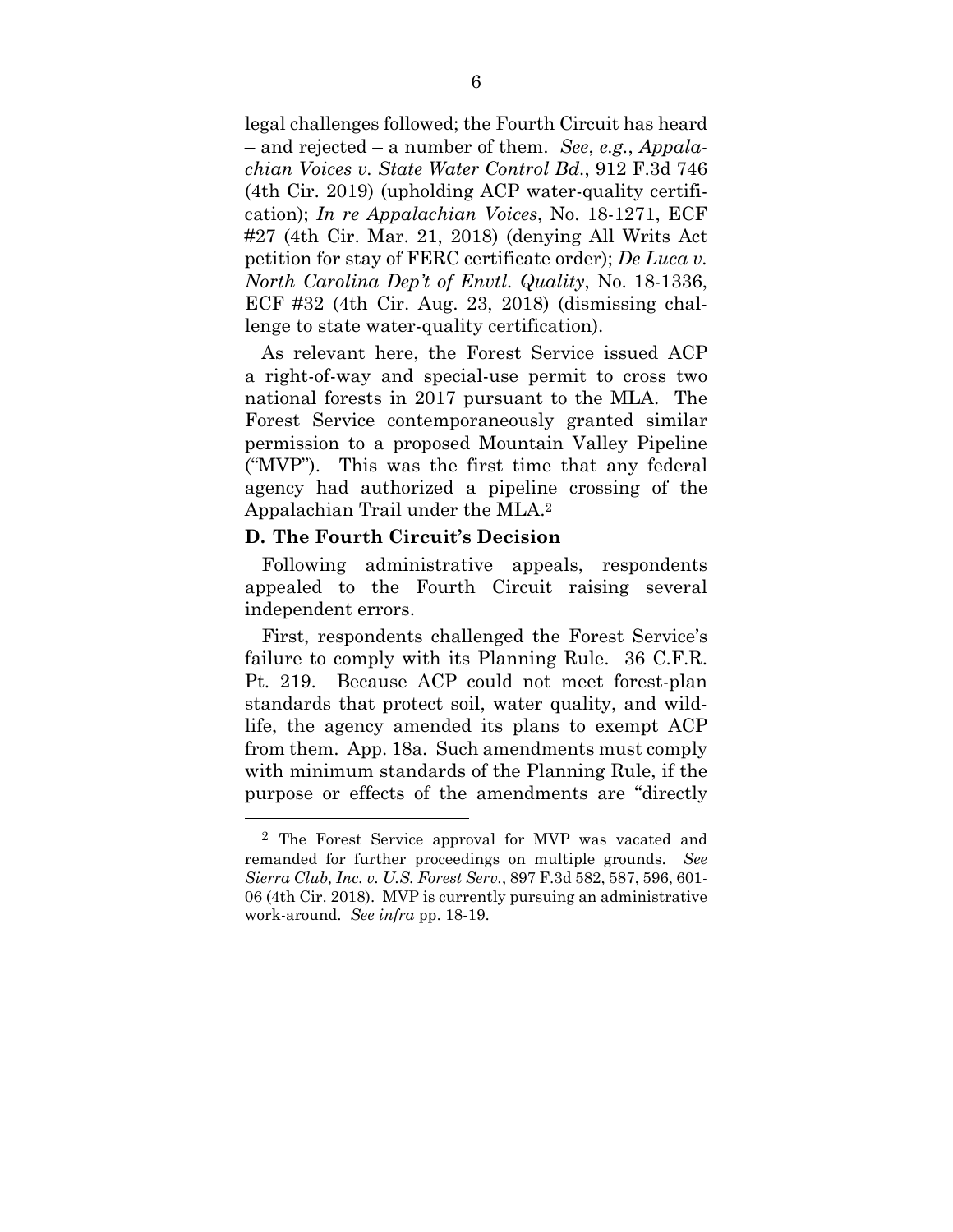related" to those standards. App. 16a. Although the Forest Service's purpose for the plan amendments was to weaken standards for soil, water quality, and wildlife, and would have effects on those resources, it ignored directly related standards in its Planning Rule. App. 19a-20a. The Fourth Circuit vacated and remanded to the Forest Service to apply those standards to the proposed plan amendments.

Second, respondents challenged the Forest Service's failure to consider alternative pipeline routes that would avoid national forests, under two separate laws. The National Environmental Policy Act of 1969 ("NEPA") requires federal agencies to evaluate such alternatives. 42 U.S.C. § 4332(C)(iii). And the National Forest Management Act of 1976 ("NFMA") requires the Forest Service to comply with its forest plans. 16 U.S.C. § 1604(i). The relevant forest plans prohibit pipeline rights-of-way unless the need for them "cannot be reasonably met" or "accommodated" off of the national forests. App. 30a-31a. Because the record confirmed "[n]o analysis of a National Forest Avoidance Alternative has been conducted," the court vacated the Forest Service's decision for violating both NEPA and NFMA. App. 38a-39a, 41a-42a.

Third, respondents challenged the Forest Service's analysis of landslide risks, erosion impacts, and water-quality degradation as deficient. NEPA requires agencies to provide a "detailed discussion" of possible mitigation measures for impacts such as these and requires "particular care" when a proposed project crosses protected areas like national forests. App. 43a. The Fourth Circuit held that the Forest Service failed to take a hard look at these effects and mitigation alternatives. App. 44a-45a.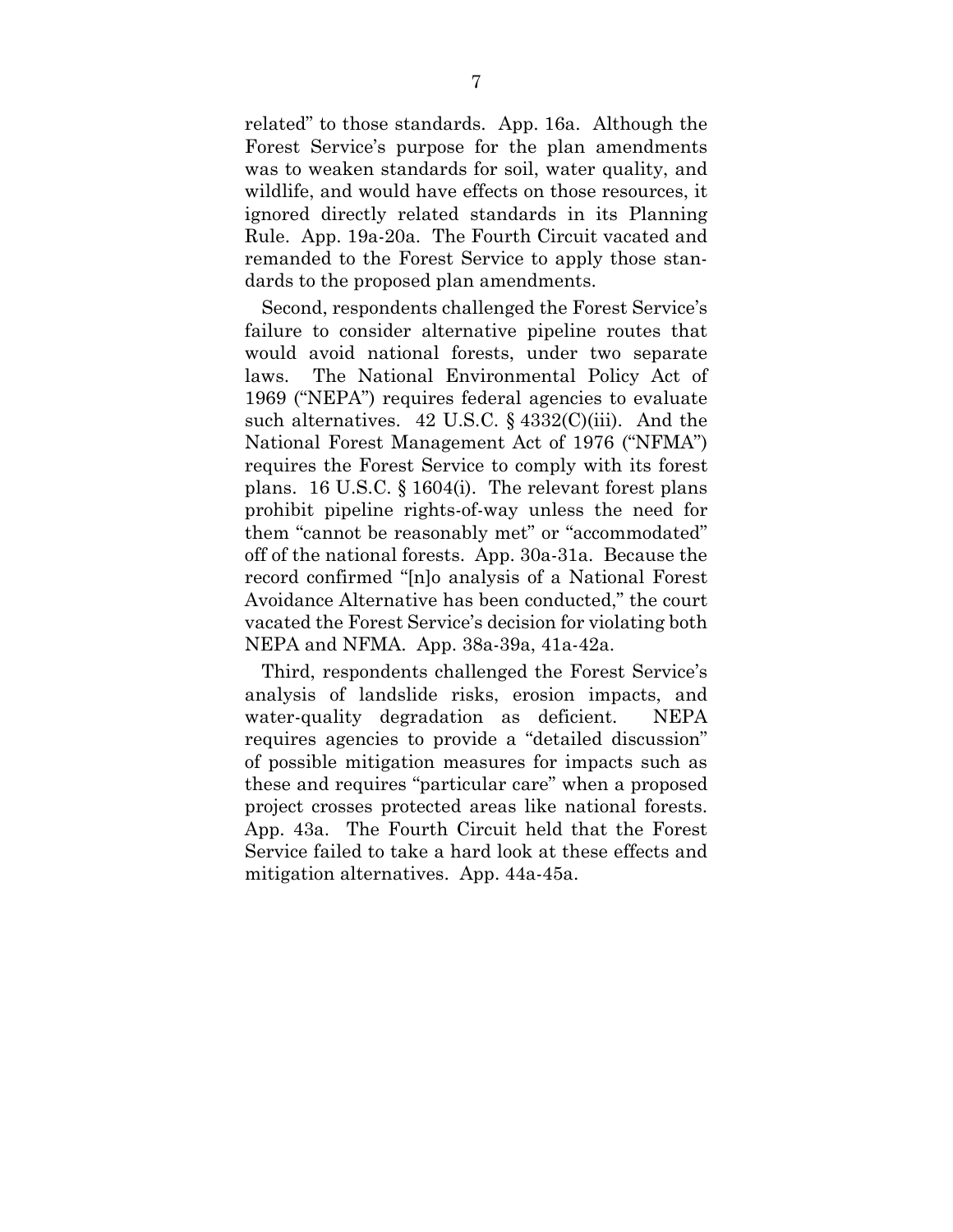Finally, the Fourth Circuit concluded that "the Forest Service does not have statutory authority to grant pipeline rights of way across the [Appalachian Trial] pursuant [to] the MLA." App. 59a. The MLA is inapplicable to federal "land[] in the National Park System." 30 U.S.C. § 185(b)(1). On the record before it, the court concluded that "[t]he parties are generally in agreement" that the Appalachian Trail "is land in the National Park System." App. 55a. As a result, ACP's proposal to cross the Trail on federal land was outside the scope of the MLA.

Petitioners sought rehearing en banc from the Fourth Circuit. Because no judge on the Fourth Circuit asked for a poll of the court, the Fourth Circuit summarily denied the petitions. App. 241a-242a.

#### **REASONS TO DENY THE PETITIONS**

### **I. THIS CASE IS NOT A SUITABLE VEHICLE TO ADDRESS THE QUESTION PRESENTED**

## **A. Petitioners Seek Review of Just One of the Fourth Circuit's Four Independent Bases for Its Judgment**

Petitioners ask this Court to render an advisory opinion. Even if this Court ruled for petitioners, the Fourth Circuit's judgment would require invalidation of the right-of-way issued by the Forest Service for several independent reasons. As the Forest Service acknowledged below, in its Petition for Rehearing En Banc, the MLA issue – the sole issue on which it now seeks cert – "was unnecessary to the judgment" of the panel. ECF #124, at 1. As a result, this Court's review will not alter the judgment below and may have no practical effect on the ultimate outcome of the case. Because "'[t]his Court . . . reviews judgments, not statements in opinions,'" *FCC v. Pacifica Found.*, 438 U.S. 726, 734 (1978) (quoting *Black v. Cutter Labs.*,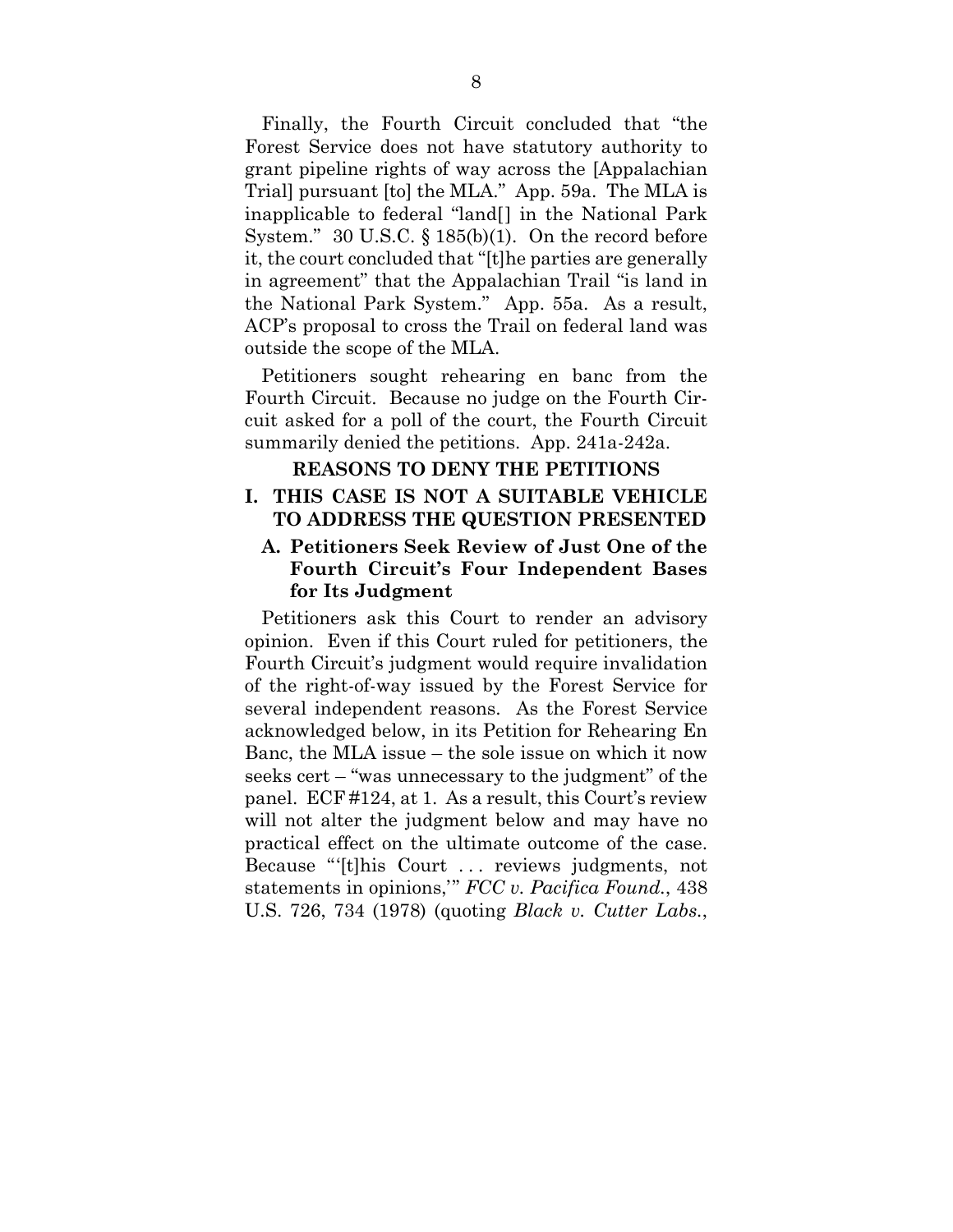351 U.S. 292, 297 (1956)) (ellipsis in *Pacifica*), review should be denied for that reason alone.

Before ACP can proceed with its currently planned route, the Fourth Circuit's holding requires the Forest Service to reexamine three issues:

- (1) The Forest Service must evaluate whether its proposed forest plan amendments exempting ACP from soil, water-quality and wildlife standards are consistent with the minimum requirements of its 2012 Planning Rule. App. 18a-28a.
- (2) The Forest Service must, under NEPA and NFMA, study alternative routes that avoid national forest lands and demonstrate that ACP cannot be accommodated on them. App. 30a-34a.
- (3) The Forest Service must take a hard look at environmental consequences, such as landslide risks, erosion, and water-quality concerns and use that evaluation in considering ACP alternatives. App. 54a-55a.

Those three remand issues create substantial doubt as to whether ACP can proceed on any route crossing the forest, including its preferred route, regardless of whether this Court reviews the MLA issue. Yet petitioners have not challenged any of those three independent bases for the Fourth Circuit's decision.

The Forest Service has already started re-evaluating the pipeline, which requires consideration of potential reroutes that would moot this case.3 Such routes are available. Atlantic previously identified locations in Virginia where it could cross the Appalachian Trail on non-federal lands. *See* ACP, Resource Report 10:

<sup>3</sup> ACP asked the Forest Service to renew consideration of its pipeline on April 30, 2019. http://bit.ly/ACPFSCorr.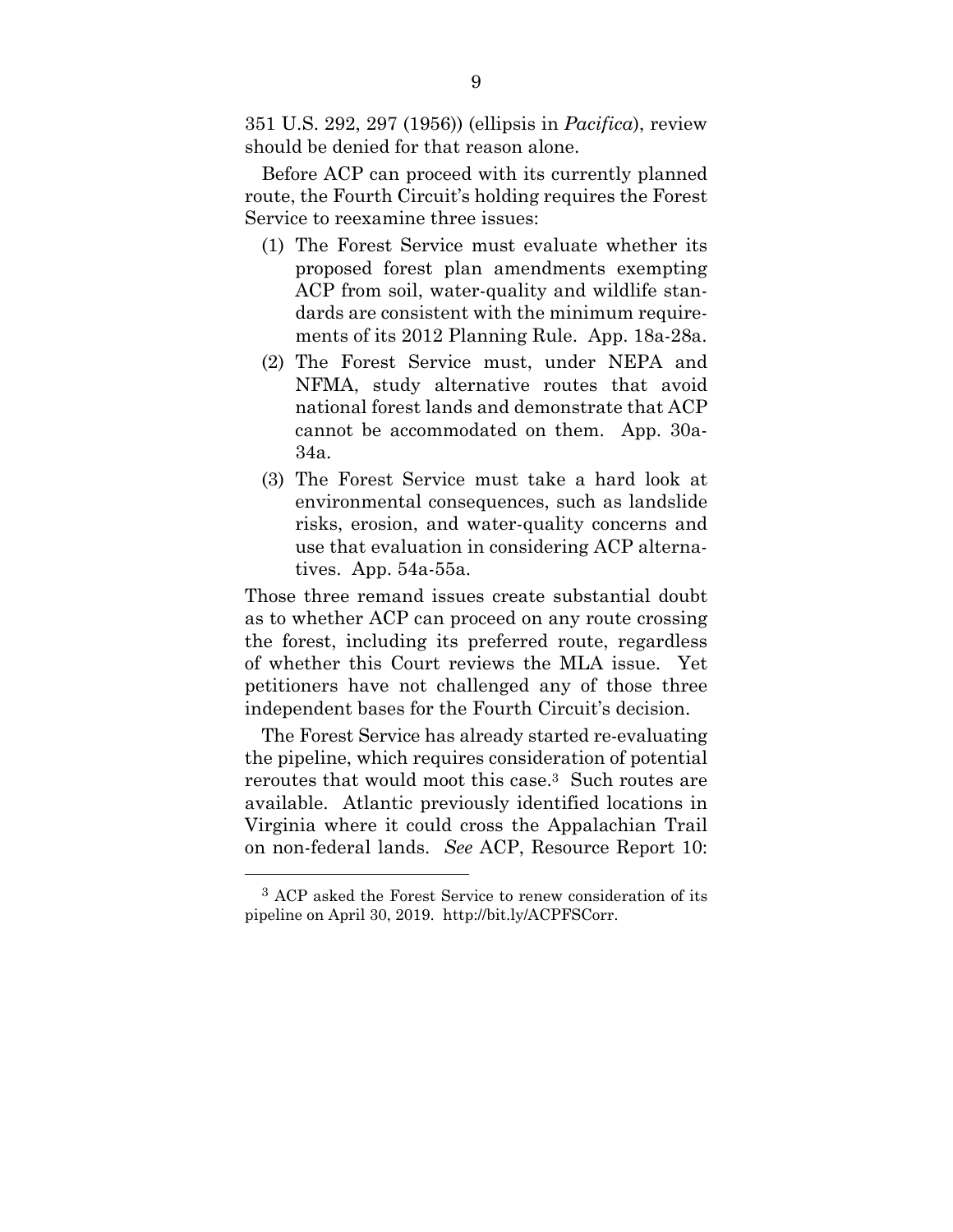Alternatives, at 10-62 to 10-64, FERC Dkt. CP15-554- 000 (Sept. 2015).4 One route to the west would cross the Trail on private industrial property. *See id.* At least two options to the east would cross on state lands.5 More alternatives may be available, but there is no indication Atlantic or the Forest Service has looked for them. Under the Fourth Circuit's decision, a reroute that avoids national forests is mandatory if it can accommodate the pipeline. App. 30a-34a. Because Atlantic may nonetheless be required to reroute around national forests, negating any need for a right-of-way under the MLA, this Court's review will be purely advisory.

Even if the routing alternatives are not fatal to ACP's preferred route, either of the other two independent bases for the Fourth Circuit's remand may be.6 The record makes clear – largely in concerns raised by the Forest Service itself – that soil and bedrock in this area pose substantial risks for erosion, landslides, degraded water quality, and other issues. C.A.App.1659, 1663, 3379. These risks still have not been fully studied. App. 43a-44a. After full evaluation of those risks, NEPA requires the Forest Service to identify alternatives that avoid or minimize them and may compel ACP to reroute. *See* 40 C.F.R. § 1500.2(e). Similarly, compliance with minimum

<sup>&</sup>lt;sup>4</sup> http://bit.ly/ACPapplication (file name: ACP SHP RR10 Alternatives.PDF).

<sup>5</sup> Appalachian National Scenic Trail Resource Management Plan at I-26 (2008) ("AT Management Plan") (confirming the Trail crosses "two state land holdings" in Virginia), https://bit.ly/ 2ZrzCpn.

<sup>6</sup> In addition, ongoing proceedings in the D.C. Circuit may conclude that the entire pipeline is unnecessary. *See supra* note 1.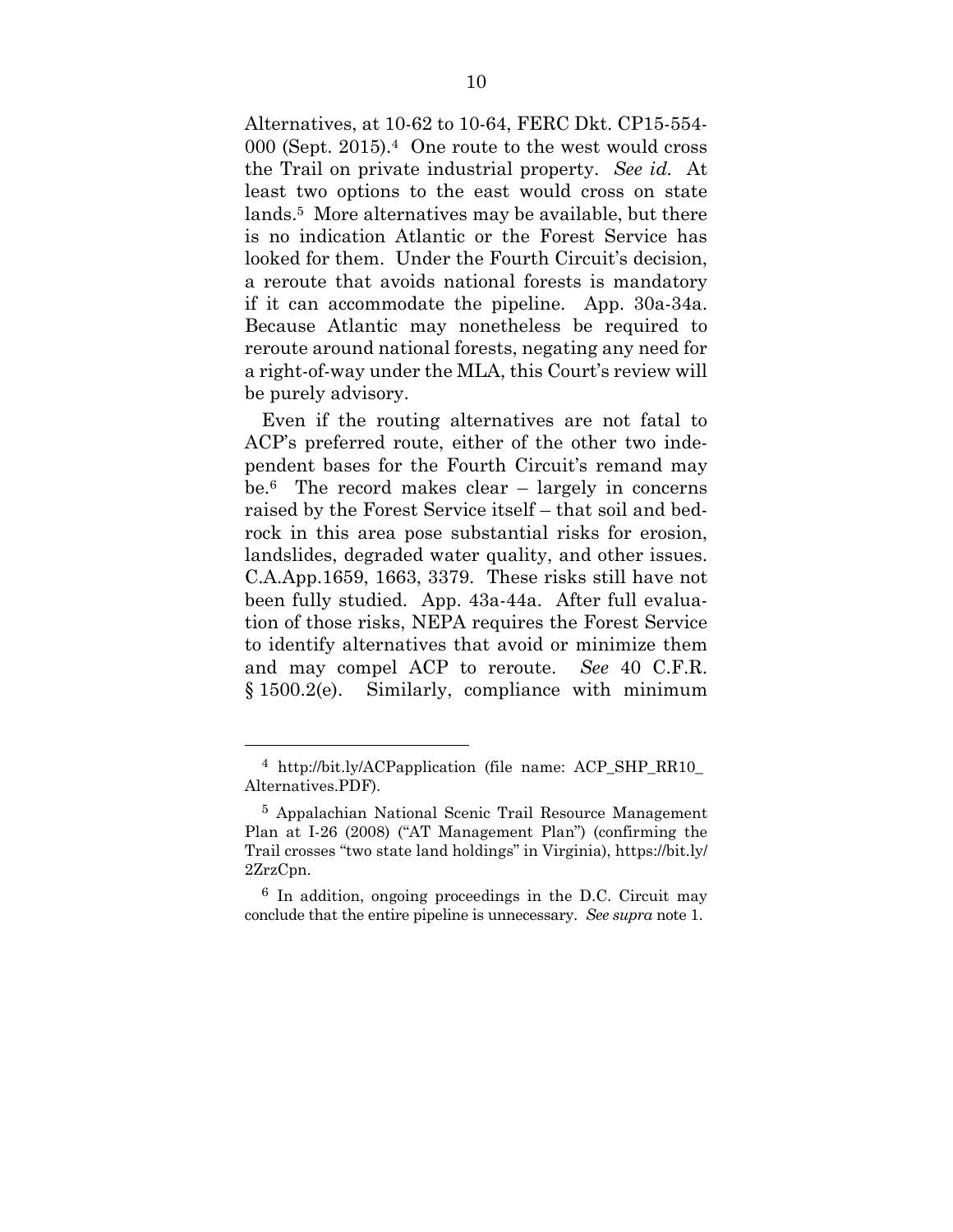standards of the Forest Service's Planning Rule may render Atlantic's preferred route infeasible.

Atlantic blithely suggests that these independent defects can be "fixed by adding further details or explanations on remand." Pet. 35; *cf.* USFS Pet. 13 (Fourth Circuit's other holdings "can be resolved by the Forest Service on remand"). That is not how judicial review of agency action works: courts assume not that an agency will reach a particular result after a remand, but that it will "deal with the problem afresh, performing the function delegated to it by Congress." *SEC v. Chenery Corp.*, 332 U.S. 194, 201 (1947). In any event, Atlantic will require a right-of-way across the Appalachian Trail on the national forest only *if* the Forest Service properly approves the same route following a remand, and only *if* the Forest Service resolves all of the remaining issues in favor of ACP. *Cf. California v. Rooney*, 483 U.S. 307, 312-13 (1987) (per curiam) ("There are two too many 'ifs' in that proposition to make our review appropriate at this stage.").

In the meantime, there are good reasons for the Court not to issue a decision with no operative force. *See*, *e.g.*, *Medellin v. Dretke*, 544 U.S. 660, 662-64 (2005) (per curiam) (dismissing writ as improvidently granted where "[t]here are several threshold issues that could independently preclude [relief], and thus render advisory or academic our consideration of the questions presented"); *Montana v. Imlay*, 506 U.S. 5, 6 (1992) (Stevens, J., concurring in per curiam dismissal as improvidently granted) ("[N]either counsel identified any way in which the interests of his client would be advanced by a favorable decision on the merits – except, of course, for the potential benefit that might flow from an advisory opinion. Because it is not the business of this Court to render such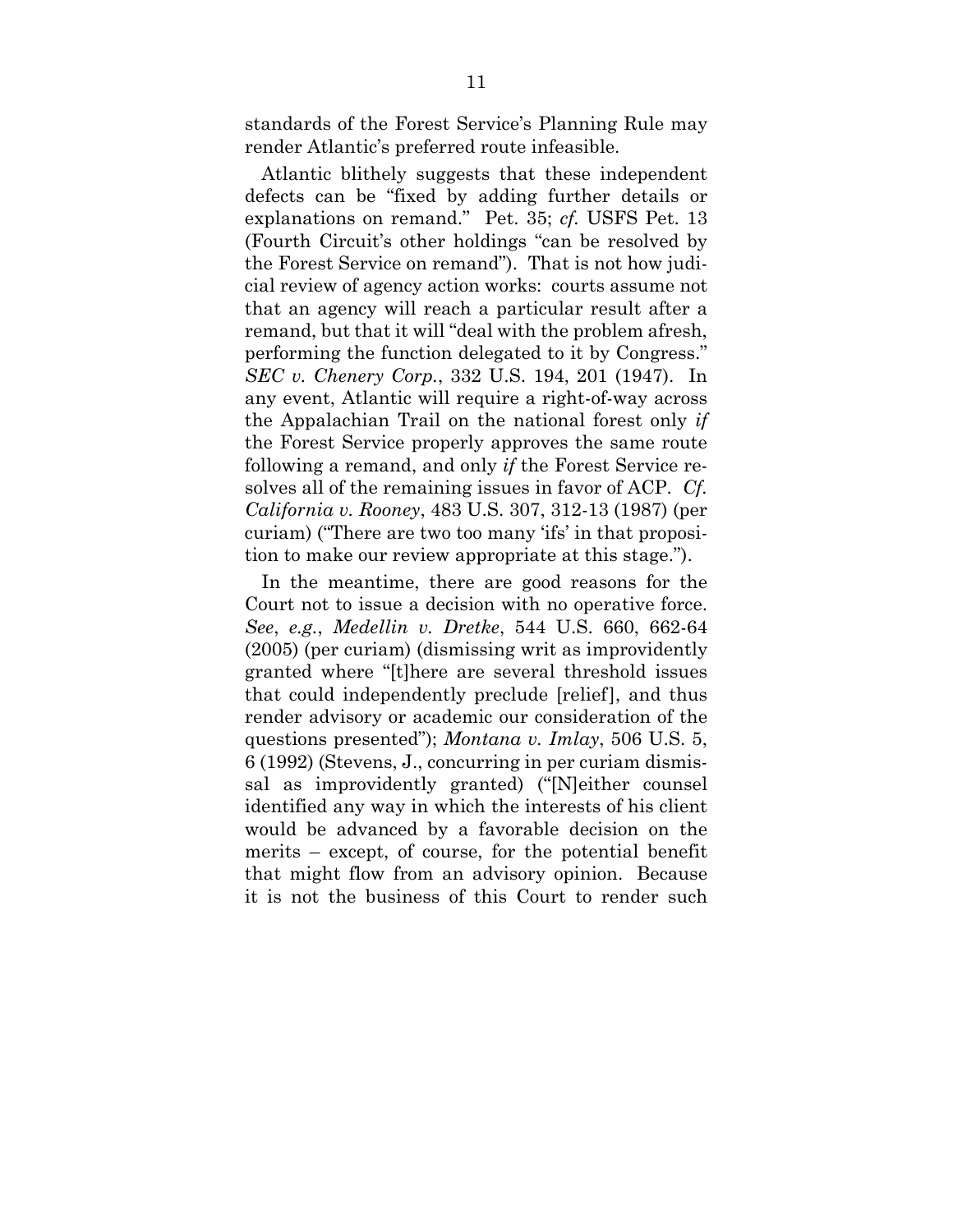opinions, it wisely decides to dismiss a petition that should not have been granted in the first place.") (footnote omitted). Here, where petitioners do not even ask this Court to rule that the three alternative bases for the Fourth Circuit's judgment were incorrect, that prudential approach weighs against review.

Petitioners will undoubtedly argue in reply that this Court will not be able to reach the MLA issue following a remand unless the Forest Service defies the Fourth Circuit and issues a permit under the MLA. That is incorrect. If, as both petitioners contend, the other defects identified by the Fourth Circuit can be resolved on remand, then the only basis for denying the permit would be the MLA prohibition identified by the court below. Atlantic could then appeal from that denial, preserve the issue in the Fourth Circuit, and, along with the Forest Service, seek review from this Court, when the MLA issue will be dispositive of the final result. *See Rooney*, 483 U.S. at 312-13.

#### **B. The Decision Below Does Not Conflict with Other Circuits**

Neither petitioner suggests that the Fourth Circuit deviated from established precedent in other circuits. In fact, multiple courts, applying the plain language of the Park Service's Organic Act, have reached the same conclusion: nationally significant park units administered by the Park Service are, by statutory definition, part of the National Park System. *See Richmond, Fredericksburg & Potomac R.R. Co. v. United States*, 945 F.2d 765, 767 (4th Cir. 1991) (because "George Washington Memorial Parkway . . . was to be administered by what is now the National Park Service," it is "a part of the National Park System"); *Brown v. U.S. Dep't of Interior*, 679 F.2d 747, 749 (8th Cir. 1982) (because Interior is required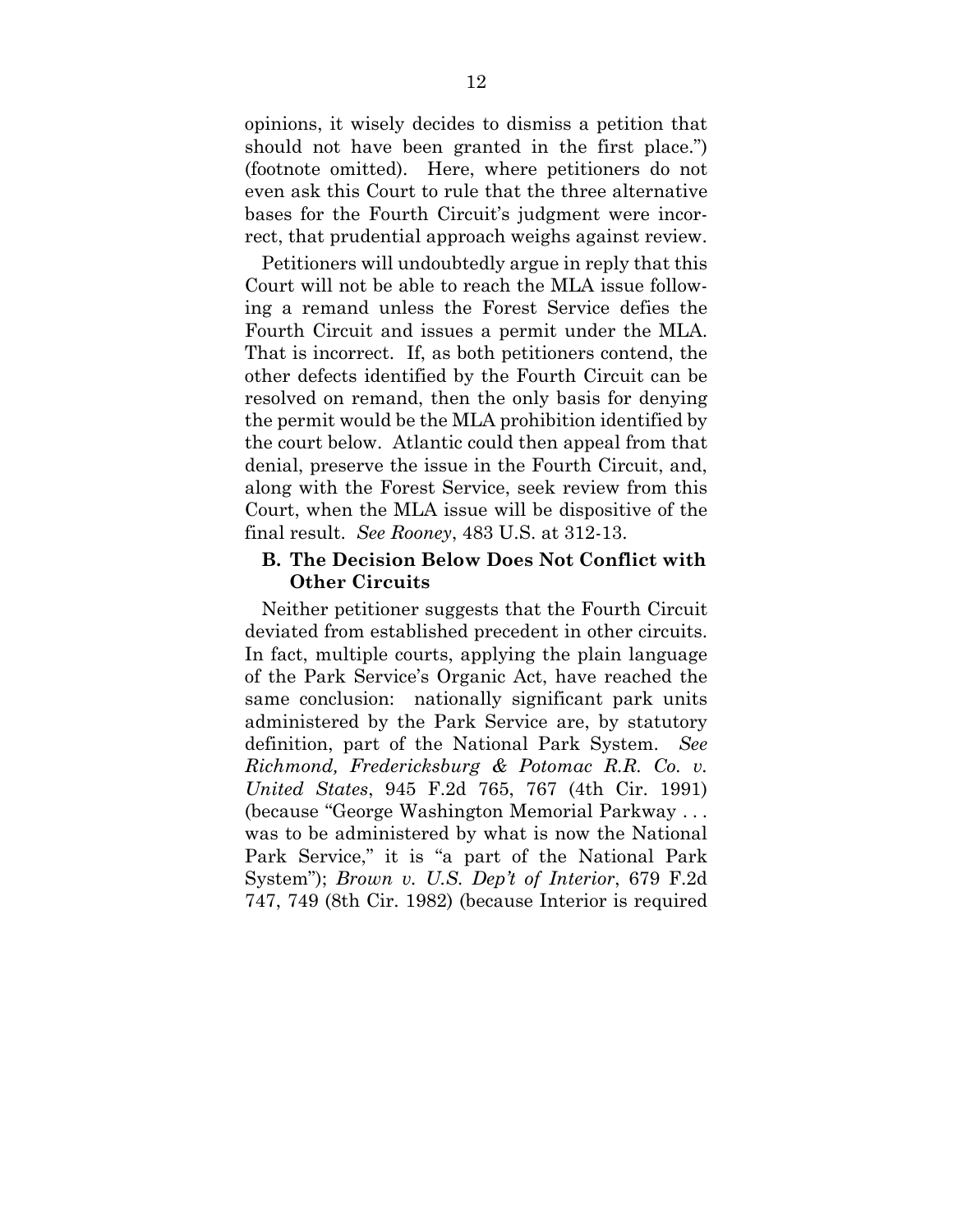"to 'administer, protect and develop'" a river "under the National Park Service," the river is "part of the National Park System"); *Daingerfield Island Protective Soc'y v. Babbitt*, 823 F. Supp. 950, 955 (D.D.C. 1993) (similar), *aff'd*, 40 F.3d 442 (D.C. Cir. 1994).

## **THE QUESTION PRESENTED DOES NOT WARRANT REVIEW**

## **A. The Decision Below Does Not Present an Issue of National Importance Because ACP and Other Pipelines Can Cross the Appalachian Trail**

Atlantic represents, without supporting citation, that the decision below will cause dire consequences not only for its own pipeline, but also for existing pipelines, all future pipelines, and other infrastructure like powerlines across the Eastern Seaboard. Pet. 31- 36. The Forest Service, for the most part, does not repeat Atlantic's hyperbole, for good reason: Atlantic is mistaken.

The Fourth Circuit decided only that the Forest Service cannot grant new rights-of-way for oil and gas pipelines across the Appalachian Trail in national forests under the MLA. That decision does not affect other Forest Service authorities or rights-of-way granted without the MLA, which applies in its relevant terms only to oil and gas pipelines. Nor does it restrict the rights of private or state landowners. It has no effect on existing pipeline rights-of-way. Nor does the decision below prevent new pipelines from crossing the Trail using authority outside the MLA, as multiple pipelines have done in recent years. Moreover, because the record-driven decision below is factually specific to the Trail, which the Forest Service conceded is a unit of the Park System regardless of land ownership, other national trails are unaffected.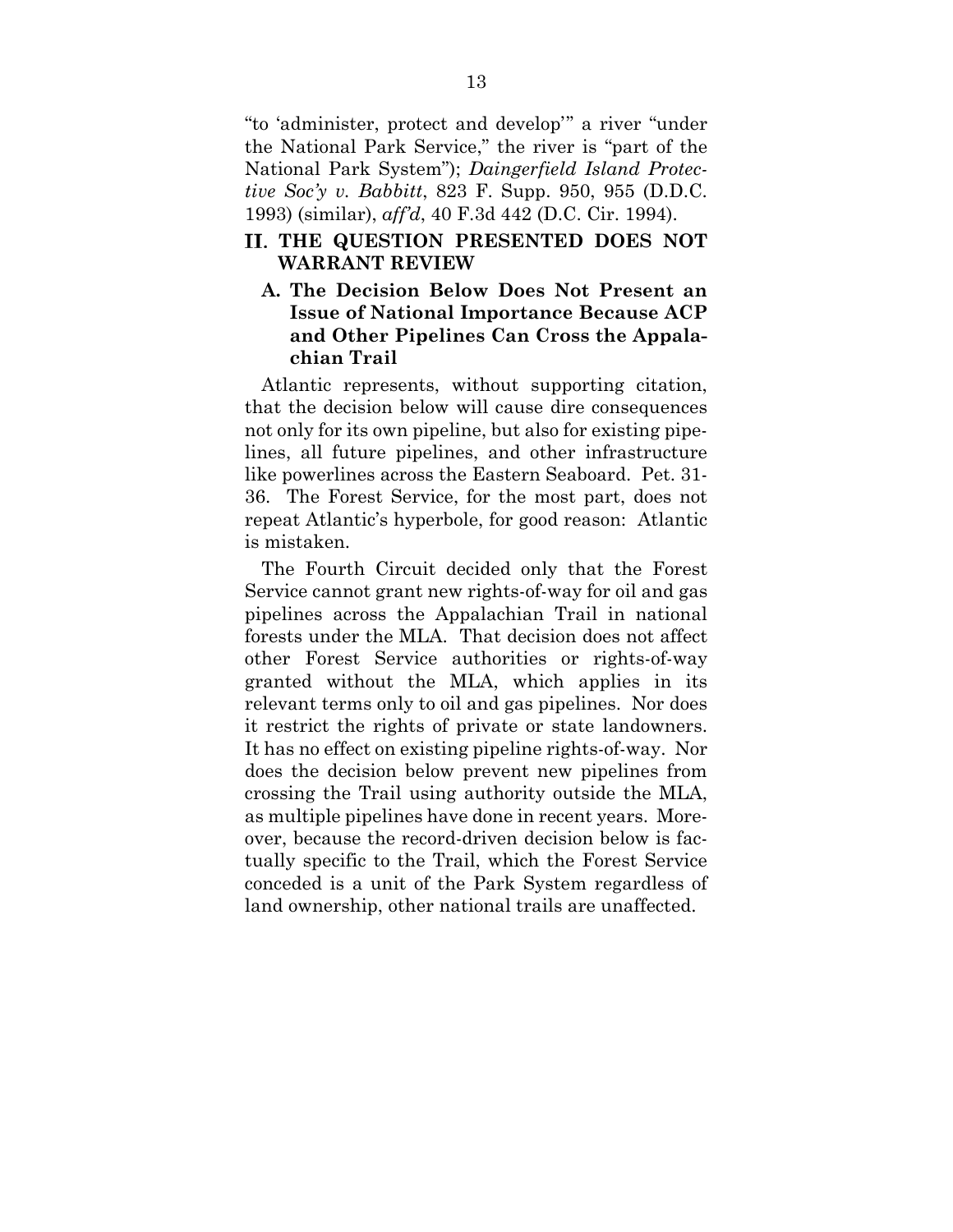Even with respect to Atlantic, the decision below has, at most, one consequence: Atlantic must reroute to avoid crossing the Appalachian Trail on federal land. The record suggests at least two such routes in Virginia, and likely there are others. Atlantic's desire to cross the Trail at its preferred location on its preferred timetable is not an issue of national importance warranting this Court's review.

## **1. Existing pipelines are unaffected by the decision below because none were authorized by the Forest Service to cross the Appalachian Trail under the MLA**

Atlantic argues that the Fourth Circuit's decision is inconsistent with a history of federal approvals of pipelines crossing the Appalachian Trail and that the decision imperils those existing pipelines. Atlantic is wrong in both respects.

In the 51 years since Congress designated the Appalachian Trail, the Forest Service had never granted a new right-of-way to an oil or gas pipeline to cross the Trail in a national forest.

Atlantic's statements that the Forest Service previously "grant[ed] rights-of-ways pursuant to the MLA" to cross the Appalachian Trail and that the agency decision here "was hardly unprecedented" are wrong. Pet. 1, 25. Petitioners have not named a single existing pipeline authorized to cross the Trail in a national forest under the authority of the MLA. They cannot, because there is none.

A study submitted to FERC by the Southern Environmental Law Center confirms that 55 existing oil and gas pipelines cross the Appalachian Trail, at 34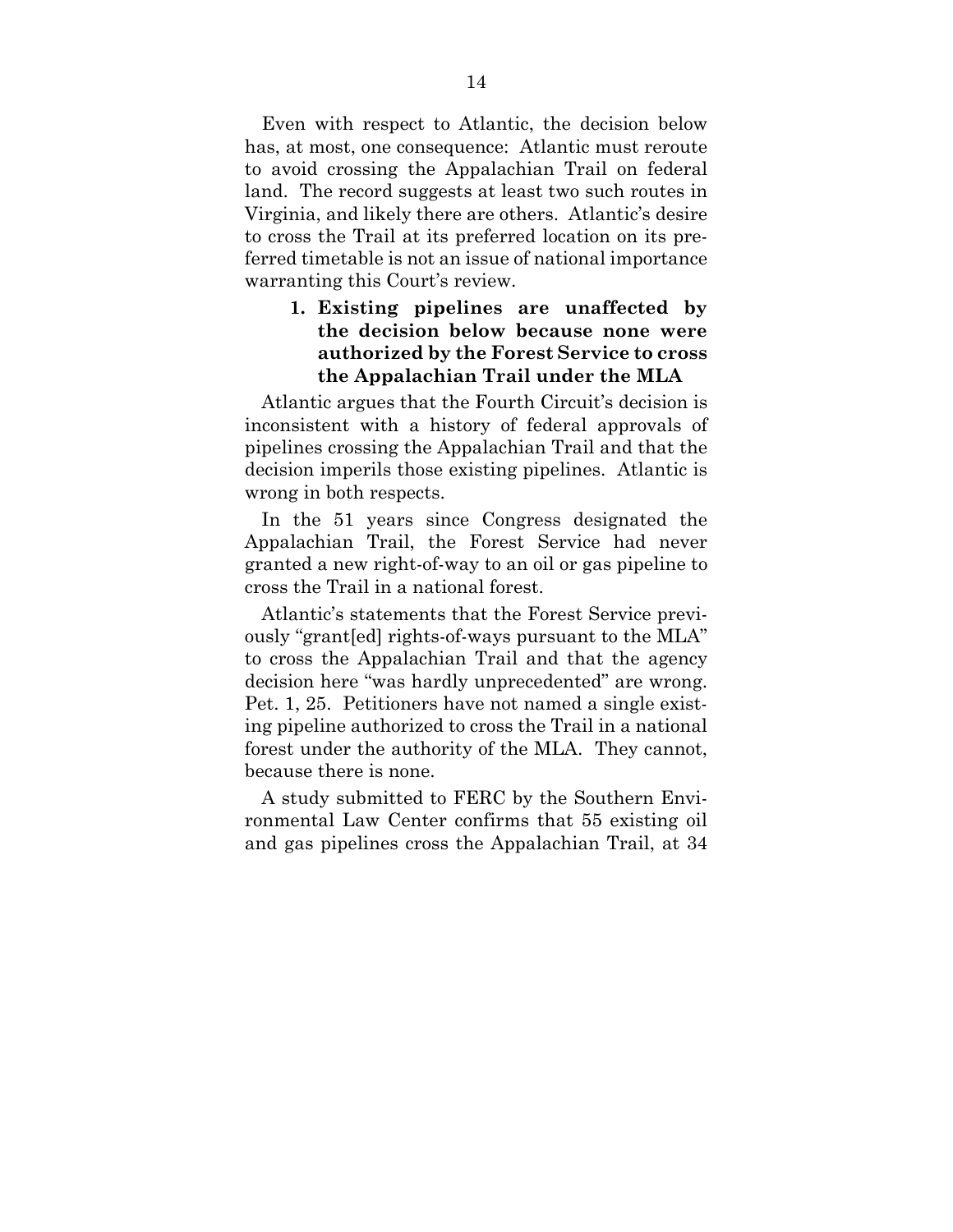locations (pipelines are often co-located).7 Of these 34 crossing locations, 15 are within parcels owned by state or private landowners. Crossing those parcels does not require any authorization under the MLA, which applies only to lands "owned" by the federal government. 30 U.S.C.  $\S$  185(a), (b)(1). The remaining 19 crossings are within parcels owned by the Park Service but predate either federal ownership or congressional designation of the Trail as a park unit. Because the federal government took ownership subject to pre-existing pipeline easements, no new authorizations under the MLA were required.8

Simply put, no existing pipeline was authorized under the MLA to cross the Trail within a parcel owned by the Forest Service.

Atlantic argues that existing pipelines crossing the Appalachian Trail are nonetheless threatened by the decision below because "federal agency approvals for such crossings are subject to renewal." Pet. 34 (citing *Sierra Club v. U.S. Forest Serv*., 828 F.3d 402, 404-05 (6th Cir. 2016)). In support, Atlantic cites a decision addressing the renewal of a temporary special-use permit for a pipeline that did not cross a park unit. *Id*. Neither that case nor the decision below affects permanent easements granted before federal acquisition or before designation of the Trail as a park unit. The MLA applies only to the initial grant or renewal of temporary rights-of-way by federal agencies; it

<sup>7</sup> http://bit.ly/USFSltrANST. The letter attaches a map of every pipeline crossing and a list identifying each location's property owner.

<sup>8</sup> The Park Service's standard deed for Appalachian Trail lands acknowledges that it takes ownership subject "to those rights outstanding in third parties for existing easements for . . . pipelines." *See* http://bit.ly/APPADeed (example deed at 3).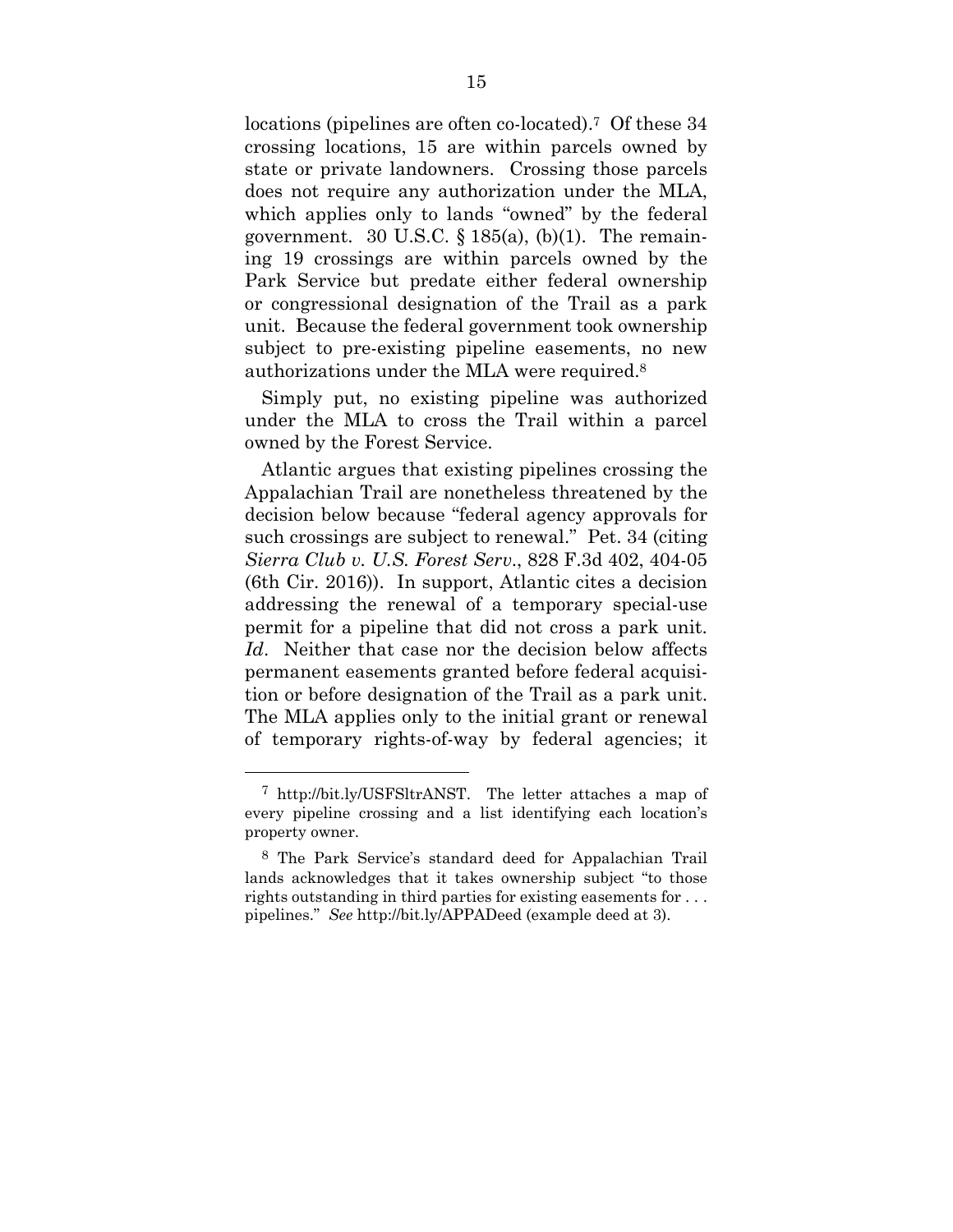does not terminate or require renewal of permanent easements that predate federal ownership. 30 U.S.C.  $§ 185(a), (q).$ 

### **2. The decision below does not prevent construction of new pipelines**

Contrary to Atlantic's assertion (at 13) that the Fourth Circuit "imperiled the Eastern Seaboard's ability to access inland oil and gas sources," there remain ample possibilities for pipelines to reach the East.

New pipelines can cross the Appalachian Trail on state or private land. State and private landowners do not need MLA authority to grant rights-of-way across their property. As Atlantic acknowledges, the Trail "crosses hundreds of miles of private land" and "60 state game lands, forests, or parks." Pet. 5; *see* USFS Pet. 3.

This is not hypothetical: multiple pipelines have been approved in recent years to cross the Appalachian Trail on state or private lands. For example, a 2016 expansion of the Transco pipeline crossed the Trail on Pennsylvania game lands.9 Similarly, in 2017, FERC approved the PennEast pipeline to cross the Trail on state game lands,  $10$  and FERC is currently evaluating a proposed reroute, also on state game lands.11 In 2014, a reroute of the Trail allowed an

<sup>9</sup> Penn. State Game Comm'n, "Right-of-Way Agreement Adds Acreage to Game Lands" (July 19, 2016), http://bit.ly/ PGCROWpress.

<sup>10</sup> FERC, PennEast Pipeline Project ("PennEast"), Docket No. CP15-558-000, Final Environmental Impact Statement at 4-164 (Apr. 2017), http://bit.ly/PennEastFEIS.

<sup>11</sup> PennEast Application for Amendment (Feb. 1, 2019), FERC eLibrary No. 20190201-5212, http://bit.ly/PennEast Relocation (file name: PennEast\_Application\_for\_Amendment\_ to\_Certificate.PDF).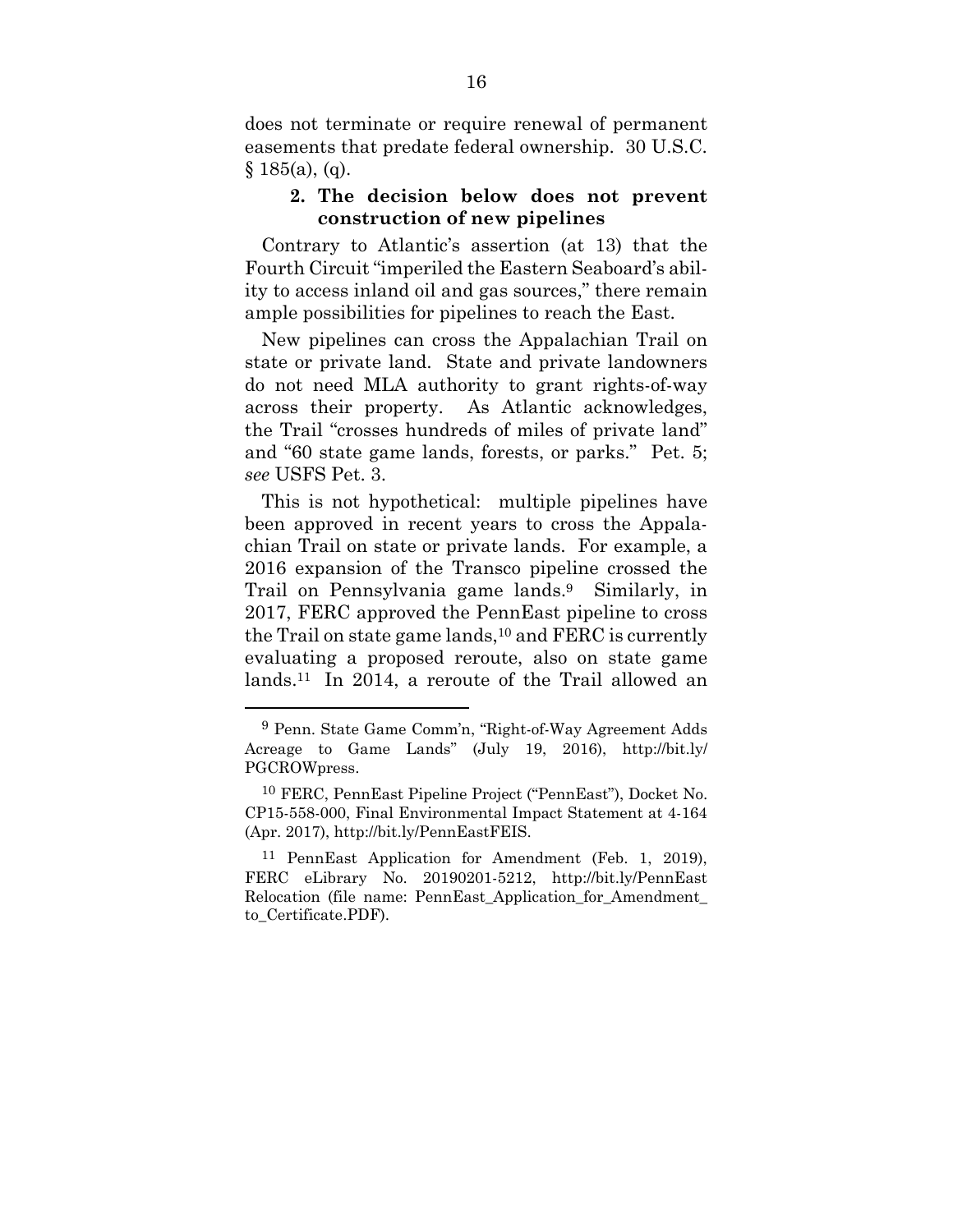extension of a Columbia Gas pipeline to cross the Trail on private property near Pearisburg, Virginia, avoiding a crossing on national forest property.12

New pipelines can also cross the Appalachian Trail on federal lands if they co-locate within existing easements, which are unaffected by the MLA. In 2002, the Park Service approved a construction permit (but no new right-of-way) for East Tennessee Natural Gas Co.'s Patriot Project to cross the Trail on a parcel within the outer statutory boundary of a national forest, but owned by the Park Service. Because the new pipeline was within an easement for an existing pipeline, no authorization under the MLA was required.13

And, of course, Congress can always approve a specific gas pipeline to cross a unit of the National Park System, including the Appalachian Trail. According to recent congressional testimony by the Department of Interior, "exclusion of national parks from the MLA has not prevented the issuing of rights of way for pipelines through national park units" and Interior "has supported legislation authorizing rights of way . . . on a park by park basis." Statement of Timothy Spisak on H.R. 2295 (May 20, 2015).14

Prior to 2017, the Forest Service had never granted a right-of-way across the Appalachian Trail in a national forest, but that had not hampered construction of pipelines in the East. Pipelines have ample opportunities to cross the Trail on non-federal land or

<sup>12</sup> Forest Serv., Environmental Assessment: Natural Gas Pipeline Construction Project, Columbia Gas of Virginia at 2-3 (Sept. 2013), http://bit.ly/ColumbiaEA.

<sup>13</sup> FERC, Patriot Project, Docket No. CP01-415-000, Final Environmental Impact Statement, Appendix H-1, at 1 (Sept. 2002), http://bit.ly/PatriotFEIS.

<sup>14</sup> http://bit.ly/TSpisak.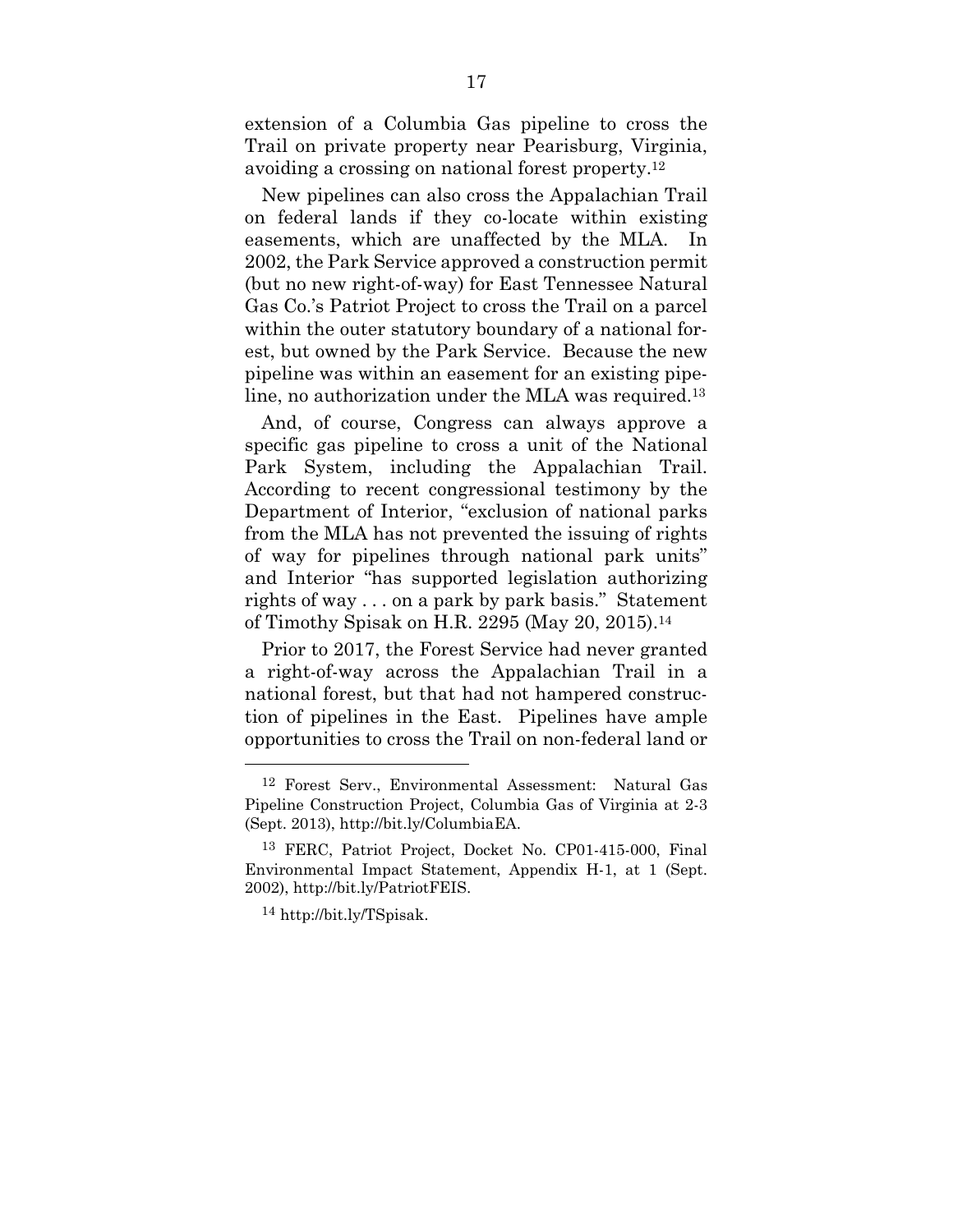through existing easements on federal land. Atlantic has similar options available (and an unchallenged basis for the Fourth Circuit's decision requires the Forest Service to consider them).

## **3. Atlantic publicly assured investors that even its current route is viable without Supreme Court review**

Atlantic argues that "this Court's intervention [is] imperative" because it faces the "risk of investments stranded" if the decision below stands. Pet. 35-36. That representation is not credible: Atlantic's backers have expressly stated otherwise. After the Fourth Circuit denied rehearing, Dominion Energy, a part owner of Atlantic, released a press statement stating: "We are confident that the U.S. Departments of Interior and Agriculture have the authority to resolve the Appalachian Trail crossing issue administratively . . . in a timeframe consistent with a restart of at least partial construction during the third quarter" of 2019.15 In a recent investor call, Dominion's CEO was asked if ACP was "waiting for a SCOTUS affirmation that they would take on the case, before . . . disclosing what the administrative fix is," and responded by confirming "there are other avenues that we just feel it's better not to talk about right at the moment."16

The only other pipeline potentially affected by the decision below, MVP, also believes it has an administrative path forward. As the Forest Service's petition acknowledged, MVP recently initiated that administrative process with a proposal for a "land exchange," swapping private land for an easement

<sup>15</sup> Dominion Energy Releases Statement Regarding Atlantic Coast Pipeline (Feb. 26, 2019), http://bit.ly/DominionAToptions.

<sup>16</sup> Dominion Energy, Inc. (D) Q1 2019 Earnings Call Transcript (May 3, 2019), http://bit.ly/DomQ12019call.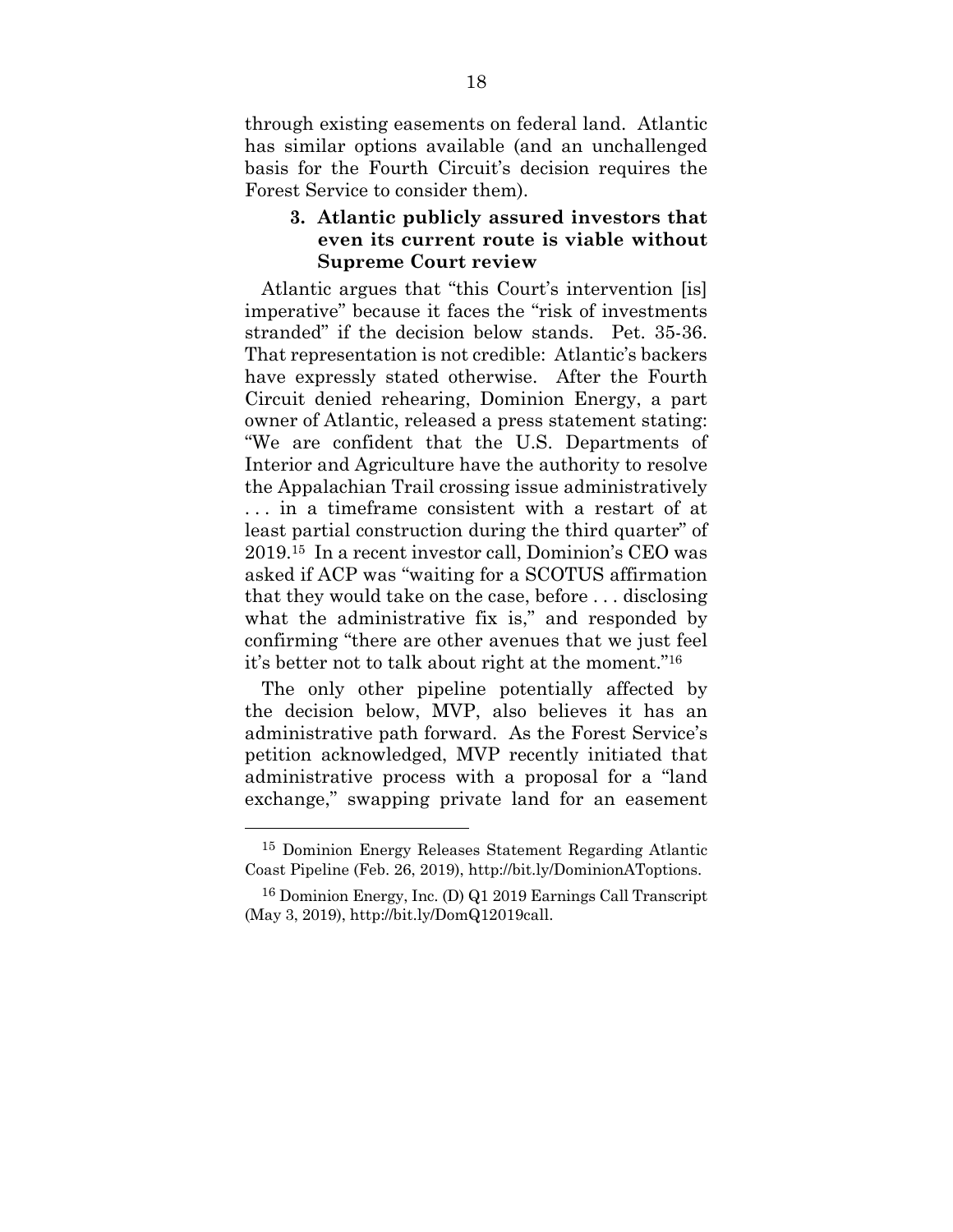across the Appalachian Trail. Pet. 27 n.15. MVP reassured investors in late July 2019 that it "believe[s] firmly that the land exchange is well within the discretion of the Department of Interior" and that "this is a viable and timely solution for us."17 Dominion subsequently confirmed that this same strategy would "be applicable to the Atlantic Coast Pipeline."18 Atlantic's insistence that ACP cannot proceed without this Court's intervention is not supportable given those representations to investors.

In any event, Atlantic's insistence that "this Court's intervention [is] imperative," Pet. 35-36, is wrong on its own merits. In an unchallenged holding, the Fourth Circuit required the Forest Service to evaluate alternative routes for ACP that avoid national forests. The record confirms multiple alternatives available for Atlantic to cross the Appalachian Trail on nonfederal lands. Under the Fourth Circuit's ruling, those alternative routes are mandatory if they can accommodate ACP. Such a reroute will allow ACP to cross the Trail without MLA approval – and without any intervention by this Court.

## **B. Other Forest Service Authorities and Rights-of-Way Are Unaffected by the Decision Below**

The government's principal argument as to the importance of the issues for this Court's review is that the decision below "casts doubt on" the Forest Service's authority to manage the Appalachian Trail or issue other rights-of-way, like power lines, water

<sup>17</sup> EQM Midstream Partners LP (EQM) Q2 2019 Earnings Call Transcript (July 30, 2019), http://bit.ly/EQMQ22019call.

<sup>18</sup> Dominion Energy, Inc. (D) CEO Thomas Farrell on Q2 2019 Results – Earnings Call Transcript (July 31, 2019), http://bit.ly/ DomQ22019call.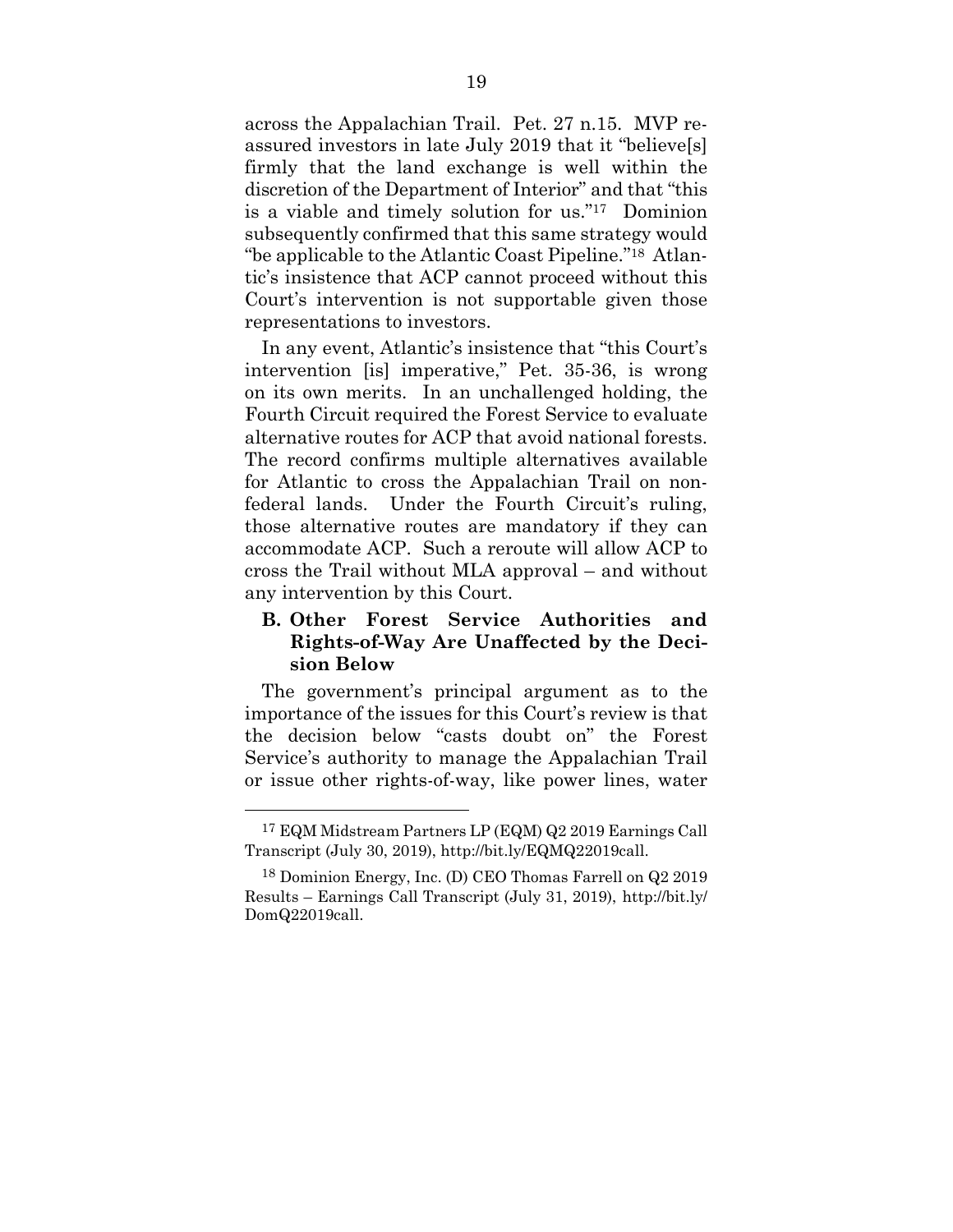facilities, and communication towers. Pet. 14; *see* Atl. Pet. 2-3. The Fourth Circuit's decision does no such thing.

The decision below addressed a specific question: whether "the MLA authorizes the Forest Service to grant pipeline rights of way on Forest Service land traversed by the [Trail]." App. 56a. As noted, the relevant MLA provisions apply only to oil and gas pipelines, and the Fourth Circuit did not consider any other right-of-way authority.

The government nonetheless contends that the Fourth Circuit's decision "casts doubt on" existing authorizations under the Federal Land Policy and Management Act of 1976 ("FLPMA"). Pet. 28-29. But the government never explains precisely how the decision below would implicate FLPMA in any way – and for good reason: the Fourth Circuit's decision does not even mention FLPMA. Moreover, as respondents themselves pointed out below, the Forest Service retains its own management authorities over the Appalachian Trail, including any statute without an exclusion for "lands in the National Park System." ECF #79, at 22.

Petitioners urge this Court to read into the Fourth Circuit's decision dicta about a statute the court did not mention on a theory the parties before it expressly disavowed. But even accepting petitioners' strained reading – that now only the Park Service can authorize powerlines and other infrastructure to cross the Appalachian Trail – the decision below would not prohibit such infrastructure. Congress empowered the Park Service to grant rights-of-way to powerlines, water lines, and other uses (excluding oil and gas pipelines) across units of the National Park System. 54 U.S.C. § 100902.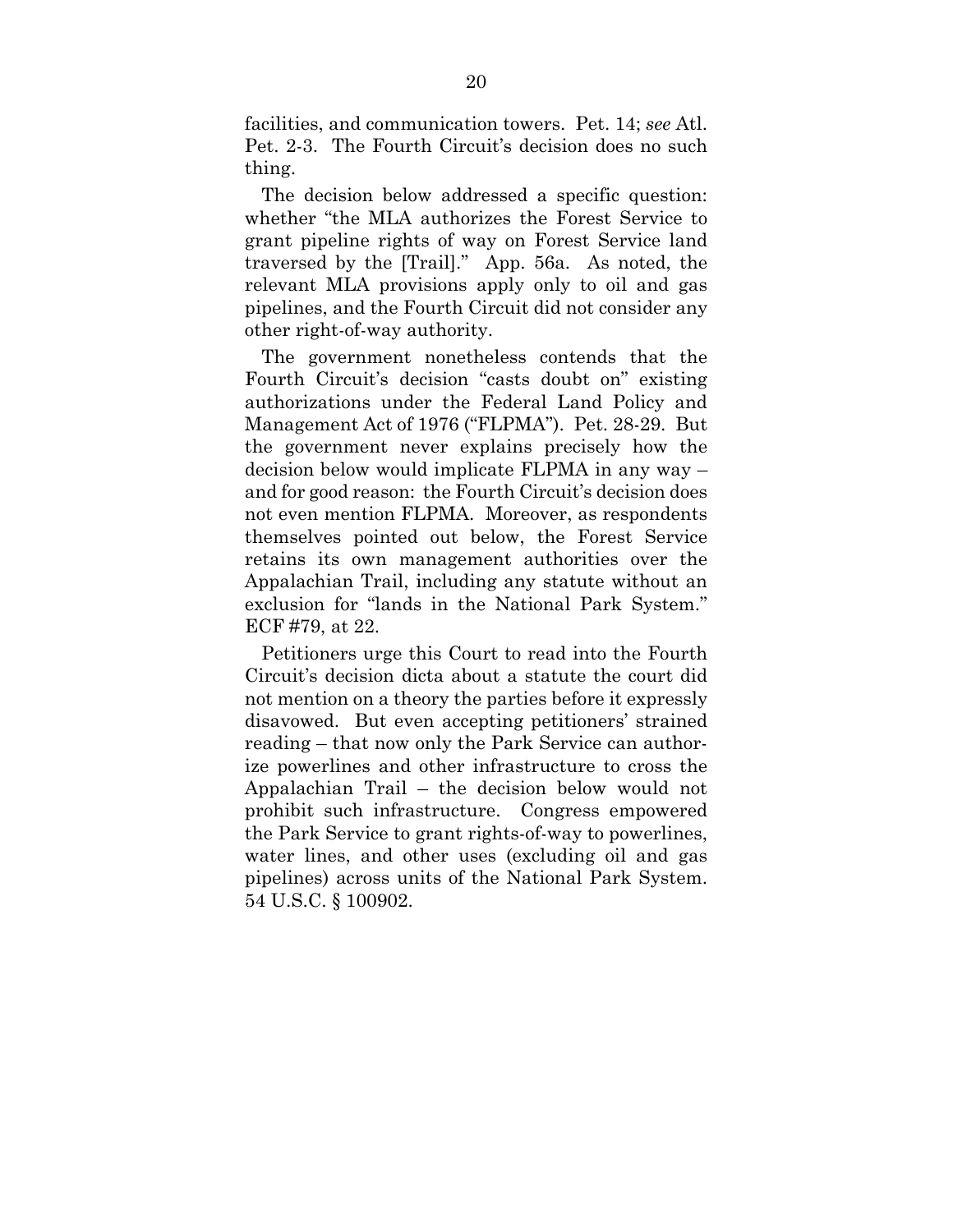The government further argues that, under the Fourth Circuit's decision, "questions would arise whether the Park Service would be required to *manage* the narrow slices of national forest land crossed by the Appalachian Trail's footpath." Pet. 30 (emphasis added). The Fourth Circuit left no room for such questions. The court ruled: "the [NTSA] is clear that the Secretary of the Interior *administers* the entire [Appalachian Trail], while 'other affected State and Federal agencies,' like the Forest Service, *manage* trail components under their jurisdiction." App. 58a. As the Fourth Circuit recognized, the Act distinguishes between management of trail segments and administration of the whole trail. *See infra* p. 33. The decision below confirms Forest Service authority to "manage" segments of the Appalachian Trail on national forest using any statutory authority that, unlike the MLA, does not explicitly exclude "lands in the National Park System."

The decision requires no change from the system by which the Forest Service previously managed the Appalachian Trail on Forest Service lands. This is the first time the Forest Service cited the MLA to authorize a gas pipeline across the Trail, and the decision only clarifies that such authority is inapplicable to park units.

## **THE FOURTH CIRCUIT'S DECISION IS CORRECT AND SUPPORTED BY THE RECORD**

The Fourth Circuit correctly held that the Forest Service's decision was without statutory authority under the MLA.

The MLA does not distinguish between federal agencies; no agency can grant pipeline rights-of-way across federal "lands in the National Park System"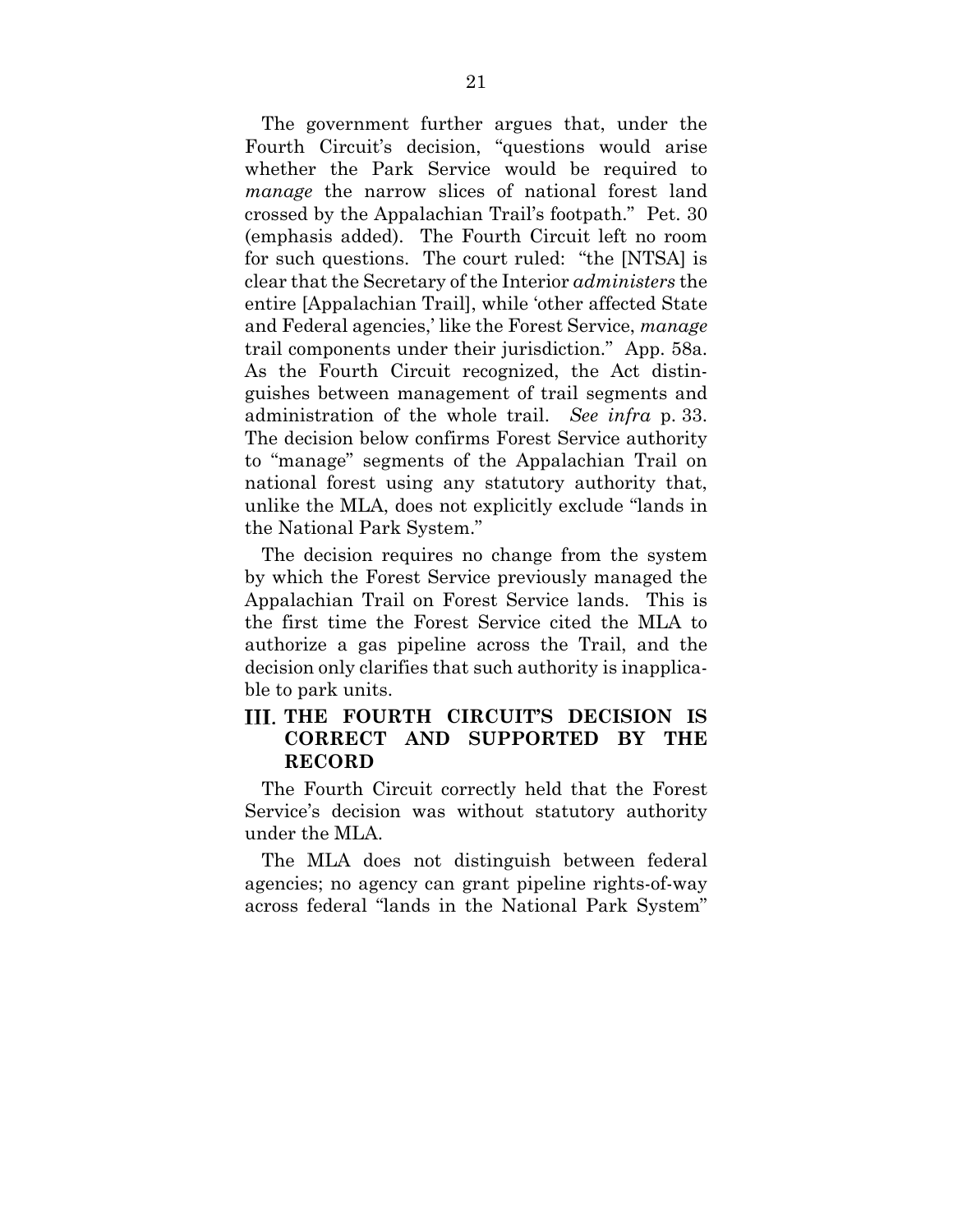under that statute. 30 U.S.C. § 185(b)(1); *see also* USFS Pet. 8 ("no federal department or agency has authority under that statute to grant a right-of-way" across federal land in the National Park System).

ACP proposes to cross the Appalachian Trail on federal land. The agency record – including statements by the Forest Service and the Park Service – expressly confirms that the entire Trail is a unit of the National Park System, including where it crosses the national forest. Because ACP seeks to cross the Trail on an area of federal land in the National Park System, the MLA provides no authority for that rightof-way. Petitioners' arguments against this straightforward reasoning lack merit.

### **A. The Entire Appalachian Trail Is a Unit of the National Park System**

The Fourth Circuit's decision was based on a clear administrative record. In comments addressing ACP, the Park Service advised FERC that "Congress clearly intended that *National Park System units* be exempt from a general grant of authority to issue oil and gas pipeline rights-of-way" under the MLA. C.A.App.3674 (emphasis added). The Forest Service, the Park Service, and FERC all agreed that the entire Appalachian Trail is such a unit, including where it crosses the national forest.

FERC's draft Environmental Impact Statement ("EIS") for ACP erroneously asserted that "[Forest Service]-acquired lands . . . are not considered to be a part of the [Appalachian Trail] as a unit of the National Park system." C.A.App.3186. The Park Service objected that was "not accurate" and clarified:

The [Appalachian Trail] is one of three national trails administered by the NPS that are considered to be units of the National Park System. . . .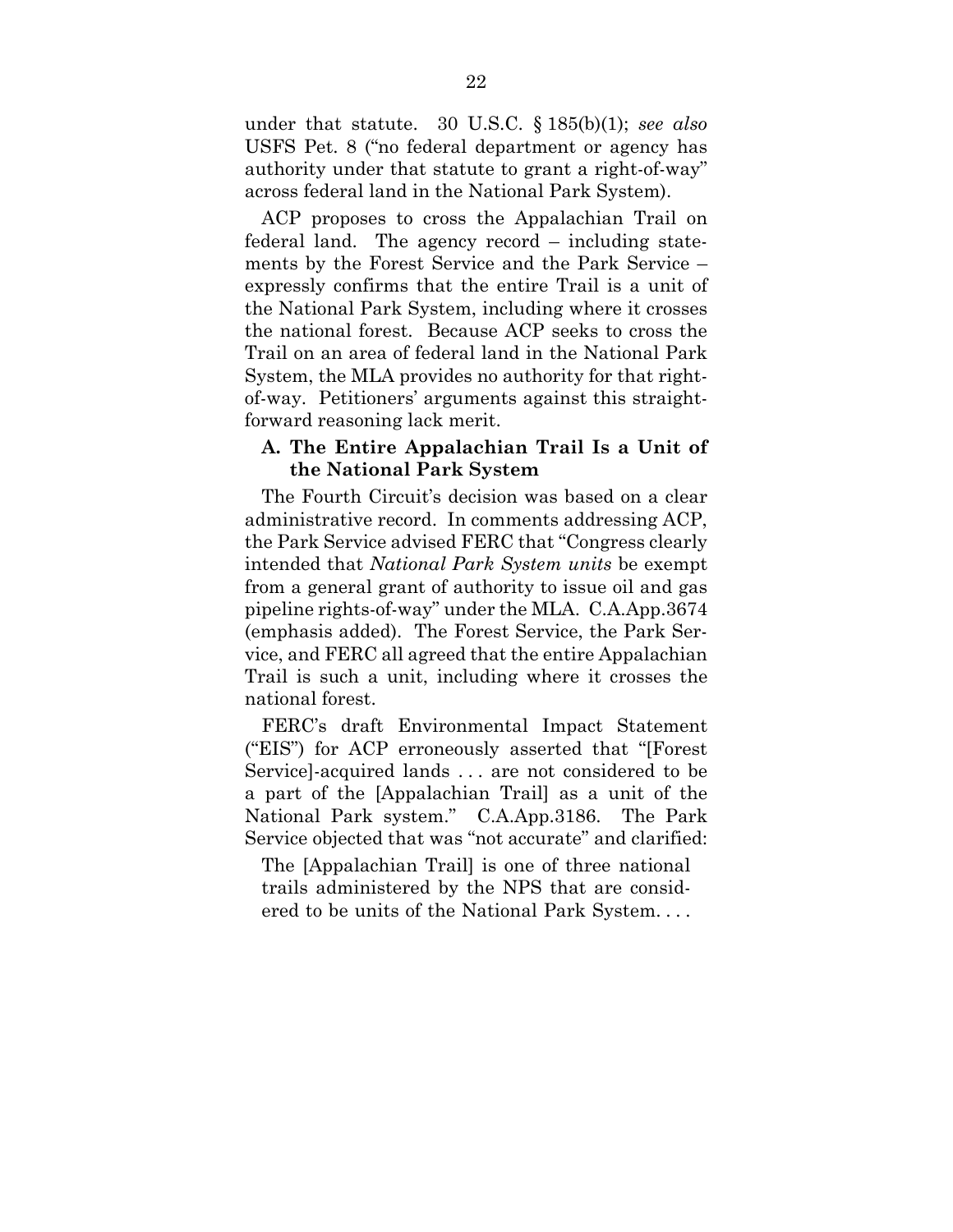The NPS administers the entire [Trail] and as such considers *the entire Trail corridor to be a part of the [Trail] park unit*.

C.A.App.1849 (emphasis added). The Forest Service likewise stated: "NPS[] is lead federal administrator agency for the entire [Appalachian Trail], *regardless of land ownership*." C.A.App.3611 (emphasis added). FERC's final EIS, adopted by the Forest Service, was updated as a result, concluding that the Park Service administers "*the entire [Trail]*," which "is a 'unit' of the national park system." C.A.App.1794 (emphasis added).

The agencies' representations are consistent with their well-established position that the Appalachian Trail is a unit of the National Park System. If land administered by the Park Service "represent[s] some nationally significant aspect of our natural or cultural heritage," as does the Trail, the Park Service designates it a System unit "[r]egardless of . . . names and official designations." Management Policies § 1.2  $(2006).^{19}$ 

The Park Service administers multiple national trails, but designates only three as System units under this test. For that reason, the decision below, which is specific to the Appalachian Trail and the record before the Fourth Circuit, does not affect other national trails the Park Service has not designated as units of the National Park System. The Foundation Document for the Appalachian Trail explains why that Trail's "resources and values are important enough to merit designation as a unit of the national park system." Foundation Document at 5 (Dec.

<sup>19</sup> http://bit.ly/NPSMP2006.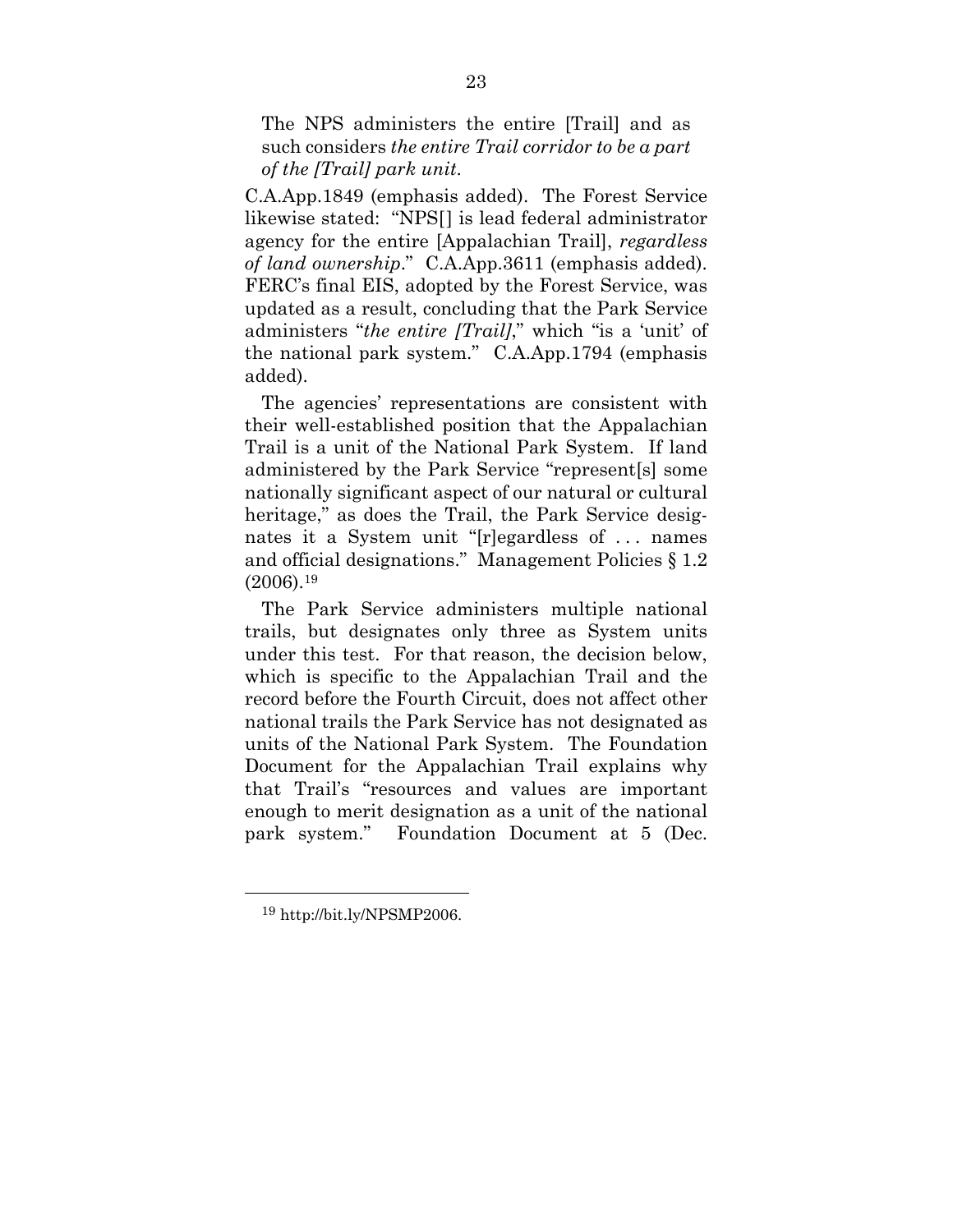2014).20 As a result, the Park Service's official index of the National Park System identifies the Trail as "a unit of the National Park System." The National Parks: Index 2012-2016, at 142 (2016).<sup>21</sup> All but two other national trails are identified as "related areas," not park units. *Id*. at 114.

Park Service guidance explains the significance of this determination:

Several components of the National Trails System which are administered by the Service[] have been designated as units of the national park system. These trails are therefore *managed as national park areas* . . . .

Management Policies § 9.2.2.7 (emphasis added). This threshold determination triggers all the Park Service's duties and authorities. *See* 54 U.S.C. §§ 100101(a) (NPS shall "conform to the fundamental purpose of the *System units*"), 100751(a) (NPS regulates "use and management of *System units*") (emphases added). Like other "park areas," the Appalachian Trail is outside the scope of the MLA.

## **B. The MLA Excludes All Federal Land in the National Park System Owned by Any Federal Agency**

As a unit of the National Park System, the entire Appalachian Trail falls outside the scope of the MLA. 30 U.S.C. § 185(b)(1). Petitioners argue that the location of the relevant portion of the Trail in a national forest should make a difference to the outcome. USFS Pet. 14; Atl. Pet. 9. It does not.

<sup>20</sup> http://bit.ly/APPAFoundationDoc. "Foundation documents are at the core of each park's planning portfolio." *See* http:// bit.ly/NPSFoundationUnitDoc.

<sup>21</sup> http://bit.ly/NPSIndex.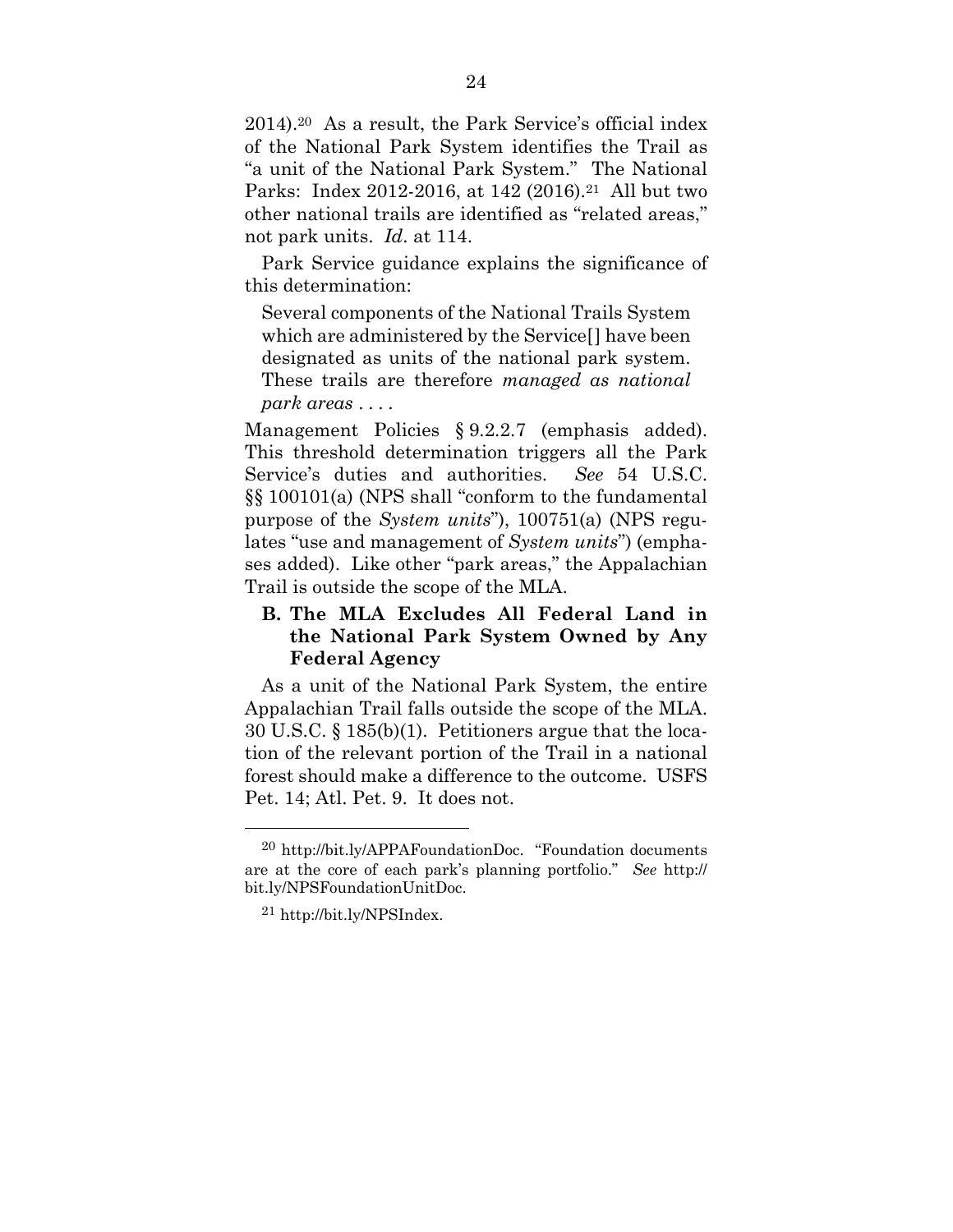Rather than limit the authority of particular agencies under the MLA, Congress protected broad categories of federally owned land: the National Park System, the Outer Continental Shelf, and lands held in trust for Indian Tribes. 30 U.S.C. § 185(a)-(b). Congress considered all lands "in the National Park System" – regardless of which agency held title to the land – categorically unsuitable for gas pipelines.

The congressional history of the MLA confirms this. The 1973 amendments to the MLA were a Conference Committee compromise. A House bill would have authorized pipelines across all federally owned lands, but the Senate excluded federal lands in the National Park System, among others. The Committee authoring the Senate bill clarified "[i]t is not intended to grant rights-of-way through the National Park System under this bill." S. Rep. No. 93-207, at 29 (1973). The Conference Committee later confirmed the final bill "excluded three categories": "the National Park System, the Outer Continental Shelf, and Indian lands." H.R. Conf. Rep. No. 93-624, at 21 (1973).

Congress knew that the entire Appalachian Trail was land in the National Park System in 1973, when it limited pipelines across federal lands in that system. 30 U.S.C. § 185(b)(1). Congress created the Trail in 1968 as one of the first two national scenic trails and the only trail then administered by the Park Service. From its inception, the Trail included Park Service-owned land, private land, and "lands protected for it under agreements" with other federal agencies, like the Forest Service. 16 U.S.C. § 1244(a)(1).

In 1968, it was already well-established that the National Park System included "all federally owned or controlled lands" administered by the Park Service for defined purposes, not just Park Service-owned lands.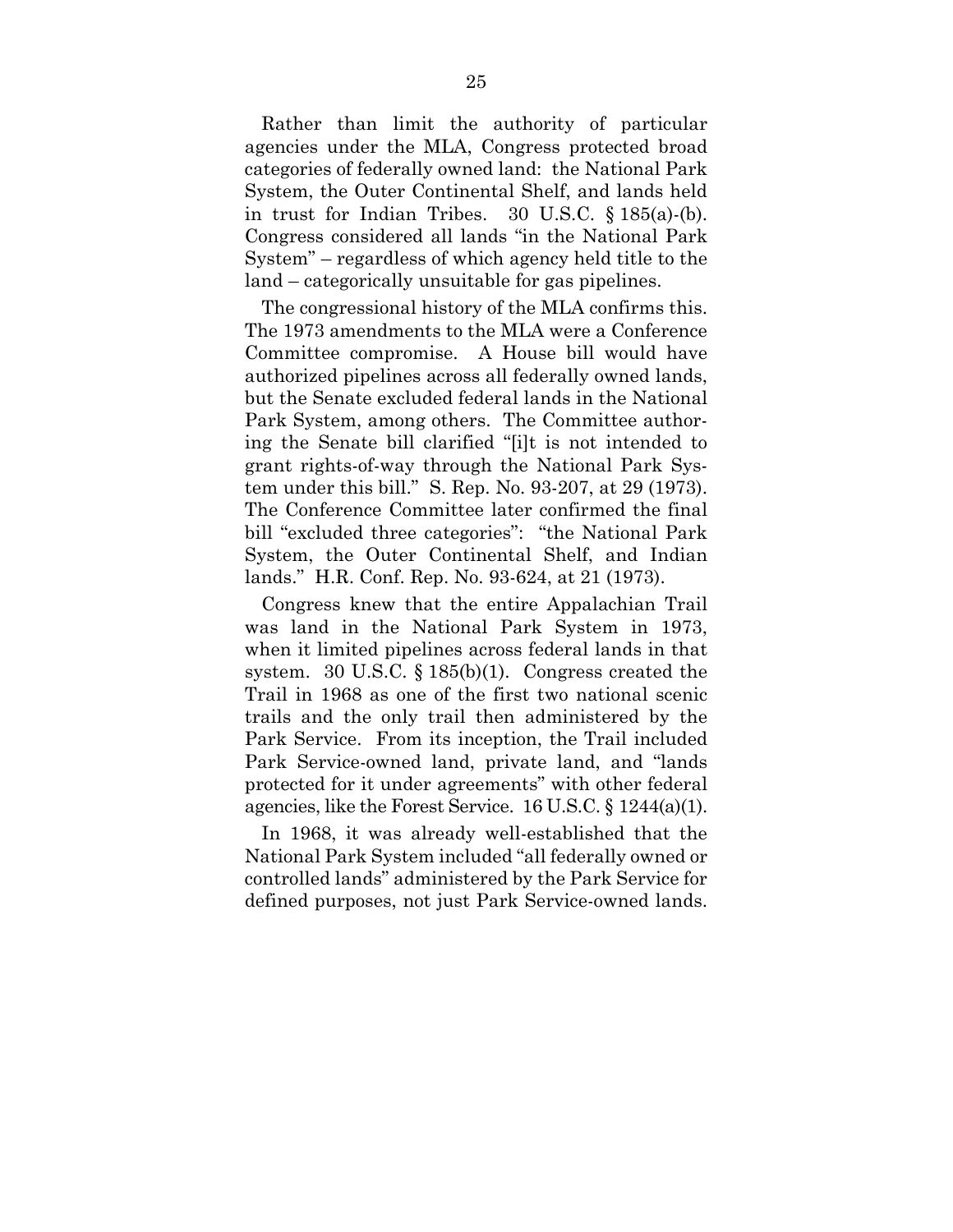Act of Aug. 8, 1953, ch. 384, § 2(a), 67 Stat. 495, 496, formerly codified at 16 U.S.C. § 1c(a) (repealed 2014). Some ambiguity remained, however, about areas administered as recreation resources and lands "supervised" by the Park Service pursuant to cooperative agreements but "administered" by other agencies. *Id*. § 2(b), 67 Stat. 496, formerly codified at 16 U.S.C. § 1c(b) (repealed 2014). Those lands were separately defined as non-system "miscellaneous areas." *Id.*

Congress eliminated that ambiguity when it passed the General Authorities Act of 1970. That statute deleted "miscellaneous areas" from the Organic Act and wrapped those lands into the National Park System. Pub. L. No. 91-383, § 2(a), 84 Stat. 825, 826. The Secretary of Interior supported expanding the National Park System to include recreation areas and "areas[] administered pursuant to cooperative agreement" with other agencies. H.R. Rep. No. 91-1265, at 8; S. Rep. No. 91-1014, at 6 (1970) (same). According to identical House and Senate reports, Congress intended to incorporate "all existing areas administered by the National Park Service and all conceivable additions" into "one National Park System." H.R. Rep. No. 91-1265, at 4, 10; S. Rep. No. 91-1014, at 3, 8-9 (same). At that time, Congress adopted the current definition of the National Park System, including "any area of land and water administered" by the Park Service for recreation and other defined purposes. 54 U.S.C. § 100501.

The General Authorities Act left no doubt. Congress knew the entire Appalachian Trail is in the National Park System when it excluded federal land in that system from the MLA. That is why both the Park Service and the Forest Service confirmed in the agency record that the Trail is a unit of the National Park System.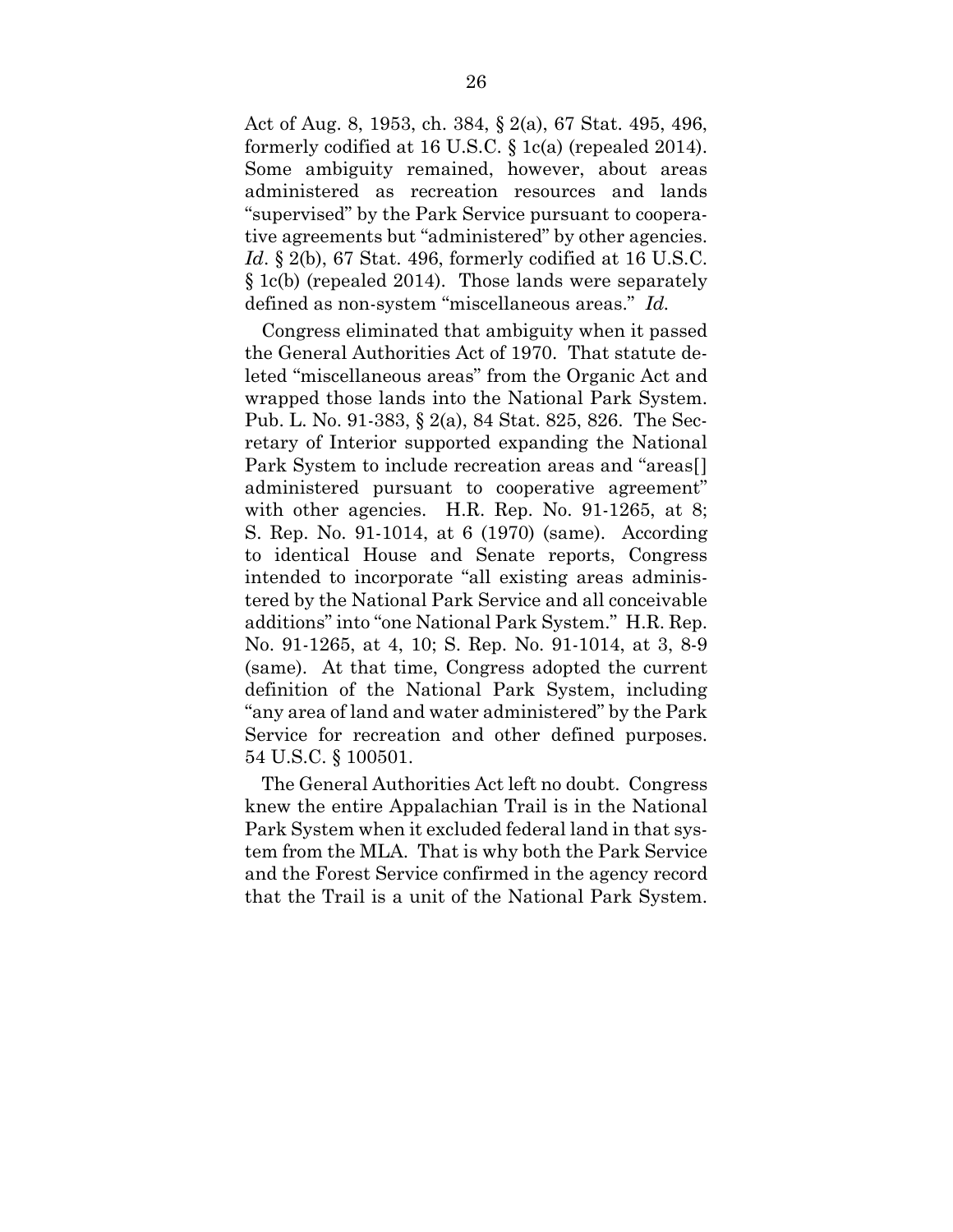Thus, regardless of whether the Trail passes through lands owned by the Forest Service or any other agency, it remains a unit of the National Park System outside the bounds of the MLA.

## **C. Petitioners' Argument That the Appalachian Trail Is Merely a "Footpath" or "Right-of-Way" Has No Legal Basis**

Petitioners now contend the Appalachian Trail is not federal "land" in the National Park System, but merely a "footpath" or "right-of-way." USFS Pet. 13; Atl. Pet. 15. They argue, as a result, that this part of the National Park System is not excluded from the MLA. Petitioners never raised this argument before the panel below.<sup>22</sup> In any event, this new argument cannot be squared with the record or the law.

By definition, a "System unit" is an "area<sup>[]</sup> of land" in the National Park System. *See* 54 U.S.C. §§ 100102(6) (defining "System unit" to be an "area" described in § 100501), 100501 (defining National Park System to include "any area of land and water administered" by the Park Service). Because petitioners do not dispute – and have expressly conceded – that the entire Appalachian Trail is a Park "System

 $22$  Petitioners raise several arguments for the first time in this Court. Arguments that the Trail is a mere "footpath" or "rightof-way," that the decision below undermines other right-of-way authorities, and that it conflicts with the Wild and Scenic Rivers Act, were not presented to the panel below, only in petitions for rehearing. Because those petitions were denied without responsive briefing, this Court would hear those arguments for the first time. *See Chaidez v. United States*, 568 U.S. 342, 358 n.16 (2013) (this Court is "a court of review, not of first view"); *Taylor v. Freeland & Kronz*, 503 U.S. 638, 645-46 (1992) ("Ordinarily, this Court does not decide questions not raised or resolved in the lower courts.") (brackets omitted).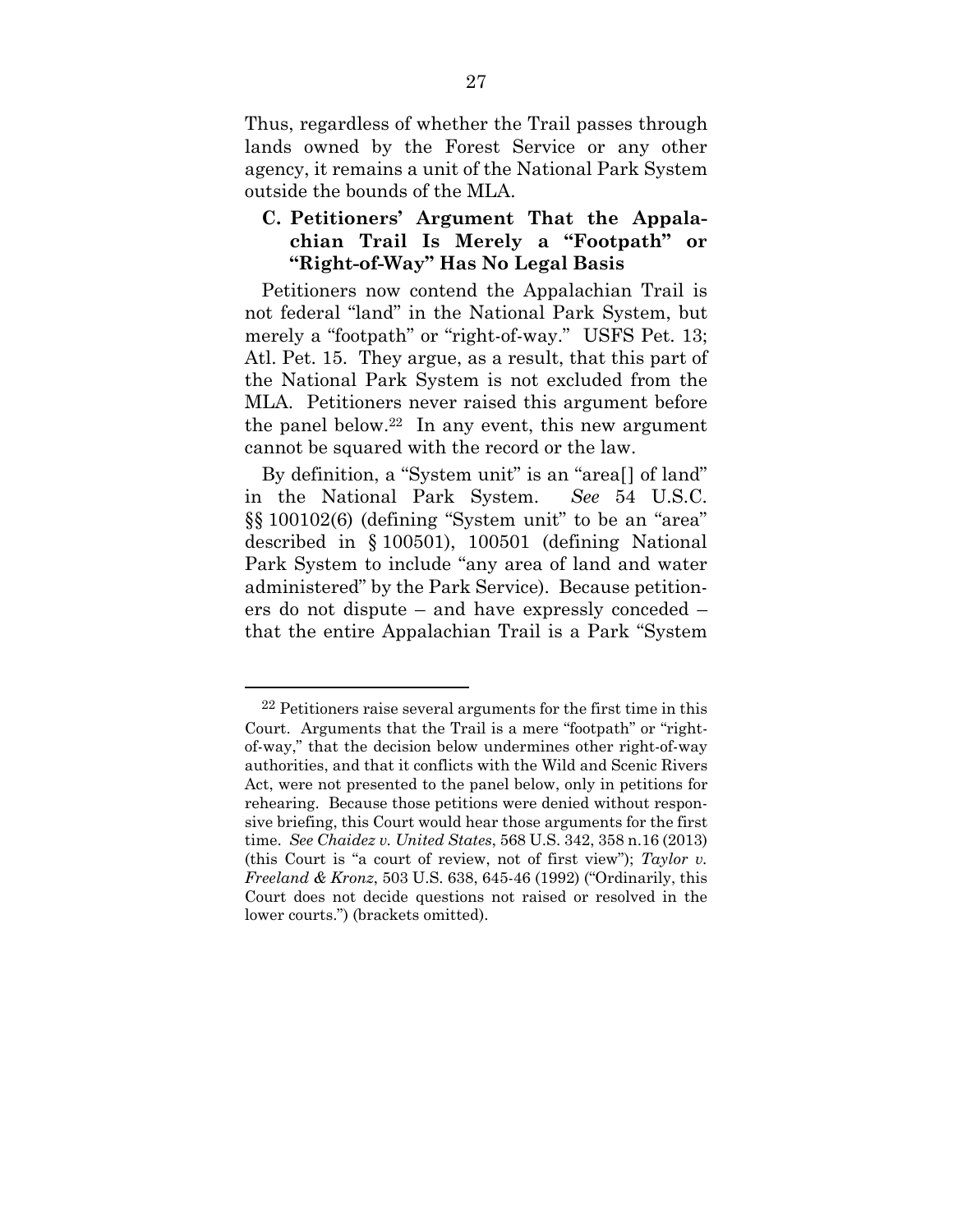unit," they cannot deny that it is "land" in the National Park System.

The NTSA clearly identifies the "area[] of land" the Park Service administers for the Appalachian Trail, as depicted on official maps "in the office of the Director of the National Park Service." 16 U.S.C.  $§ 1244(a)(1)$ . Congress created the Trail to "include" *lands* protected for it under agreements" with federal agencies like the Forest Service. *Id*. (emphasis added). And, as discussed below, Congress empowered the Park Service, as administrator, to acquire, dispose of, regulate, and otherwise administer the land that makes up the Trail. *See infra* pp. 31-32.

Petitioners ask the Court to treat this land *as if* it is not federal land in the National Park System for purposes of rights-of-way under the MLA. Lacking statutory support, petitioners base that argument on Congress's statement of purpose that the Appalachian Trail "shall be administered primarily as a footpath" by the Park Service. 16 U.S.C.  $\S 1244(a)(1)$ . But Congress's statement of purpose does not draw a distinction between the Trail and the land it occupies. It simply defines Congress's purpose for including the land in the park unit.

The AT Management Plan explains the "[l]egislative intent" of the phrase "[p]rimarily as a footpath" this way: "The Appalachian Trail was conceived, designed, and constructed to be a footpath for pedestrian use. The only recognized divergences from use as a footpath are along three sections where horseback riding was permitted." AT Management Plan at I-4.

The Park Service administers the Appalachian Trail for recreational purposes "primarily as a footpath" in a conserved landscape, 16 U.S.C. § 1244(a)(1), and may not derogate the "purposes for which th[at]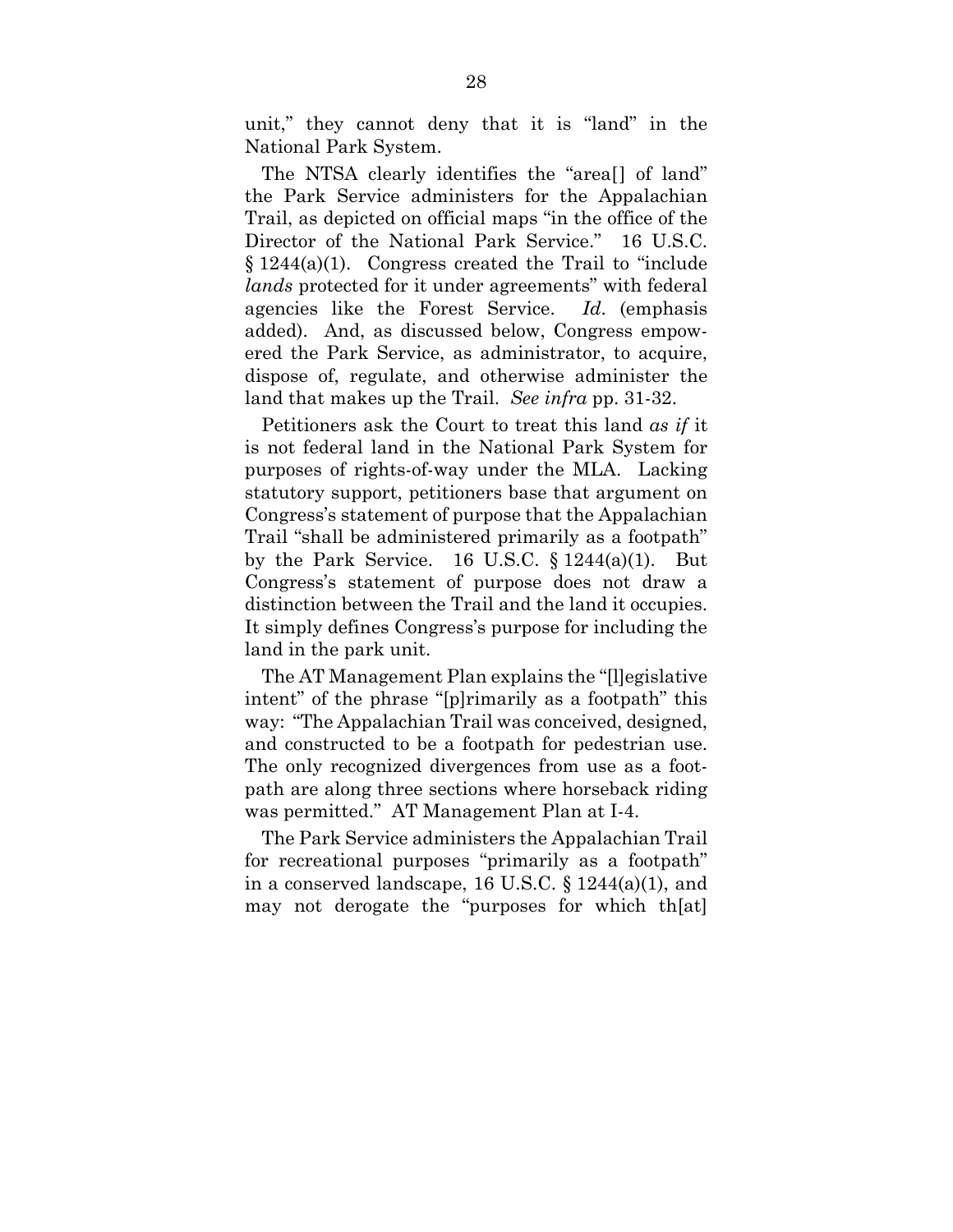System unit[]" has been established, 54 U.S.C. § 100101(b)(2). In service of that purpose, Congress established the Appalachian Trail park unit as more than just the footpath; the park unit includes a "protective corridor of land" approximately 1,000 feet wide. AT Management Plan at I-3.

Petitioners hang more weight on the single word "footpath" than it can bear. They argue all national trails are excluded from the National Park System, but their textual support, the word "footpath," applies only to the Appalachian Trail. It is found nowhere else in the statute. If the word "footpath" made the difference, petitioners would have to embrace all other trails administered by the Park Service as lands in the National Park System, which they are clearly unprepared to do.

Petitioners also suggest that, because the NTSA provides an Appalachian Trail "right-of-way" across the national forest, rather than fee simple ownership, the Trail is not "land" in the National Park System. USFS Pet. 22; Atl. Pet. 6. But this Court has recognized that land ownership does not determine whether land is "in the National Park System." *See Sturgeon v. Frost*, 139 S. Ct. 1066, 1076 (2019) (Park Service's "statutory grants of power make no distinctions based on the ownership of either lands or waters"). Park Service regulations likewise encompass "*federally owned* lands" administered by the Park Service, not only Park Service-owned lands. 36 C.F.R.  $\S 1.2(a)(1)$  (emphasis added).

Moreover, for purposes of the MLA, the relevant distinction is whether the Appalachian Trail is federally owned land "in the National Park System." Petitioners effectively ask the Court to rewrite the MLA to exclude only federal "land [owned in fee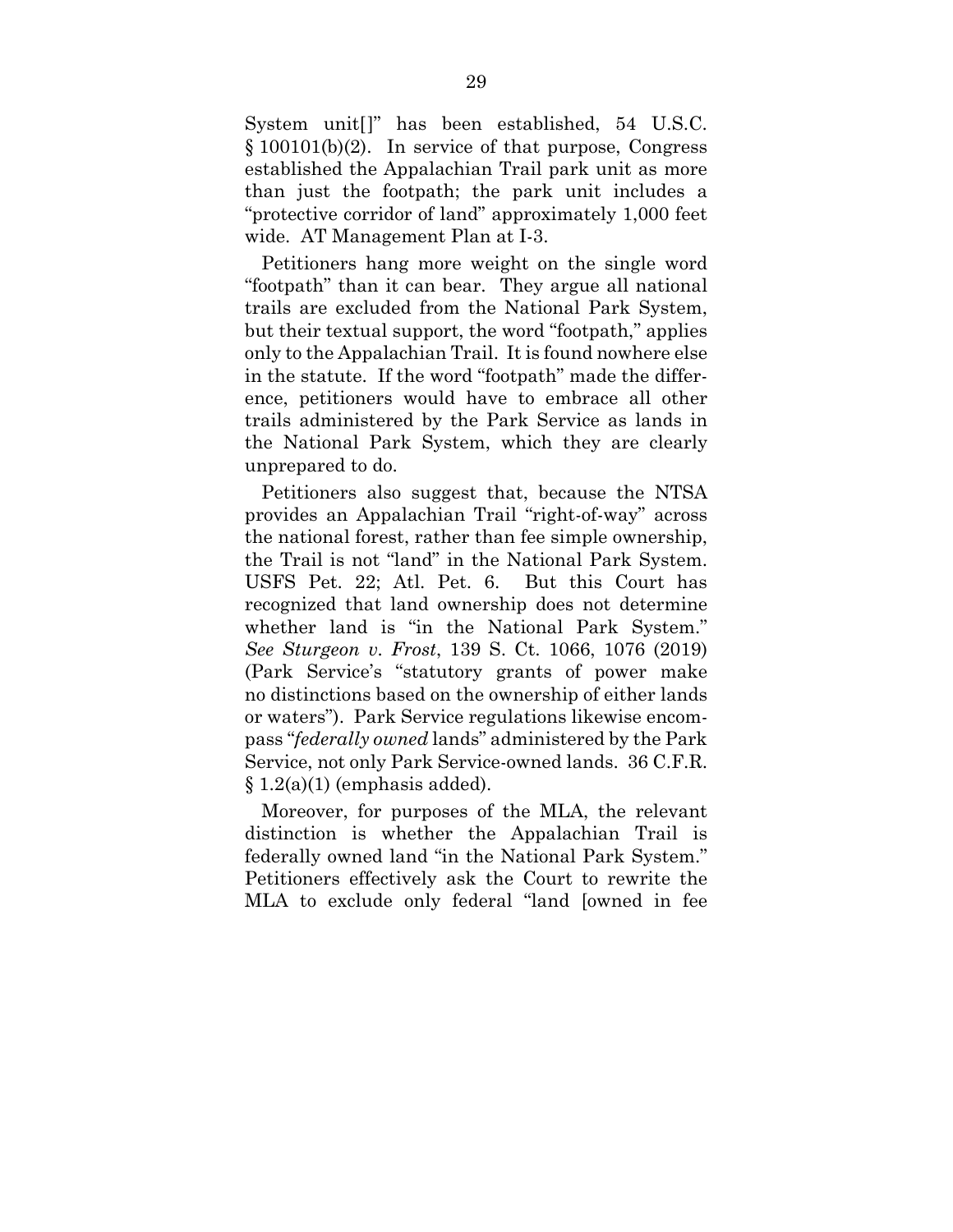simple by the Park Service] in the National Park System" rather than federal "land in the National Park System." 30 U.S.C. § 185(b)(1). But the MLA, by its plain terms, excludes all federal lands "in the National Park System" regardless of whether those lands are owned by the Forest Service, the Park Service, or any other agency.

Petitioners point to private and state land within the boundary of the Appalachian Trail park unit as evidence Congress did not intend the entire Trail to be in the National Park System. But that is a red herring; the MLA applies only to *federally owned* lands in the National Park System. Congress knew that Park System units may encompass state- and private-owned land and ensured that the MLA affected only federal land in those units. Moreover, other statutes confirm that Congress knows Park System units may encompass non-federal land: it empowered the Park Service "to consolidate Federal land ownership" and to "accept title to any non-Federal property" within the boundary of a Park System unit. 54 U.S.C. §§ 101102(a)(1), 102901(b)(1). The inclusion of non-federal land in a Park System unit does not negate Congress's authority to regulate federal land in those units.

## **D. The Park Service Administers the Entire Appalachian Trail**

Multiple state, private, and federal entities, including the Forest Service, "manage" segments of the Appalachian Trail on land they own, but the NTSA directs that the Trail "shall be *administered* . . . by the Secretary of the Interior," who delegated that duty to the Park Service. 16 U.S.C.  $\{1244(a)(1)$  (emphasis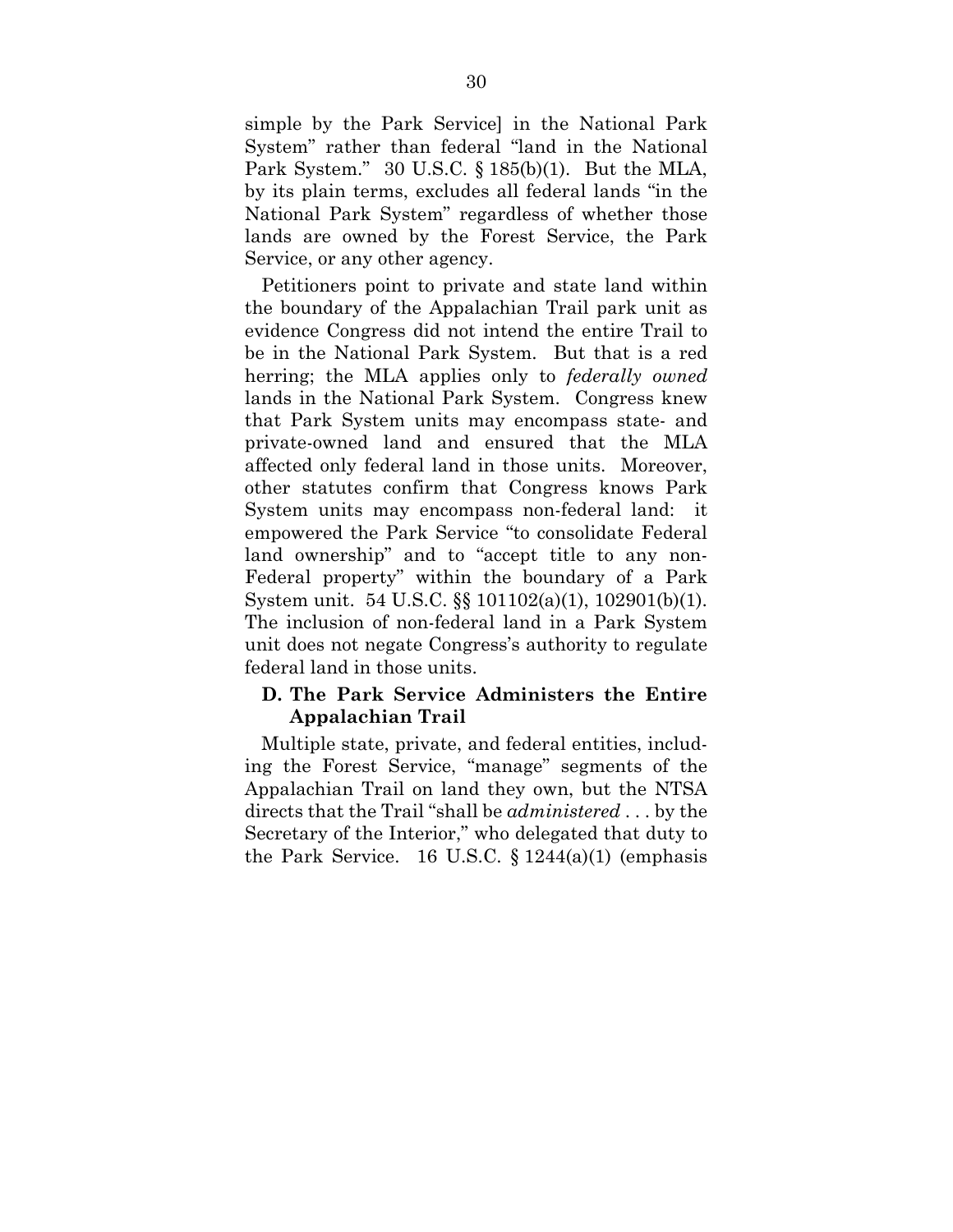added).23 And it is administration by the Park Service that qualifies a nationally significant "area of land" for the National Park System. 54 U.S.C. §§ 100102(6), 100501. As a result, ACP's proposed crossing location is federal land "in the National Park System." 30 U.S.C. §  $185(b)(1)$ .<sup>24</sup>

The Forest Service conceded in the record that the Park Service administers the entire Appalachian Trail as a unit of the National Park System, "regardless of land ownership." C.A.App.3611. Now, however, it argues that the Park Service's role as Trail administrator does not touch the land that makes up the Trail. USFS Pet. 13; *see* Atl. Pet. 18. To the contrary, the NTSA provides the Trail administrator substantial authority over the land within the Trail corridor. The Trail administrator can "select the rights-of-way" for the Trail or relocate it, 16 U.S.C.  $\S 1246(a)(2)$ , (b); "grant easements and rights-of-way" over the Trail, *id*. § 1248(a)25; acquire "lands" for the Trail, *id*. § 1249(a)(1); and "acquire whole tracts" of

<sup>&</sup>lt;sup>23</sup> The Department of Interior Manual confirms delegation to the Park Service of NTSA authority "and *administration* of assigned components of the systems." 245 DM 1 (emphasis added), http://bit.ly/245DM1.

<sup>24</sup> For the same reason, the Park Service is the appropriate "agency head" over the Trail.  $30$  U.S.C. §  $185(b)(1)$ .

<sup>25</sup> Atlantic suggests the decision below would allow the Forest Service to "grant pipeline rights-of-way across National Park System lands" if they are crossed by a Forest Serviceadministered trail. Pet. 30. That is incorrect and in any event has nothing to do with the decision below. The NTSA empowers trail administrators to issue rights-of-way across national trails (but not land outside the trail corridor). 16 U.S.C. § 1248(a). Thus, a pipeline right-of-way over a national trail within a national park would be useless, because the rest of the park would be beyond the scope of the MLA.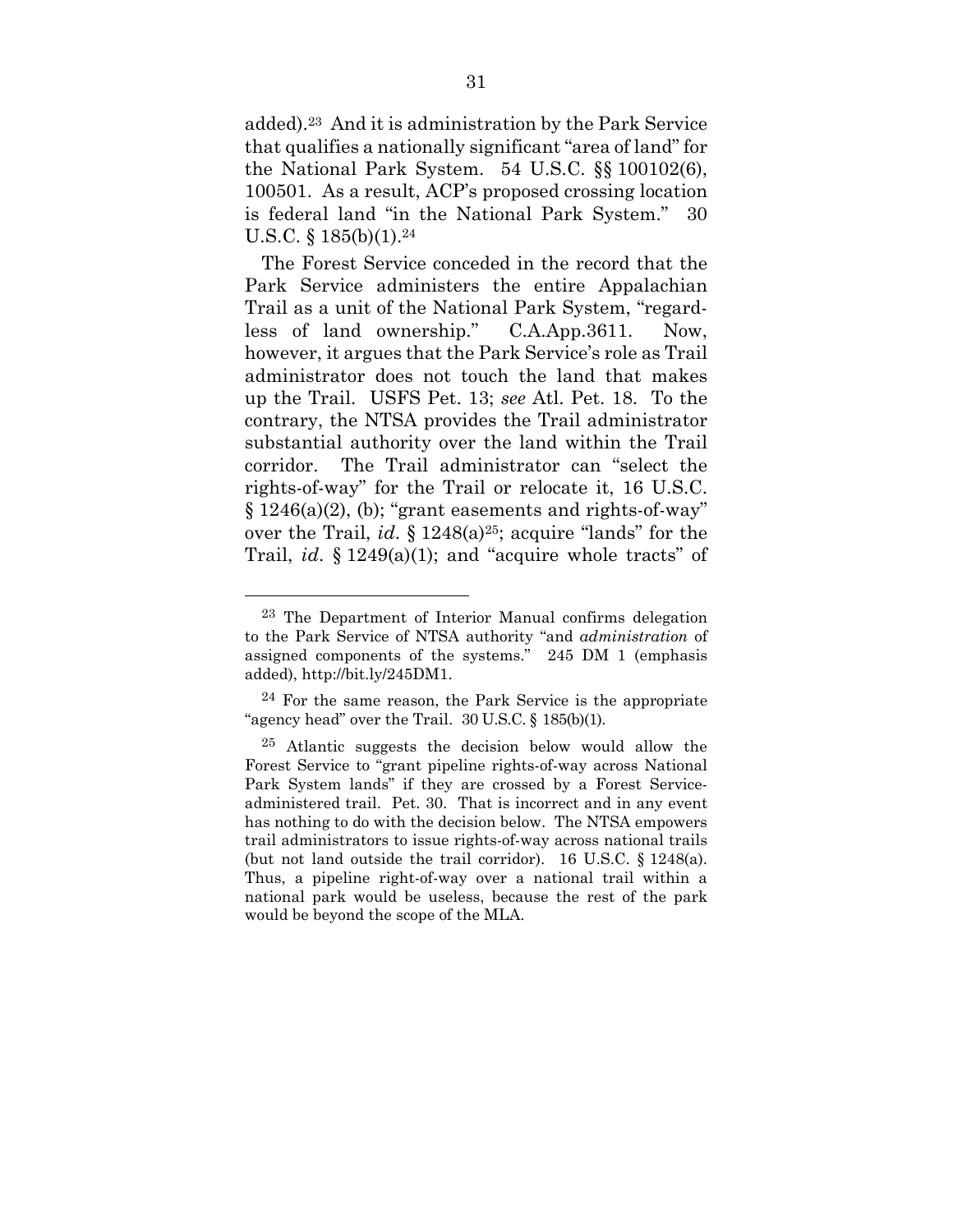land that are "outside the area of trail acquisition," *id*.  $§ 1246(f)(2).$ 

The administrator also regulates federal land in the Appalachian Trail corridor, regardless of agency ownership. For example, the administrator determines which "uses along the trail" will be permitted, *id.* § 1246(c); regulates "the use, protection, management, development, and administration of trails," *id*. § 1246(i); authorizes side trails "within park, forest, and other recreation areas," *id*. § 1245; closes "Federal lands where trails are designated" to motor vehicle use, *id*. § 1246(c); and "provide[s] for the development and maintenance of such trails within federally administered areas," *id*. § 1246(h)(1).

As petitioners note, Congress directs trail administrators to exercise some of these authorities in "consultation" with or after the "'concurrence of'" other agencies "'administering lands through which the trail passes.'" USFS Pet. 17 (quoting 16 U.S.C. § 1246(i)) (brackets omitted); Atl. Pet. 7 (same). Where a trail is surrounded by other federal land, Congress required consultation with agencies administering "lands through," as opposed to on, "which [the] trail passes." *Id.* But direction to exercise statutory authority collaboratively does not negate the authority; it confirms it. *See*, *e.g.*, *United States v. Transocean Deepwater Drilling, Inc*., 767 F.3d 485, 495 (5th Cir. 2014) (requirement to coordinate investigation with another agency confirmed authority to investigate); *Bayou Lawn & Landscape Servs. v. Secretary of Labor*, 713 F.3d 1080, 1084 (11th Cir. 2013) ("DHS was given overall responsibility . . . . DOL was designated a consultant. It cannot bootstrap that supporting role into a co-equal one."); *Nash Cty. Bd. of Educ. v. Biltmore Co.*, 640 F.2d 484, 496 (4th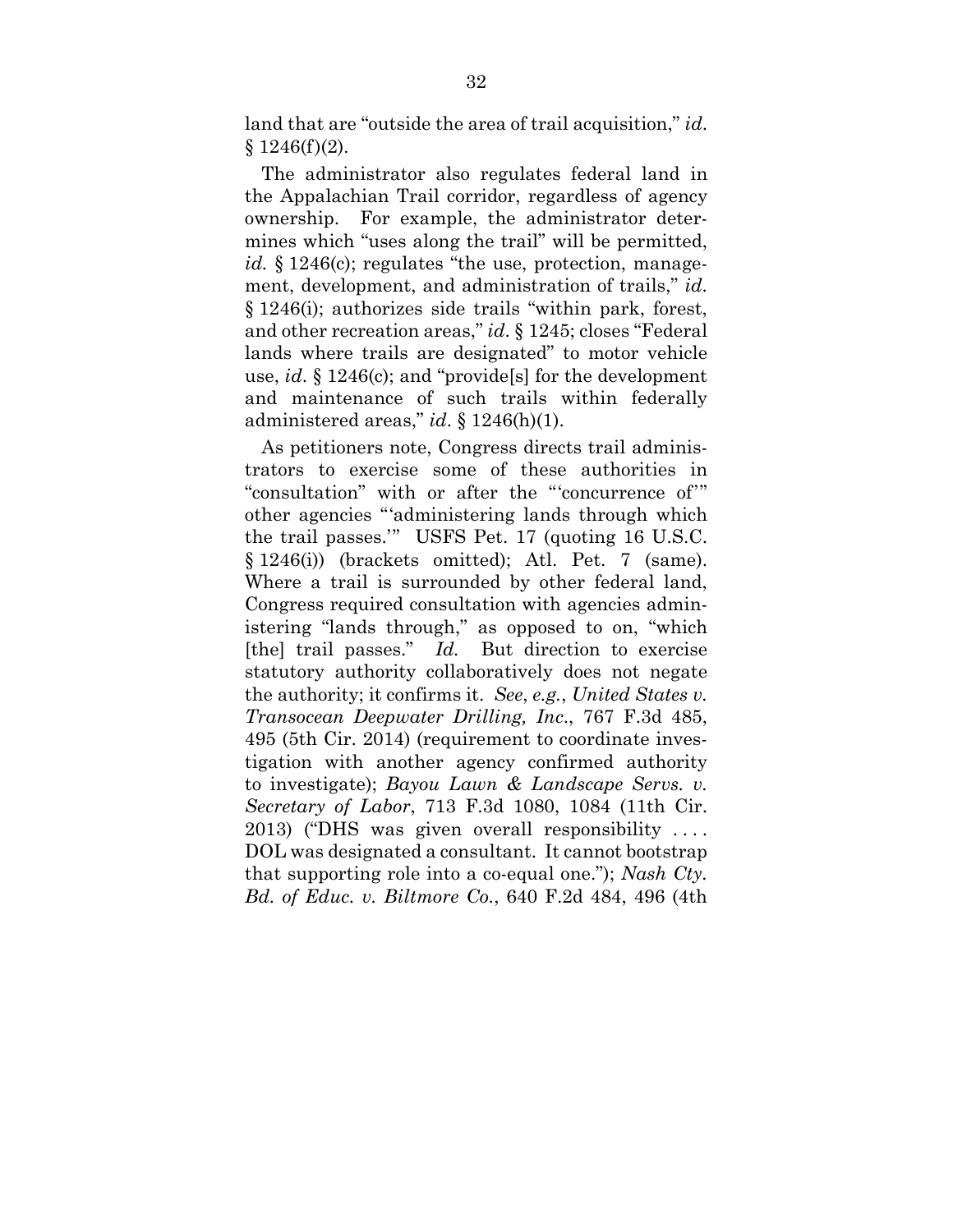Cir. 1981) (Attorney General's authority is not limited by requirement to consult "agencies which might be tangentially affected").

Atlantic suggests Congress diminished the Park Service's role as administrator in 1983 when it confirmed that the NTSA does not transfer "'among Federal agencies any *management* responsibilities'" for trail segments. Pet. 18 (quoting 16 U.S.C.  $\S 1246(a)(1)(A)$  (emphasis added). To the contrary, the Act carefully distinguishes between administration of an entire trail and day-to-day management of trail segments. The Act assigns different roles to agencies that administer land surrounding a trail ("administering lands through which the trail route passes," 16 U.S.C. § 1246(d)(1)), $26$  agencies that manage trail segments ("management responsibilities," *id.*  $\S 1246(a)(1)$ ,  $27$  and trail administrators who also manage trail segments ("administering and managing the trail," *id.*  $\S 1246(a)(1)(A)$ ). The Act authorizes the trail administrator to transfer "*management"* responsibilities for a trail segment to another agency, but not congressionally assigned *administration* duties. *Id.* § 1246(a)(1)(B) (emphasis added). The Forest Service retains its "management" responsibilities for trail segments in national forests, but the Park Service administers the Appalachian Trail, making it an "area of land" in the National Park System. 54 U.S.C. §§ 100102(6), 100501.

<sup>26</sup> *See also* 16 U.S.C. §§ 1244(d) (establishing trail advisory council), 1246(i) (identifying agencies to consult regarding regulations).

<sup>27</sup> *See also id.* §§ 1246(a)(1)(A) (no presumption of transfer of "management responsibilities"),  $1246(a)(1)(B)$  (authorizing administrator to transfer "management" of trail segment).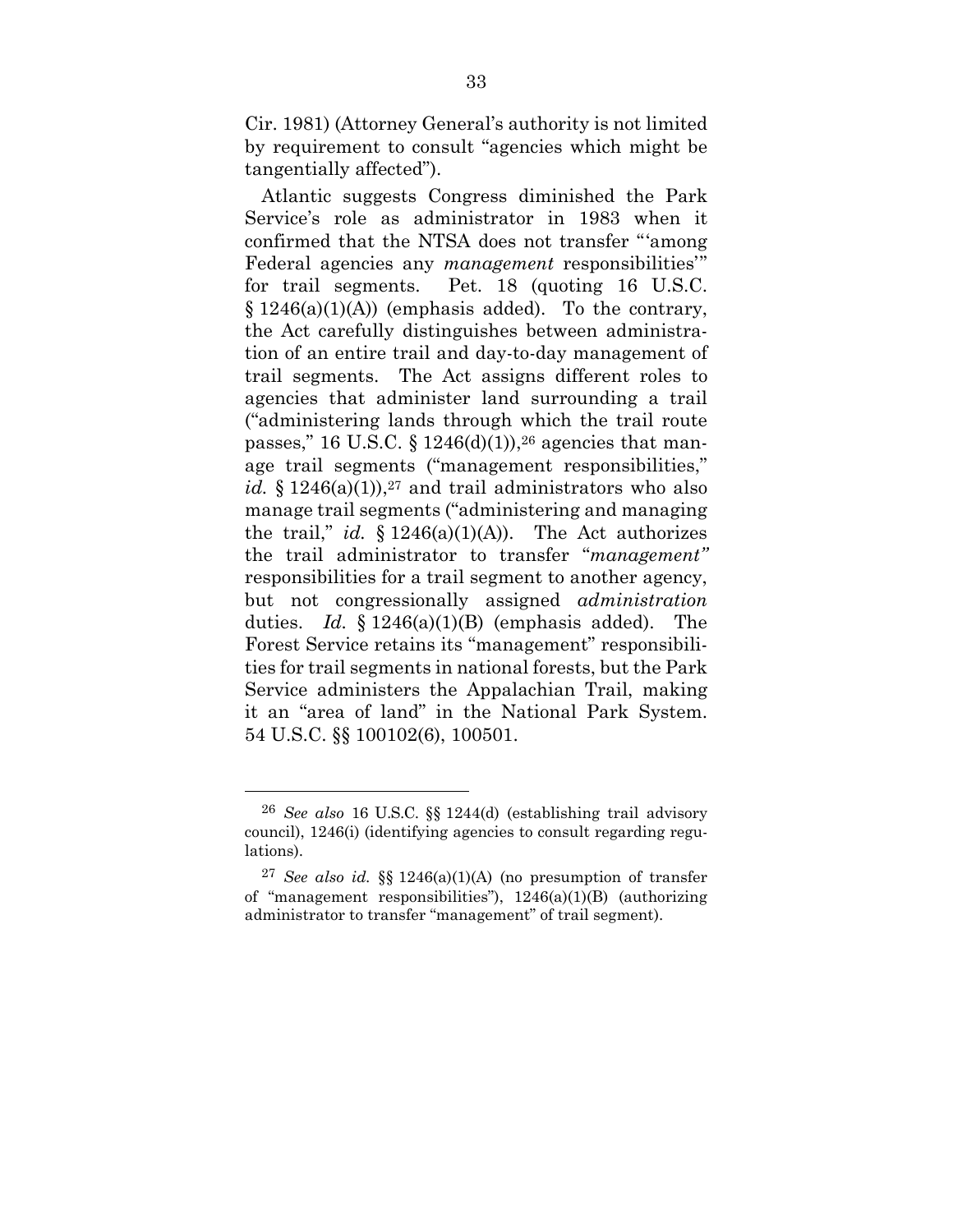Petitioners object that the 1911 Weeks Act and a 1918 Presidential proclamation entrusted the George Washington National Forest "permanently" to the administration of the Forest Service, not the Park Service. USFS Pet. 2-3; Atl. Pet. 17-18. But those statements did not limit Congress's authority to change the law when it created the Park Service in 1916, passed the NTSA in 1968, and amended the Park Service Organic Act in 1970.

Petitioners also assert that the 1968 Wild and Scenic Rivers Act proves Congress is explicit when federal lands "'become a part of the national park system.'" USFS Pet. 23 (quoting 16 U.S.C. § 1281(c)); Atl. Pet. 7 (same). Congress was no less explicit in 1970 when it amended the Organic Act to incorporate "any area of land and water . . . administered" by the Park Service into one Park System. § 2(a), 84 Stat. 826, codified as amended at 54 U.S.C. § 100501.28 The Park Service understands that the Appalachian Trail, like the National Wild and Scenic Rivers System it administers, is a nationally significant resource included in the National Park System. Its guidance explains:

[A] component of the National Wild and Scenic Rivers System that is administered by the Park Service is automatically a part of the national park system. Although there is no analogous provision in the [NTSA], several national trails managed by the Service have been included in the

<sup>28</sup> Similarly, other statutory examples, including the Blue Ridge Parkway, cited by the Forest Service to suggest that Congress explicitly incorporates each individual unit into the National Park System, predate the 1970 General Authorities Act. USFS Pet. 3.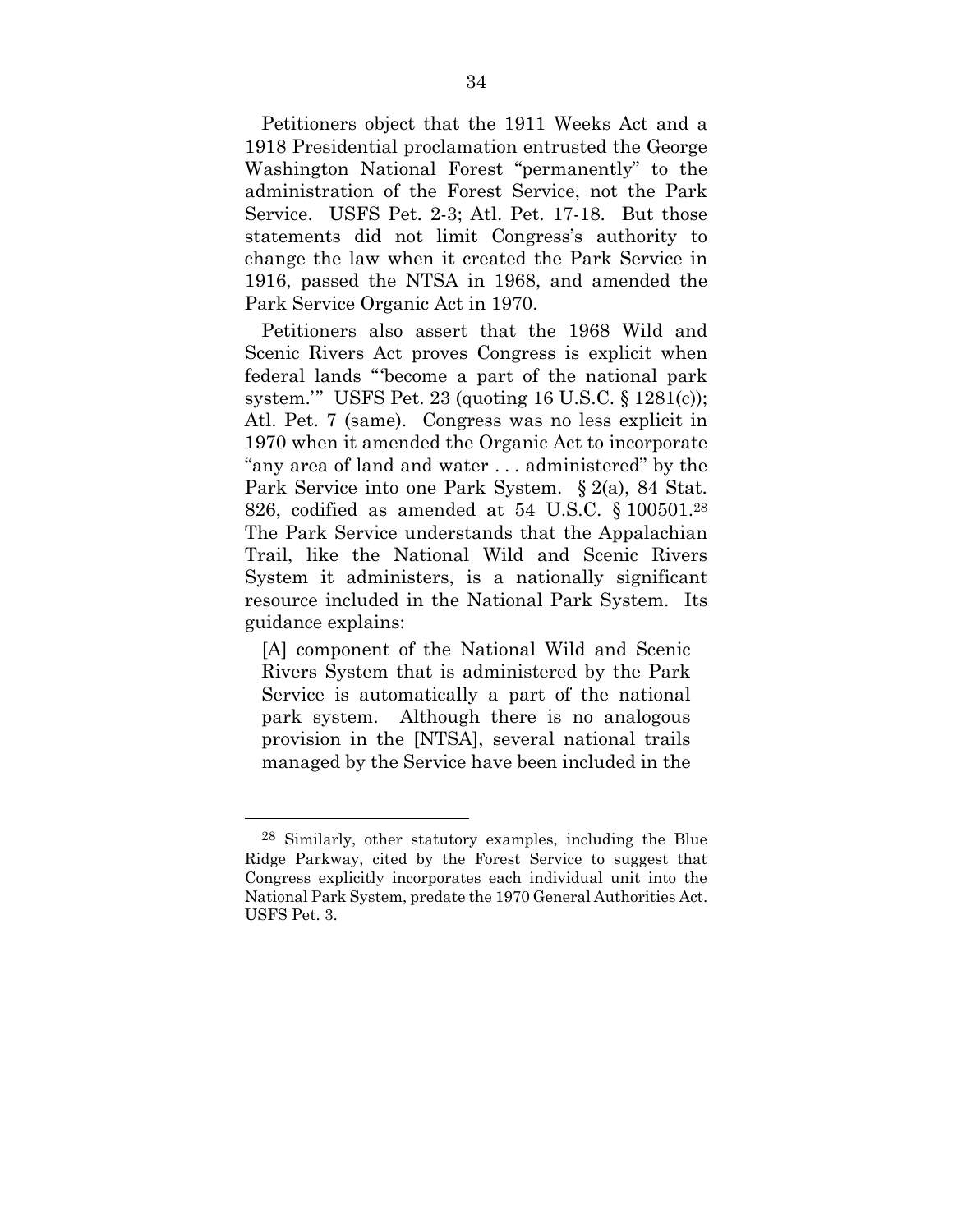national park system. These national rivers *and trails . . . are part of the national park system* ... *.* Management Policies § 1.2 (emphasis added).

The 1983 amendment to the NTSA leaves the Forest Service with management responsibility for the Appalachian Trail in the national forest. But, for purposes of gas pipelines, it is irrelevant whether the "management" authority of the Park Service or the Forest Service governs, because gas pipeline rights-ofway are governed by the MLA in either case. That statute supersedes all other right-of-way authorities. 30 U.S.C. § 185(q). After 1983, the entire Trail is still administered by the Park Service and is therefore a unit of the National Park System excluded from the MLA.

#### **CONCLUSION**

The petitions for a writ of certiorari should be denied.